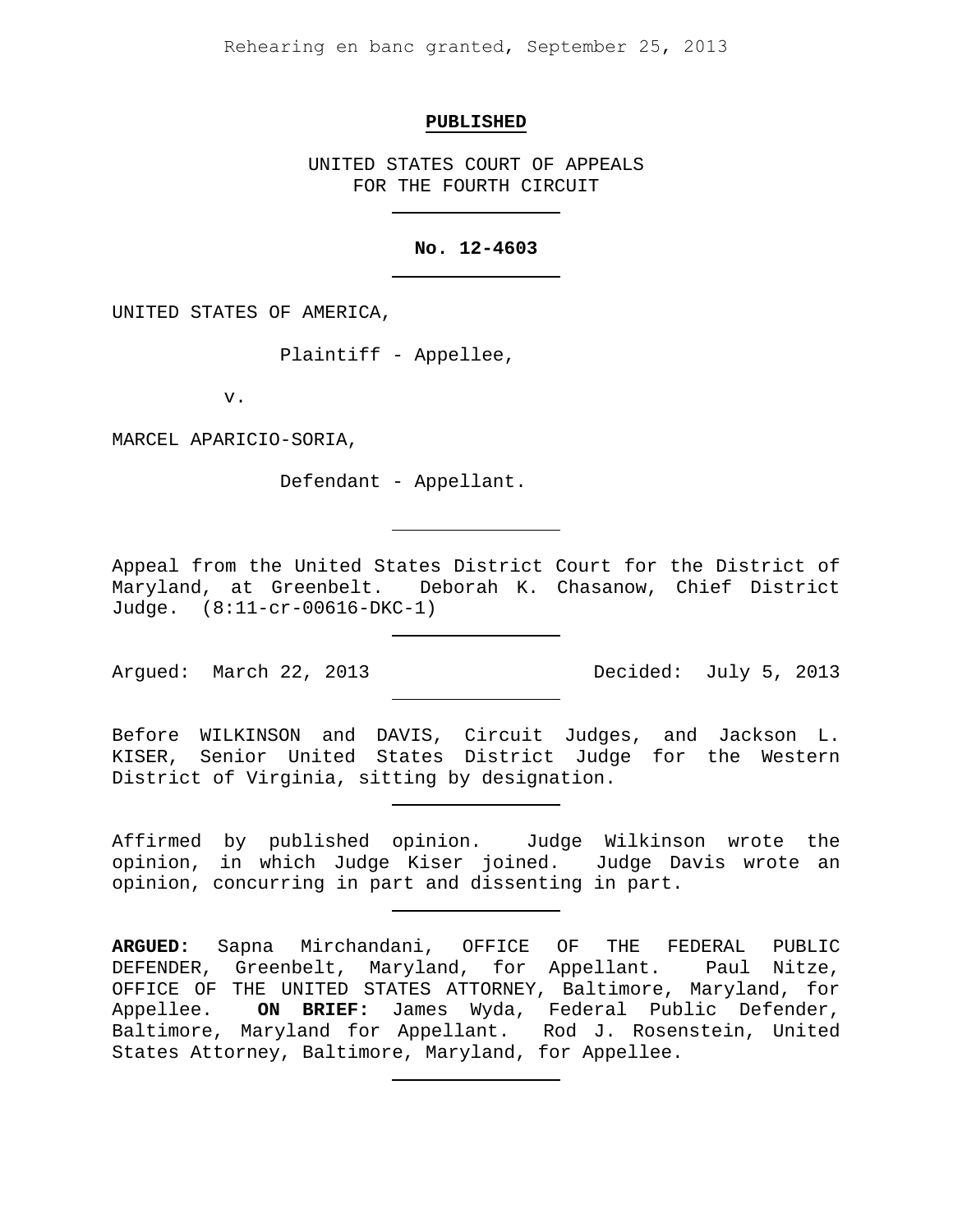WILKINSON, Circuit Judge:

In sentencing defendant Marcel Aparicio-Soria for illegally reentering the United States, the district court applied the "crime-of-violence enhancement" in U.S.S.G. § 2L1.2(b)(1)(A)(ii) on the basis of a previous Maryland conviction for resisting arrest. Aparicio-Soria challenges that decision here. Adopting the categorical approach, we find that the Maryland offense of resisting arrest constitutes a crime of violence under § 2L1.2. We therefore affirm the judgment of the district court.

I.

In April 2012, Aparicio-Soria pleaded guilty in the U.S. District Court for the District of Maryland to illegally reentering the United States after having been previously convicted of an aggravated felony and deported, see 8 U.S.C. § 1326(a) and (b)(2). While the conviction that had prompted his removal was for theft, the main issue before the district court concerned another prior state conviction -- for resisting arrest under Md. Code, Crim. Law § 9-408(b)(1).

The question was whether Maryland's resisting arrest offense qualifies as a "crime of violence" under U.S.S.G. § 2L1.2(b)(1)(A)(ii). That provision calls for the application of a twelve- or sixteen-level sentencing enhancement (depending on criminal history) for any defendant convicted of illegally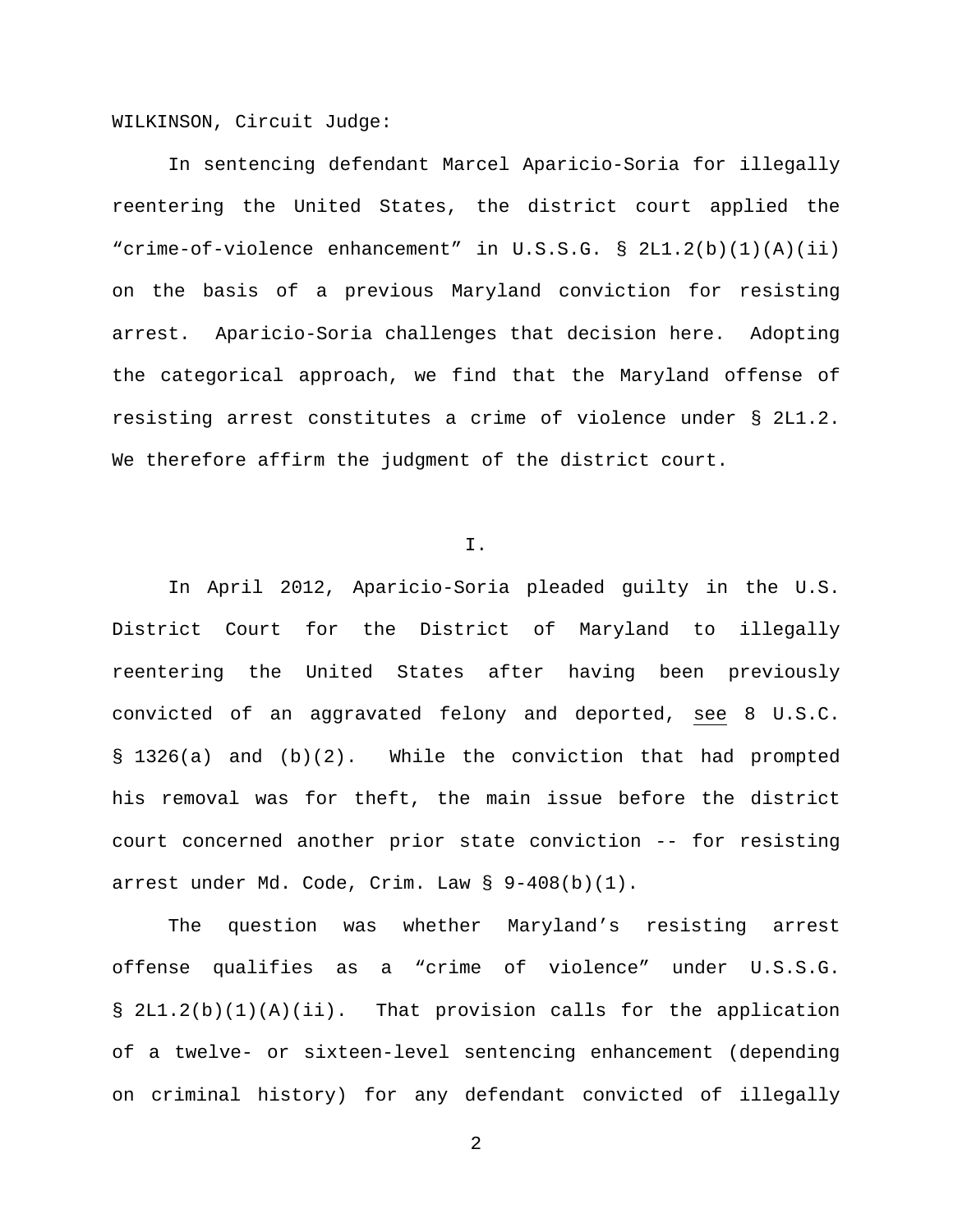reentering or staying in the country who was "previously . . . deported, or unlawfully remained in the United States, after . . . a conviction for a felony that is . . . a crime of violence." The pertinent commentary, in turn, defines "crime of violence" to include several enumerated offenses and "any other offense under federal, state, or local law that has as an element the use, attempted use, or threatened use of physical force against the person of another." U.S.S.G. § 2L1.2 cmt. n.1(B)(iii). Only the latter part of this definition, which is known as the "force clause," is at issue here, as there is no dispute that defendant's conviction is not an enumerated offense.

The district court held that defendant's resisting arrest conviction satisfies the force clause and thus constitutes a crime of violence. The court first employed the so-called "categorical approach" for determining the applicability of sentencing enhancements, which stems from Taylor v. United States, 495 U.S. 575 (1990). The court found, however, that the type of force required to sustain a conviction for resisting arrest under Maryland law is insufficient, as a general matter, to trigger the enhancement. The court then turned to the "modified categorical approach," examining the factual statement incorporated into the charging document to determine whether the underlying charge involved a sufficient element of force.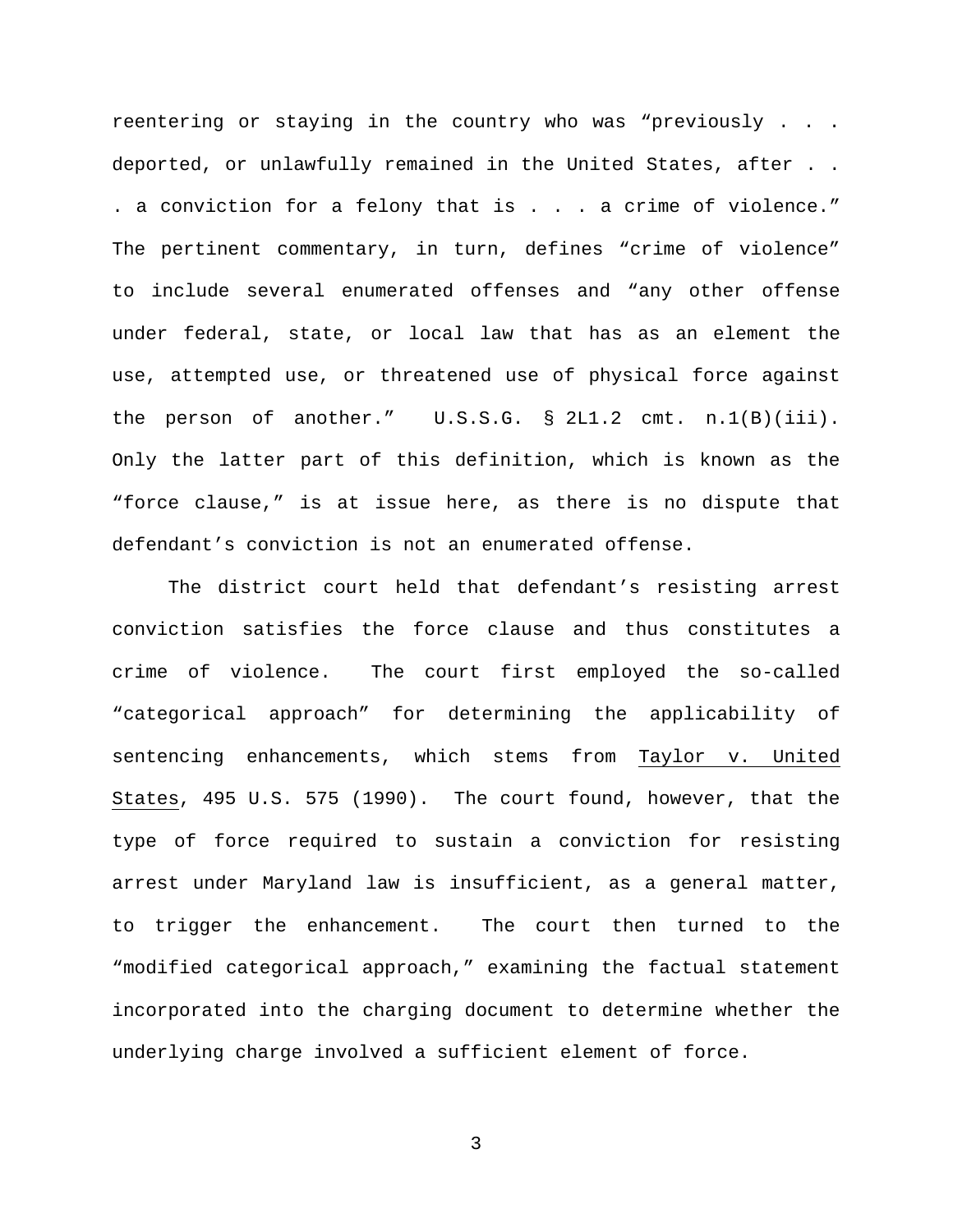In that declaration, titled "Application for Statement of Charges," a law enforcement officer attested to the following facts. On May 3, 2006, shortly before midnight, another officer witnessed a pick-up truck driven by the defendant "swerv[ing] over the road" and "cross[ing] the painted lane markings several times." The officer "attempted to stop the vehicle by activating the emergency lights and siren in his agency marked police cruiser," but the defendant took flight -- "accelerat[ing] at a high rate of speed," "ma[king] two u-turns in the median," "swerv[ing] towards and tr[ying] to strike" an officer, and colliding with a vehicle belonging to a civilian. Officers were eventually "able to deploy stop sticks which deflated both [of the truck's] passenger side tires," and shortly thereafter, Aparicio-Soria stopped the truck in a hotel's parking lot and fled on foot into the lobby, where a struggle ensued. He first "fail[ed] to place his hands behind his back and actively resist[ed]" the officers. The officers released a K-9 dog and shocked the defendant with a Taser three times, but he continued "resisting and assaulting" them "for approximately two minutes." Finally, he "bit the right hand" of one of the officers. Aparicio-Soria was ultimately subdued and transported to a local hospital. An officer smelled alcohol on his breath and administered a field sobriety test at the hospital, which the defendant failed.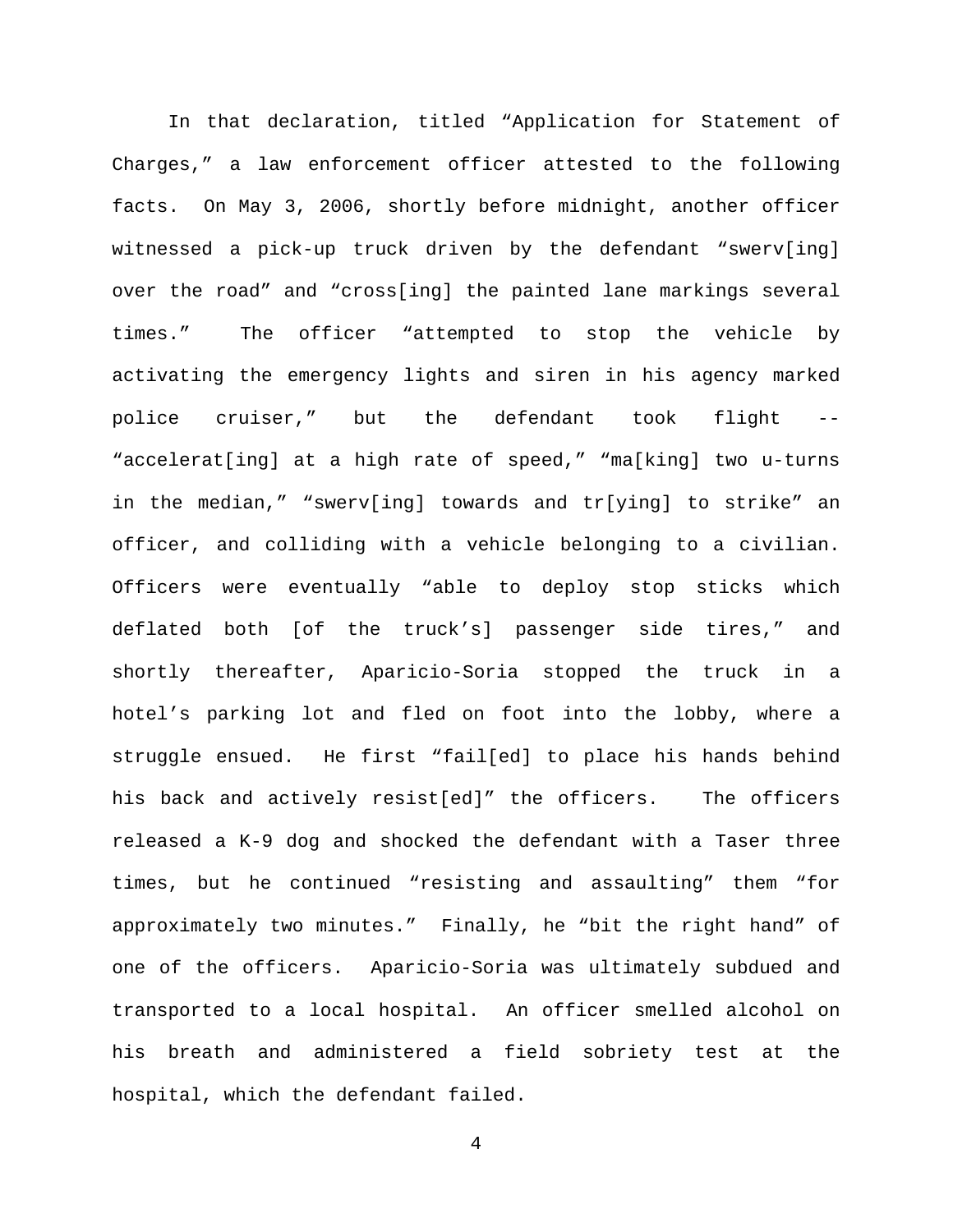The district court concluded that because Aparicio-Soria had assaulted the officers during the hotel confrontation (and bitten one of them, in particular), the type of force involved was sufficient to render his resisting arrest conviction a crime of violence. As a result, the court recalculated his Guidelines range to include the sixteen-level crime-of-violence enhancement pursuant to § 2L1.2(b)(1)(A)(ii) in place of the eight-level "aggravated-felony enhancement" pursuant to § 2L1.2(b)(1)(C) that the pre-sentence report had recommended. This resulted in raising the advisory Guidelines range from between twenty-four and thirty months to between fifty-seven and seventy-one months. The court then granted a downward variance based on the factors in 18 U.S.C. § 3553(a) and ultimately sentenced the defendant to thirty-six months of incarceration.

## II.

In appealing his sentence, Aparicio-Soria presses several arguments for why the district court should not have applied the U.S.S.G. § 2L1.2(b)(1)(A)(ii) crime-of-violence enhancement to his Maryland resisting arrest conviction. First, he contends, the district court erred in proceeding beyond the categorical approach and purporting to apply the modified categorical approach. Second, he asserts that even if the modified categorical approach is applicable, the district court employed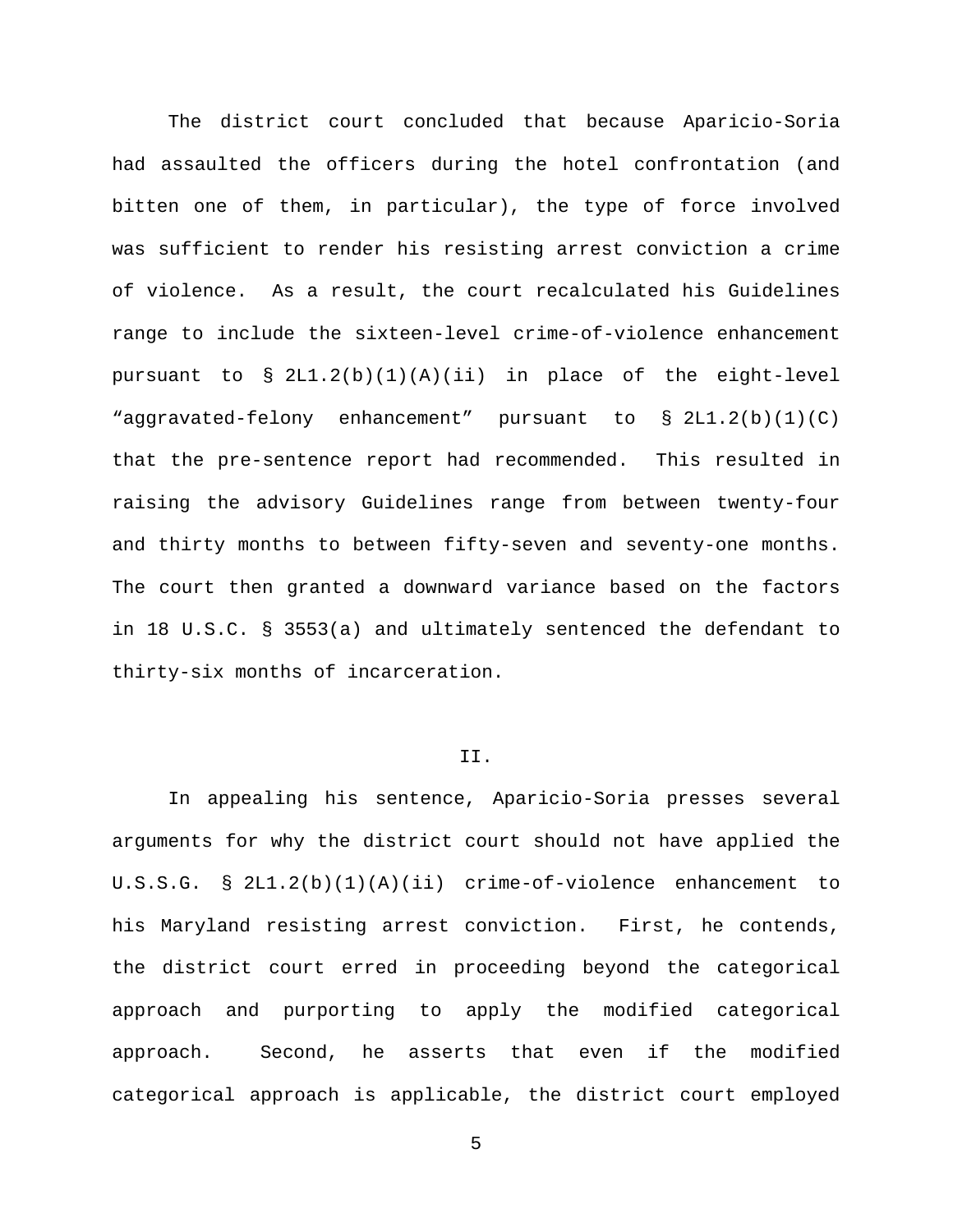it incorrectly by focusing on the concrete facts underlying his crime rather than the elements required for the conviction. Finally, the defendant argues that, in any event, the conduct described in the charging document was insufficient to demonstrate the necessary level of force. This is so, he explains, because that document contains multiple theories of how he may have committed the offense, and it is impossible to know to which theory or theories he ultimately pleaded guilty.

The government counters each of these points. Additionally, because this court can affirm the judgment below on any ground supported by the record, United States v. McHan, 386 F.3d 620, 623 (4th Cir. 2004), the government contends that the district court was mistaken, as an initial matter, in concluding under the categorical approach that Maryland resisting arrest law does not require a type of force sufficient to satisfy the force clause of § 2L1.2 cmt. n.1(B)(iii). For the following reasons, we find this argument persuasive, and we therefore affirm the judgment on the basis of a categorical analysis without reaching the other questions discussed above.

## III.

The categorical approach constitutes the proper vehicle for resolving the issues presented by this appeal. The modified categorical approach "serves a limited function: It helps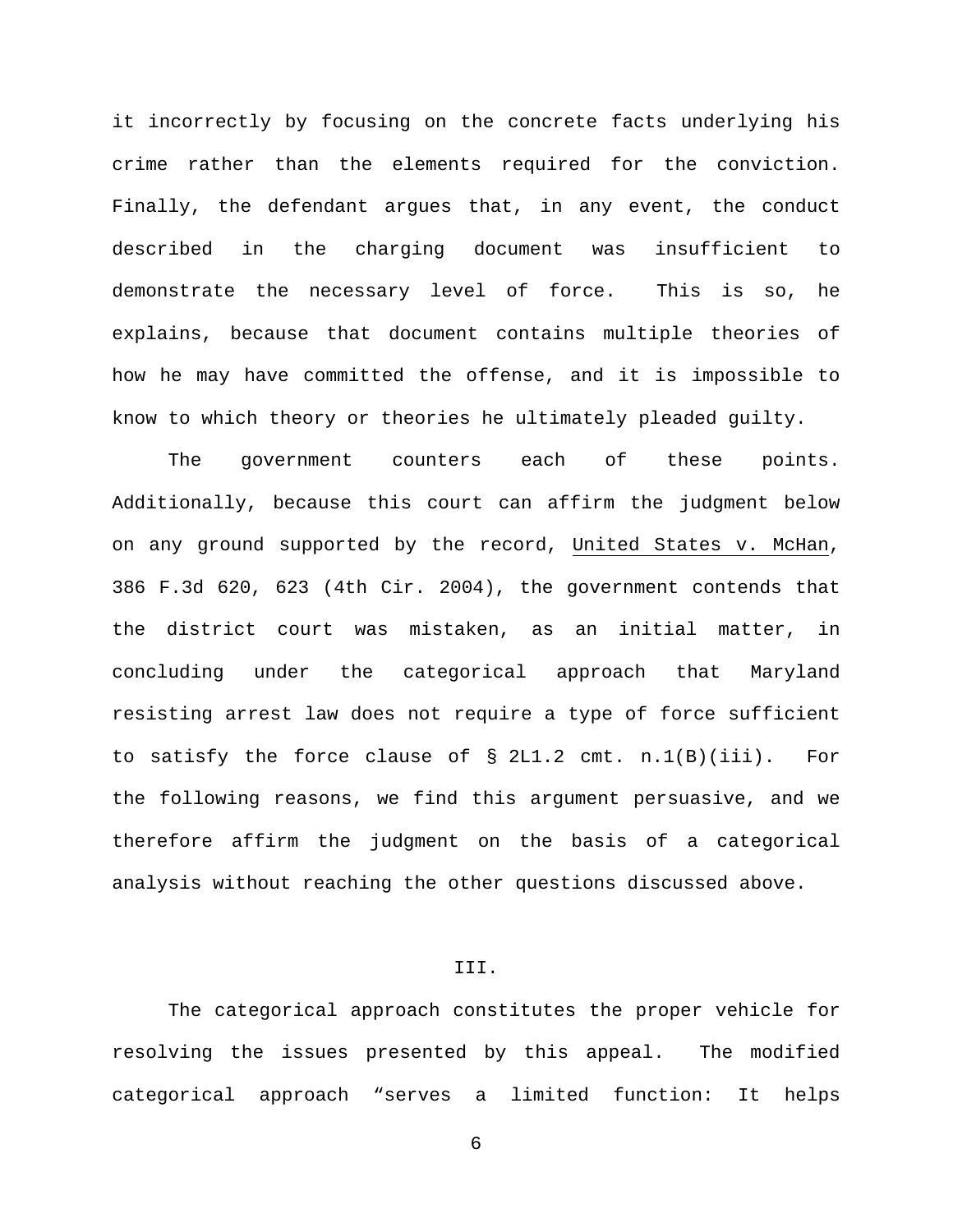effectuate the categorical analysis when a divisible statute, listing potential offense elements in the alternative, renders opaque which element played a part in the defendant's conviction." Descamps v. United States, No. 11-9540, slip op. at 5 (U.S. June 20, 2013). In this case, Aparicio-Soria's prior conviction is predicated on a nondivisible statute; consequently, the modified approach "has no role to play." Id. at 9. As a result, there is no need for this Court to attempt to parse the record associated with Aparicio-Soria's prior conviction or to rely on attenuated factual inferences with respect to the conduct underlying that conviction. See id. at 13-15. Instead, the categorical approach merely requires that we compare (1) the elements of the offense category contained in the force clause of the crime-of-violence enhancement and (2) the elements of the offense of resisting arrest under Maryland law. See id. at 1, 5; Taylor v. United States, 495 U.S. 575, 598-602 (1990). We proceed to consider these matters in turn.

#### A.

 When interpreting a sentencing enhancement under the categorical approach, a court must first establish the "generic, contemporary meaning" of the predicate offense in question, which generally corresponds to the "sense in which the term is now used in the criminal codes of most States." Taylor, 495 U.S. at 598. This method makes good sense with respect to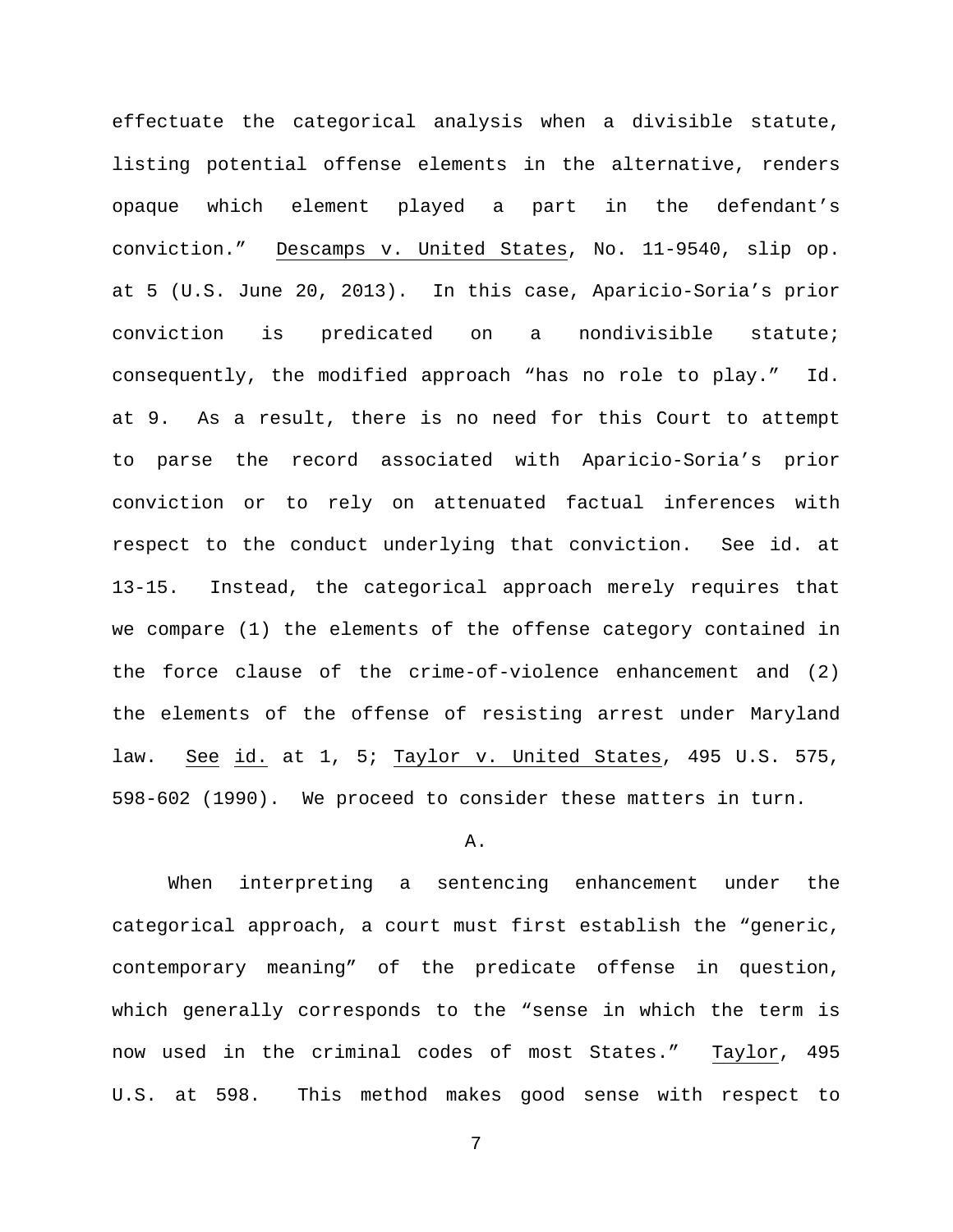specifically enumerated offenses -- such as "[m]urder, manslaughter, kidnapping, [and] aggravated assault," to name a few from the enhancement at issue here, U.S.S.G. § 2L1.2 cmt. n.1(B)(iii). The method, however, must be adapted slightly where the offense in question is stated more broadly in a force clause, a "residual clause," or the like. This is because there is little to no "sense in which the term is now used in the criminal codes of most States" where the "term" in question is, for instance, the force clause at issue here (which, to repeat, encompasses "any other offense . . . that has as an element the use, attempted use, or threatened use of physical force against the person of another," id.). See United States v. Torres-Miguel, 701 F.3d 165, 167-68, 170 (4th Cir. 2012).

Nevertheless, Taylor still proves instructive, and this court has thus employed the categorical approach in various force and residual clause contexts. See, e.g., id. at 167-68 (applying Taylor to force clause at issue here); United States v. Seay, 553 F.3d 732, 736-37 (4th Cir. 2009) (applying Taylor to force and residual clauses in U.S.S.G. § 4B1.2(a)). At bottom, Taylor established the principle that enhancement predicates "must have some uniform definition independent of the labels employed by the various States' criminal codes." 495 U.S. at 592. We respect that principle by first determining what the force clause of the crime-of-violence enhancement means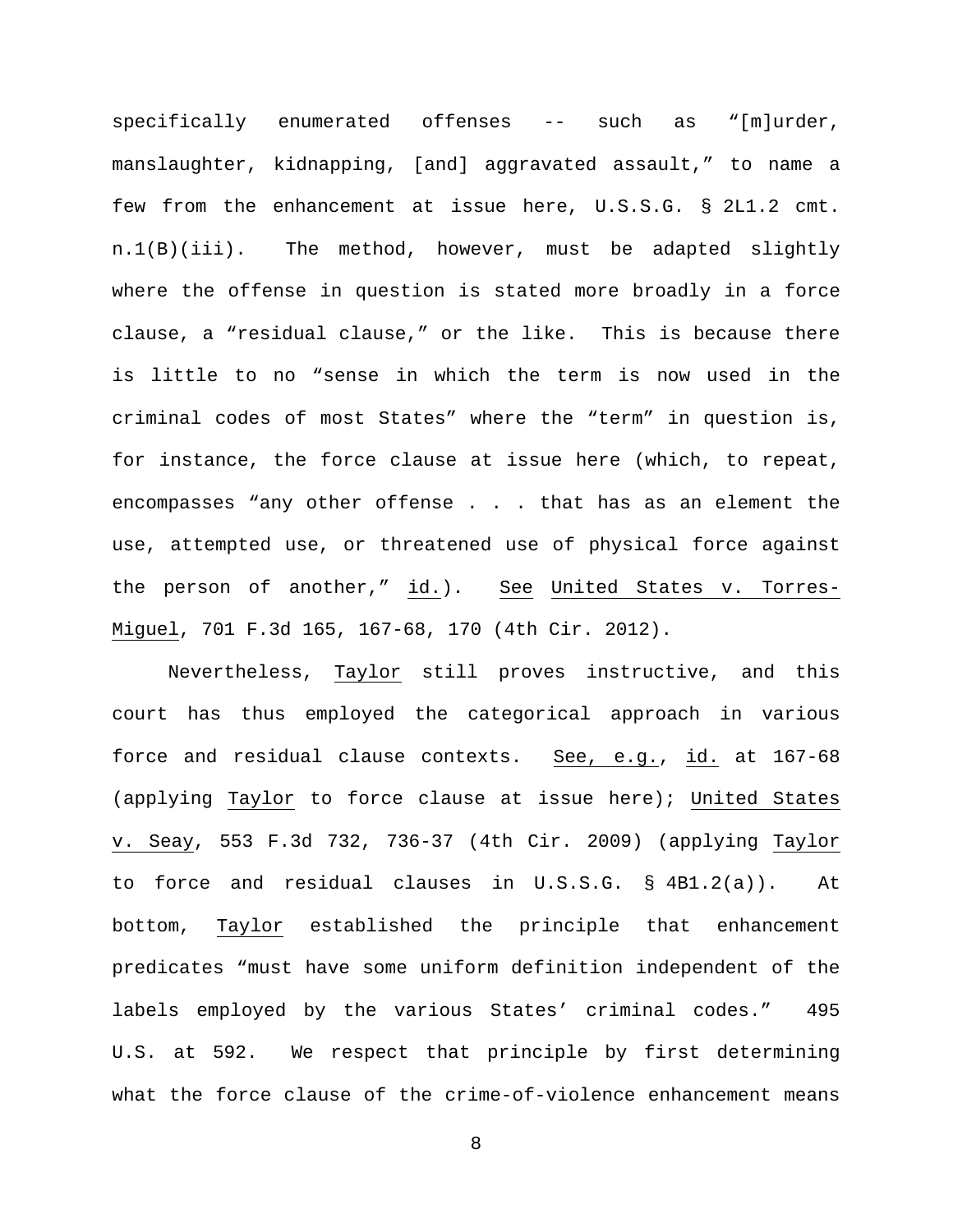as a general matter, apart from how any individual jurisdiction defines any given offense or enhancement, and then asking whether the elements of the conviction at issue align with that uniform definition. See Johnson v. United States, 130 S. Ct. 1265, 1269 (2010) ("The meaning of 'physical force' in [18 U.S.C.] § 924(e)(2)(B)(i) is a question of federal law, not state law. And in answering that question we are not bound by a state court's interpretation of a similar -- or even identical - - state statute.").

Because the two provisions employ identical language, the parties agree that precedent interpreting the force clause in the definition of the "violent felony" portion of the Armed Career Criminal Act (ACCA),  $18$  U.S.C. §  $924(e)(2)(B)(i)$ , is pertinent to our analysis of the force clause in the crime-ofviolence enhancement. Compare id. (encompassing any offense that, inter alia, "has as an element the use, attempted use, or threatened use of physical force against the person of another"), with U.S.S.G. § 2L1.2 cmt. n.1(B)(iii) (same). Indeed, this court has recently reiterated that "[w]e rely on precedents evaluating whether an offense constitutes a 'crime of violence' under the Guidelines interchangeably with precedents evaluating whether an offense constitutes a 'violent felony' under the ACCA, because the two terms have been defined in a manner that is substantively identical." United States v.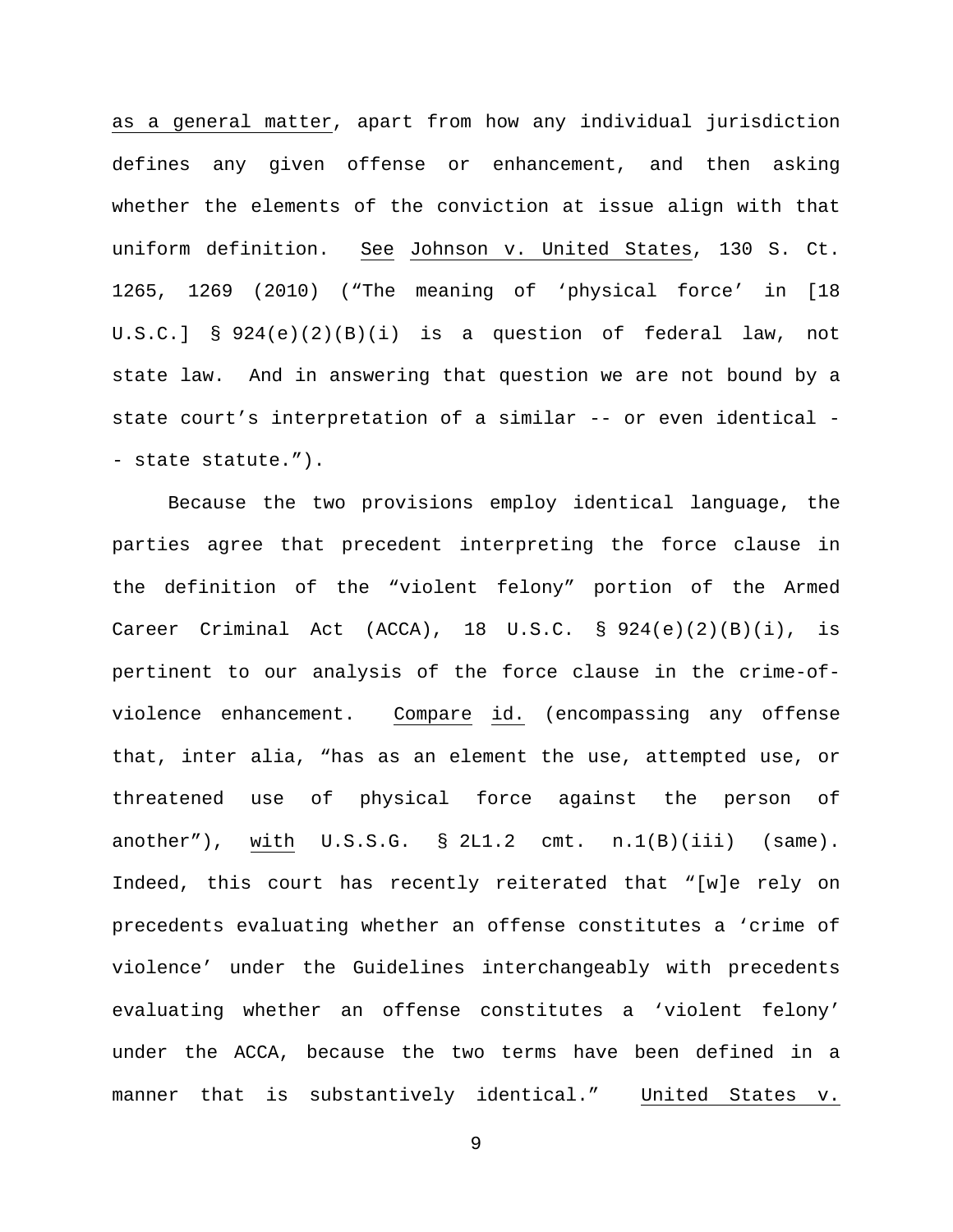Gomez, 690 F.3d 194, 197 (4th Cir. 2012) (internal quotation marks omitted).

We thus recognize, in particular, the Supreme Court's exposition of the ACCA's force clause in Johnson. There, the Court held that because the ACCA "does not define 'physical force,' . . . [we] give the phrase its ordinary meaning." 130 S. Ct. at 1270. Following examination of several dictionary entries and exploration of the pertinent statutory landscape, Johnson concluded: "We think it clear that in the context of a statutory definition of 'violent felony,' the phrase 'physical force' means violent force -- that is, force capable of causing physical pain or injury to another person." Id. at 1271. The Court accordingly held that "the slightest offensive touching" - - which could fulfill the "force element" of the common-law crime of battery -- was insufficient. Id. at 1270. Thus, the enhancement was deemed inapplicable, as the defendant had been convicted of a battery offense requiring only the "most 'nominal contact,' such as a 'ta[p] . . . on the shoulder without consent.'" Id. at 1269-70, 1274 (alterations in original).

In light of this ruling, the question we must answer is whether Maryland's resisting arrest offense "has as an element the use, attempted use, or threatened use of physical force against the person of another," U.S.S.G. § 2L1.2 cmt. n.1(B)(iii), where "physical force" means "violent force -- that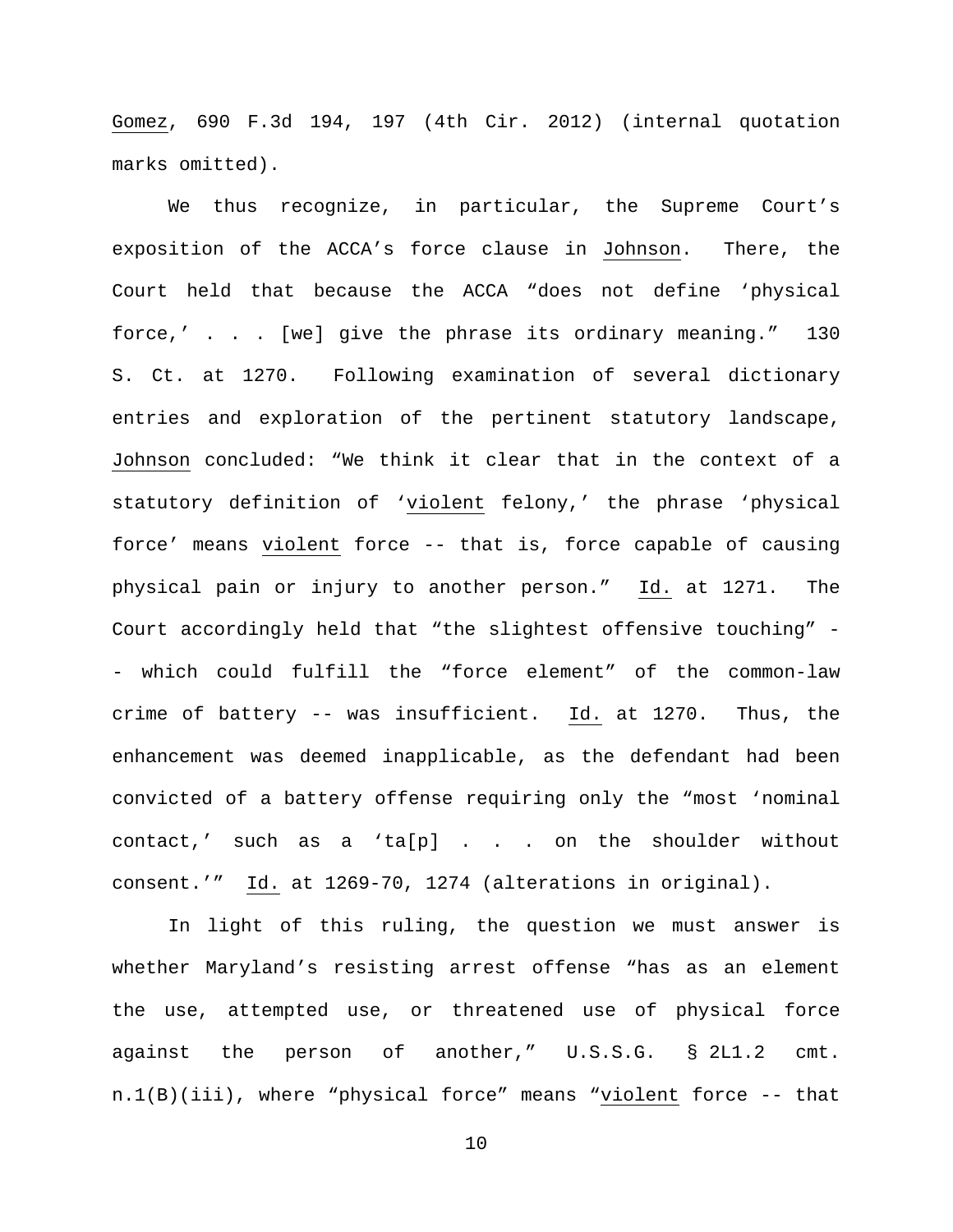is, force capable of causing physical pain or injury to another person," Johnson, 130 S. Ct. at 1271. As the ensuing analysis demonstrates, we conclude that it does.

#### B.

 Aparicio-Soria was convicted of resisting arrest pursuant to Md. Code, Crim. Law § 9-408(b)(1), which provides that "[a] person may not intentionally . . . resist a lawful arrest." In determining the applicability of sentencing enhancements based on state convictions, federal courts are bound by the relevant state courts' interpretations of the predicate crime. Johnson, 130 S. Ct. at 1269 (citing Johnson v. Fankell, 520 U.S. 911, 916 (1997)). In Rich v. State, the Maryland Court of Special Appeals made clear that the statutory offense of resisting arrest includes three elements harkening back to the common law: (1) "that a law enforcement officer arrested or attempted to arrest the defendant"; (2) "that the officer had probable cause to believe that the defendant had committed a crime, i.e., that the arrest was lawful"; and (3) that the defendant both "refus[ed] to submit" to the arrest "and resist[ed] by force or threat of force." 44 A.3d 1063, 1071, 1077 (Md. Ct. Spec. App. 2012). The meaning of the third requirement, called the "resistance element," is at issue here.

1.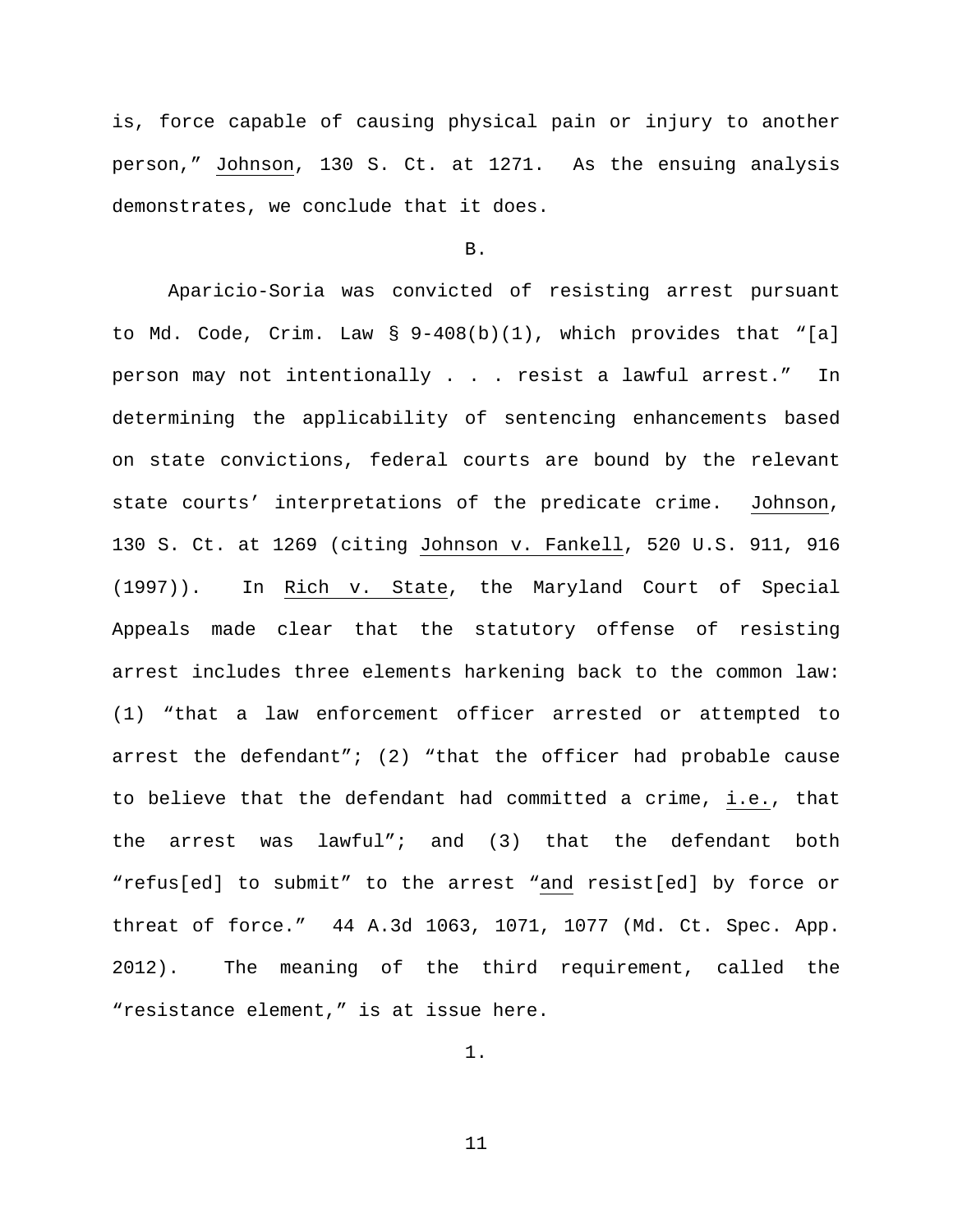As an initial matter, the defendant contends that Rich, which was issued in 2012, demonstrates that at the time he was convicted in 2006, Maryland law did not necessarily require force as part of the resistance element. This argument fails.

To be sure, Rich explained that some previous opinions, "while not focusing specifically on whether force is a required element of resisting arrest, have sent mixed signals as to whether force is necessary or whether simple failure to submit to an arrest is sufficient to constitute the crime." 44 A.3d at 1071. The court, however, called the first of those cases "aberrant" and ultimately concluded -- based on treatises, the "original formulation" of the common-law elements, "the consistently forceful character of the conduct at issue in Maryland's resisting arrest case law," and certain individual opinions -- that "both a refusal to submit to lawful arrest and resistance by force or threat of force are necessary to commit the offense of resisting arrest in Maryland." Id. at 1077. Rich in no way characterized this holding as breaking new ground, instead making clear that it merely clarified what the law had always been. Indeed, the court stated that the underlying "wrongful conduct reported in the Maryland case law, in which convictions for resisting lawful arrests have been upheld, has never consisted simply of . . . actions that did not amount to 'resistance by force.'" Id. at 1082 (emphasis added).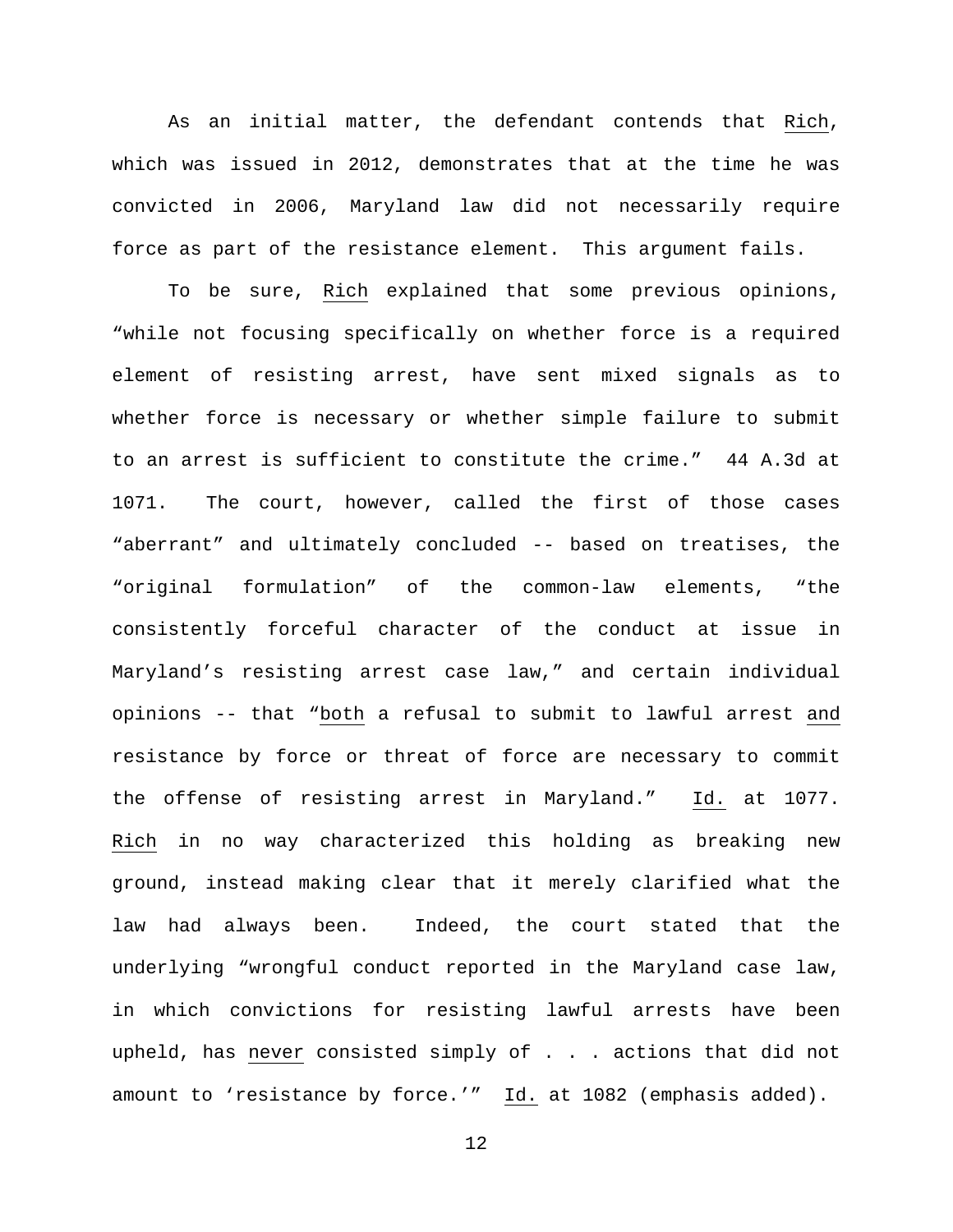Having thus established that force was as much an element of the Maryland crime of resisting arrest at the time of defendant's conviction as it is now, we must determine what type of force suffices -- and whether such force satisfies the standards of the crime-of-violence enhancement.

2.

Aparicio-Soria maintains that the force capable of sustaining a Maryland resisting arrest conviction falls short of the force required for application of the crime-of-violence enhancement in two interconnected ways. First, he asserts that even de minimis force is adequate, thus rendering the offense overbroad in relation to Johnson's interpretation requiring "violent force -- that is, force capable of causing physical pain or injury to another person." 130 S. Ct. at 1271. Second, he claims that force applied to mere objects is enough, thus rendering the offense overbroad under the enhancement's plain text requiring "physical force against the person of another." U.S.S.G. § 2L1.2 cmt. n.1(B)(iii) (emphasis added). These contentions rest on a misguided attempt to parse the pertinent precedent far too finely. An abundance of evidence makes manifest that state law demands violent force directed against the person of another.

Rich's comprehensive canvassing of relevant authority provides several particularly instructive data points. First,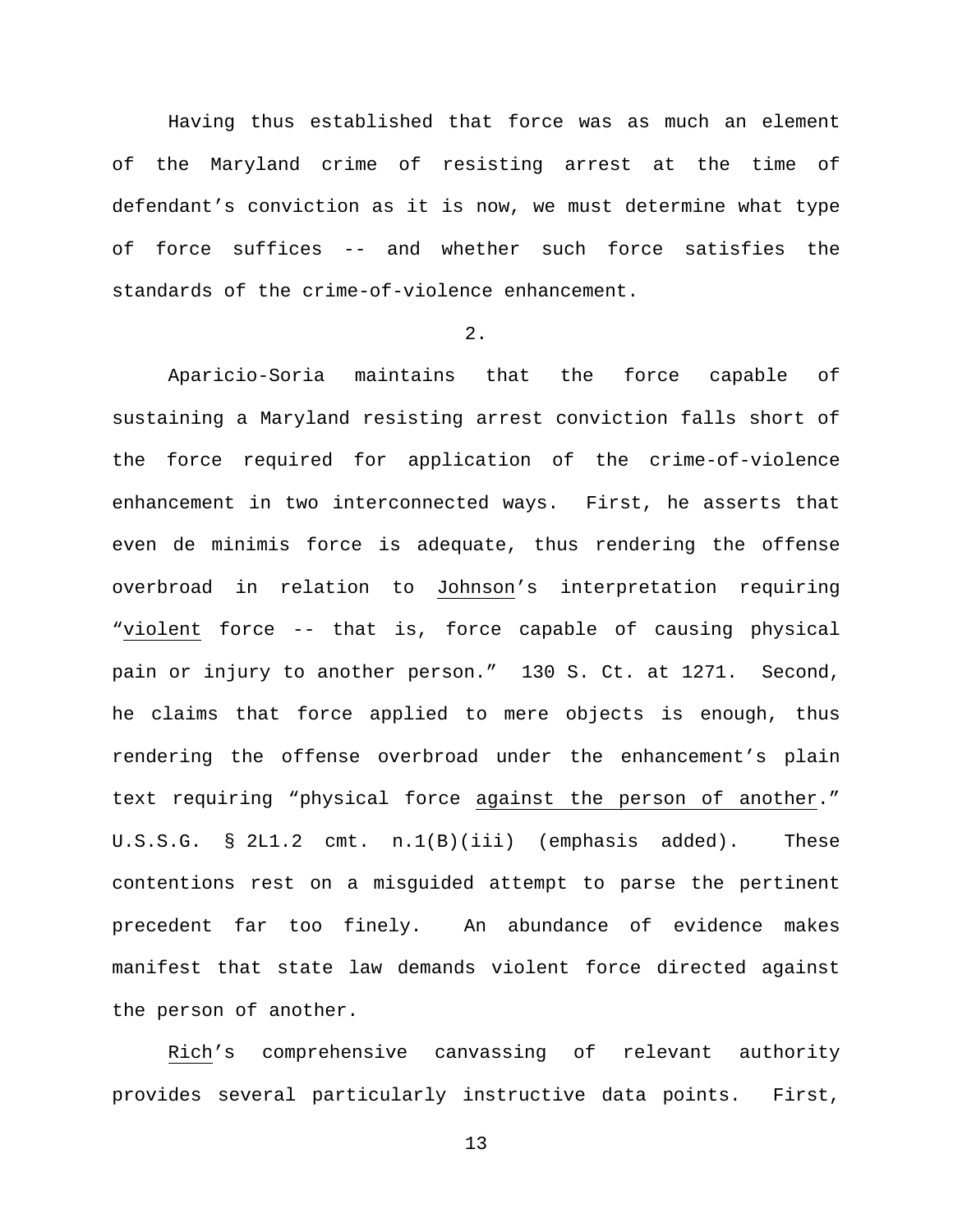the court expressly described the offense of resisting arrest as "undergird[ed]" by conduct having a "forceful and violent character." 44 A.3d at 1072 (emphasis added). Second, the court interpreted a decision from Maryland's highest court as stating that "[t]he specific conduct punishable [as the broader offense of obstructing a law enforcement officer], in contrast to conduct punishable as resisting arrest, did not need to rise to the level of violence or resistance and could be verbal in nature," thus implying that "violence" and "resistance" may be interchangeable in this context. Id. at 1073 (emphasis added) (citing Busch v. State, 426 A.2d 954 (Md. 1981)). Likewise, in further distinguishing the offense of obstruction from that of resisting arrest, the court quoted precedent stating that to constitute obstruction, "it is not necessary that there be an actual or technical assault upon the officer," plainly indicating that force directed against the person of another is required for the offense of resistance. Id. at 1078 (emphasis added) (quoting Titus v. State, 32 A.3d 44, 53 (Md. 2011)).

Third, in concluding that mere flight fails the force requirement, Rich held that "[t]he purpose of criminalizing resistance to a lawful arrest is to protect police officers from the substantial risk of physical injury." Id. at 1080. Rich cited the Model Penal Code's resisting arrest offense, which requires the creation of "a substantial risk of bodily injury to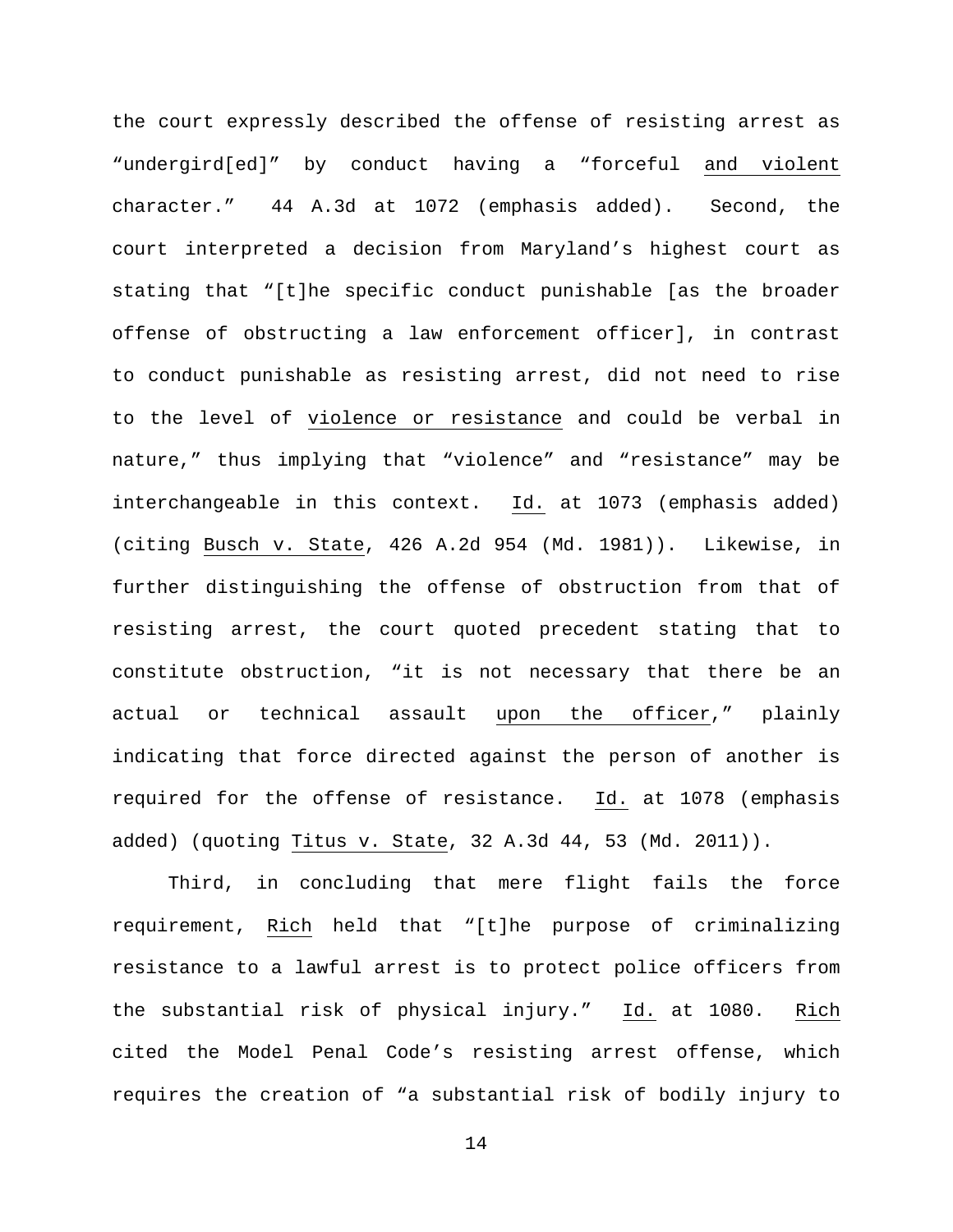the public servant or anyone else, or employ[ment of] means justifying or requiring substantial force to overcome the resistance." Id. (quoting Model Penal Code § 242.2). The commentary, the court emphasized, states that "[t]he effect of this language is to exempt from criminal liability non-violent refusal to submit to arrest and such minor forms of resistance as running from a policeman or trying to shake free from his grasp." Id. (quoting Model Penal Code § 242.2 cmt. 2).

Accordingly, the central point of Rich's extended explication of resisting arrest was to make clear that the offense is tailored to safeguarding individuals, especially law enforcement officers, from bodily harm. The court explicitly noted "[t]he dangers of proscribing conduct too broadly for purposes of resisting arrest" and stated that

the charge of resisting arrest is amenable to "grave abuse" by police officers and prosecutors: "Minor acts of evasion and resistance are sufficiently ambiguous to give rise to honest error, sufficiently elusive to encourage false allegations, and sufficiently<br>commonplace to afford general opportunity for general opportunity for discriminatory enforcement."

Id. (quoting Model Penal Code § 242.2 cmt. 2). Rich further confirmed that this police-protective policy limits resisting arrest to conduct that is both violent and directed against the person of another by endorsing an opinion from a different jurisdiction holding that actions "not . . . directed against the officers" and lacking "any immediate potential for violence"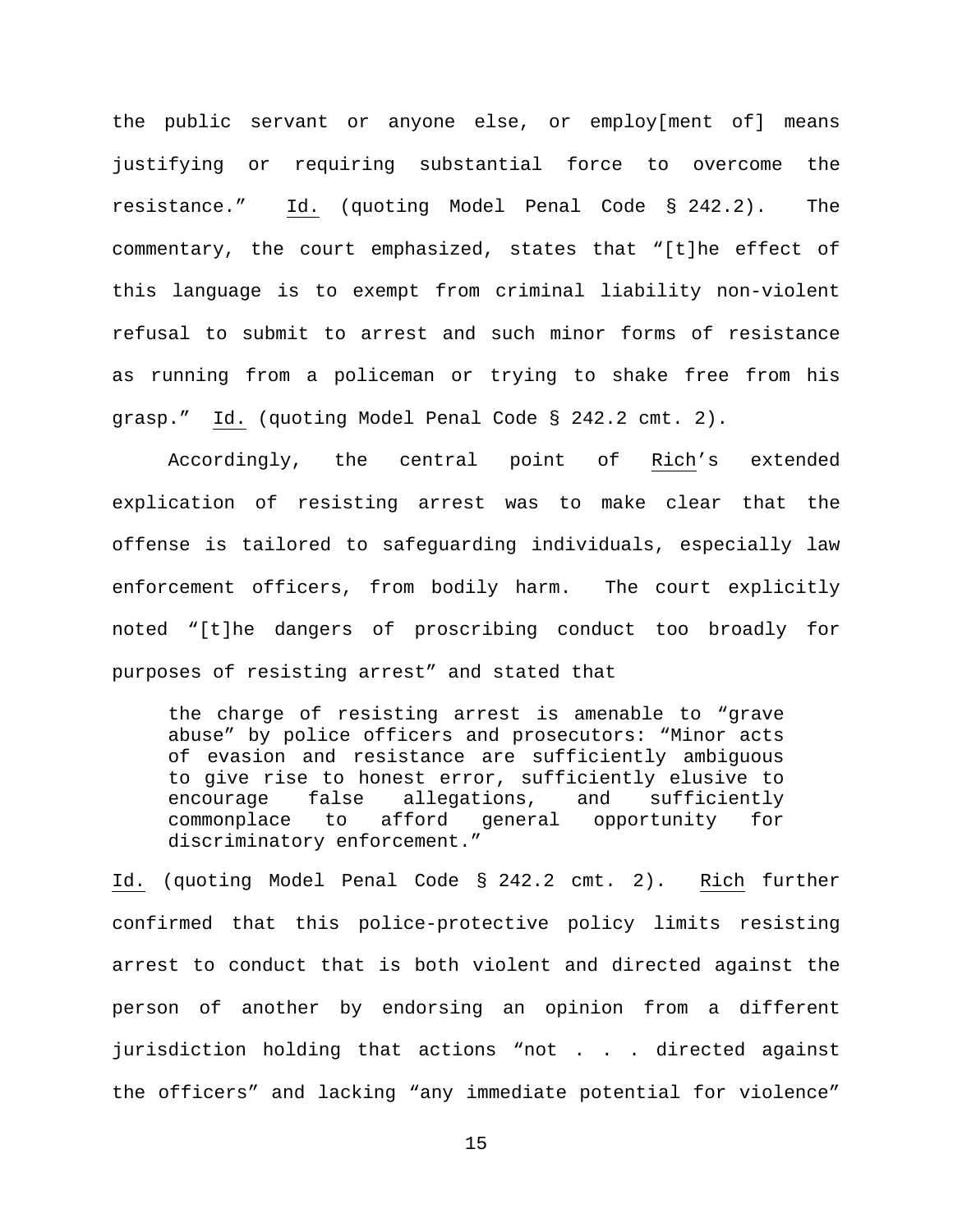failed to qualify as a similar crime. Id. at 1079 (quoting Coghill v. United States, 982 A.2d 802, 807 (D.C. 2009)).

Finally, Rich cited the facts from a number of Maryland decisions as exemplifying "resistance by force," id. at 1082 - describing the defendant's conduct in Nicolas v. State, 44 A.3d 396 (Md. 2012), as "pushing, hitting, and struggling with police"; in Purnell v. State, 827 A.2d 68 (Md. 2003), as "pushing back against officers attempting to handcuff him"; in Barnhard v. State, 602 A.2d 701 (Md. 1992), as "'scuffling' with and swinging at police"; in Cooper v. State, 737 A.2d 613 (Md. Ct. Spec. App. 1999), as "pulling from officer's grasp and punching him repeatedly in the head"; and in Washington v. State, 589 A.2d 493 (Md. Ct. Spec. App. 1991), as "striking officer, knocking him off balance, and running away." Likewise, Rich repeatedly invoked the conduct underlying the classic English case of Regina v. Bentley, 4 Cox C.C. 406, 406-08 (1850), to illustrate the offense, retelling how the defendant "violently assaulted and seriously injured" an officer and was subsequently indicted for "cutting and wounding with intent to resist his lawful apprehension." 44 A.3d at 1072-74. The court thus relied exclusively on conduct that was indubitably both violent in character and directed against the person of another in characterizing the essential nature of resisting arrest. In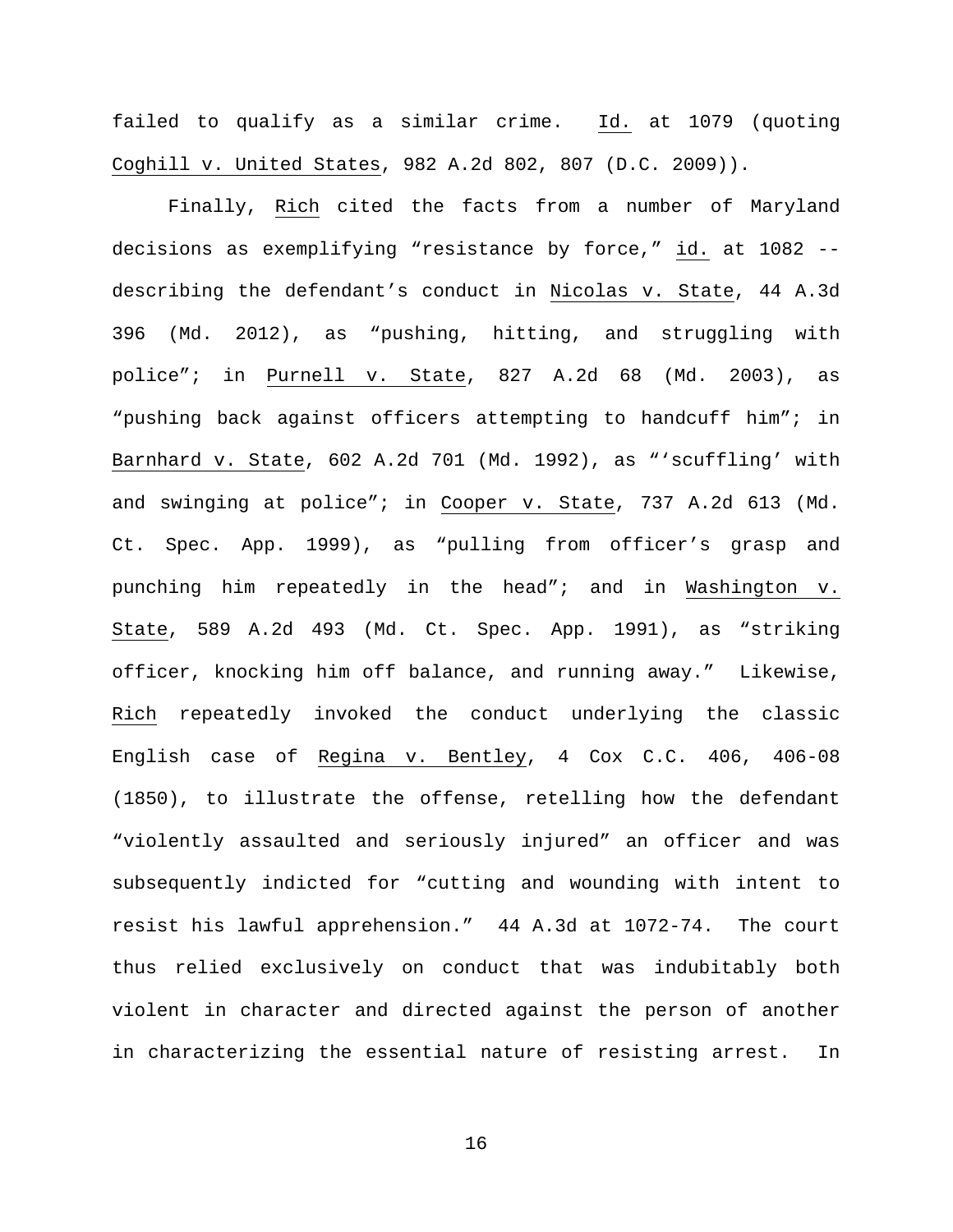doing so, it demonstrated that lesser or differently aimed force cannot suffice.

3.

It should be clear from the comprehensive discussion in the Rich decision that a conviction for resisting arrest requires the use, attempted use, or threatened use of violent force against another person. As Descamps makes clear, the categorical approach requires an elements-based rather than a conduct-based methodology. Slip op. at 5. The conduct underlying prior state court decisions, however, may provide probative evidence of how the law defines the elements of the offense in question. See Moncrieffe v. Holder, 133 S. Ct. 1678, 1686-87 (2013) (looking to underlying conduct in state court decisions to construe the elements of a state drug offense); United States v. Diaz-Ibarra, 522 F.3d 343, 352-53 (4th Cir. 2008) (discussing the facts underlying a number of state cases at length and relying on those decisions as "typical of the kind of conduct to which [the statute in question] is applied" in order to find the existence of an element of the offense). In this case, that evidence is overwhelming.

Since 1950, the Maryland appellate courts have issued opinions describing the facts underlying convictions for resisting arrest (including juvenile delinquency determinations) in numerous cases. Every case, save one, demonstrates that the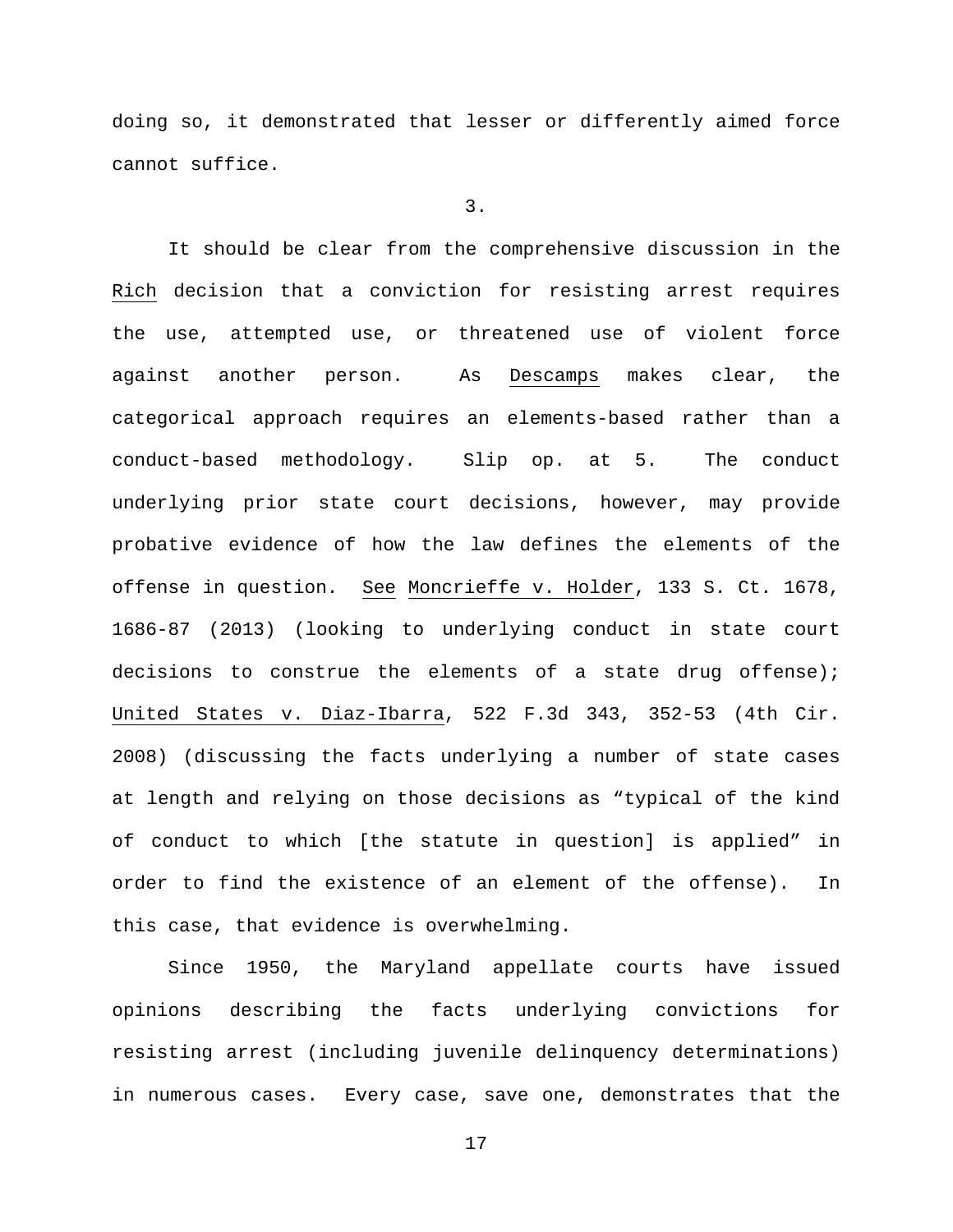defendant acted in a manner involving violent force directed against the person of another -- indeed, against a law enforcement officer. The single outlier, of course, is Rich, in which the defendant's conviction was overturned on account of the fact that he simply attempted to flee and stiffened his arms as officers tried to handcuff him. Id. at 1066, 1070.

The cases demonstrate a singular recognition on the part of Maryland appellate courts that the offense of resisting arrest must not be allowed to leap its proper bounds. A broad array of precedent from the Maryland Court of Appeals illuminates the application of violent force against the person of another needed for a resisting arrest conviction: Nicolas, 44 A.3d at 399-401 (defendant "pushed" officer, "hit [another] in the face," fought with one for "two to three minutes" including "grabb[ing] each other and . . . pushing each other against the walls and hitting each other," continued "fighting" and "struggl[ing]" "the whole way" to police car); Arthur v. State, 24 A.3d 667, 670 (Md. 2011) ("struggle[d] as three officers attempted to arrest him," "continued kicking and pulling," caused officer to sprain ankle); Wilson v. State, 975 A.2d 877, 881-82 (Md. 2009) ("struggle[d]" as officer attempted to place handcuffs); Polk v. State, 835 A.2d 575, 577 (Md. 2003) ("bit [officer's] arm, breaking the skin on his wrist"); Purnell, 827 A.2d at 71 ("pushed [o]fficer . . . into a wall, "went to the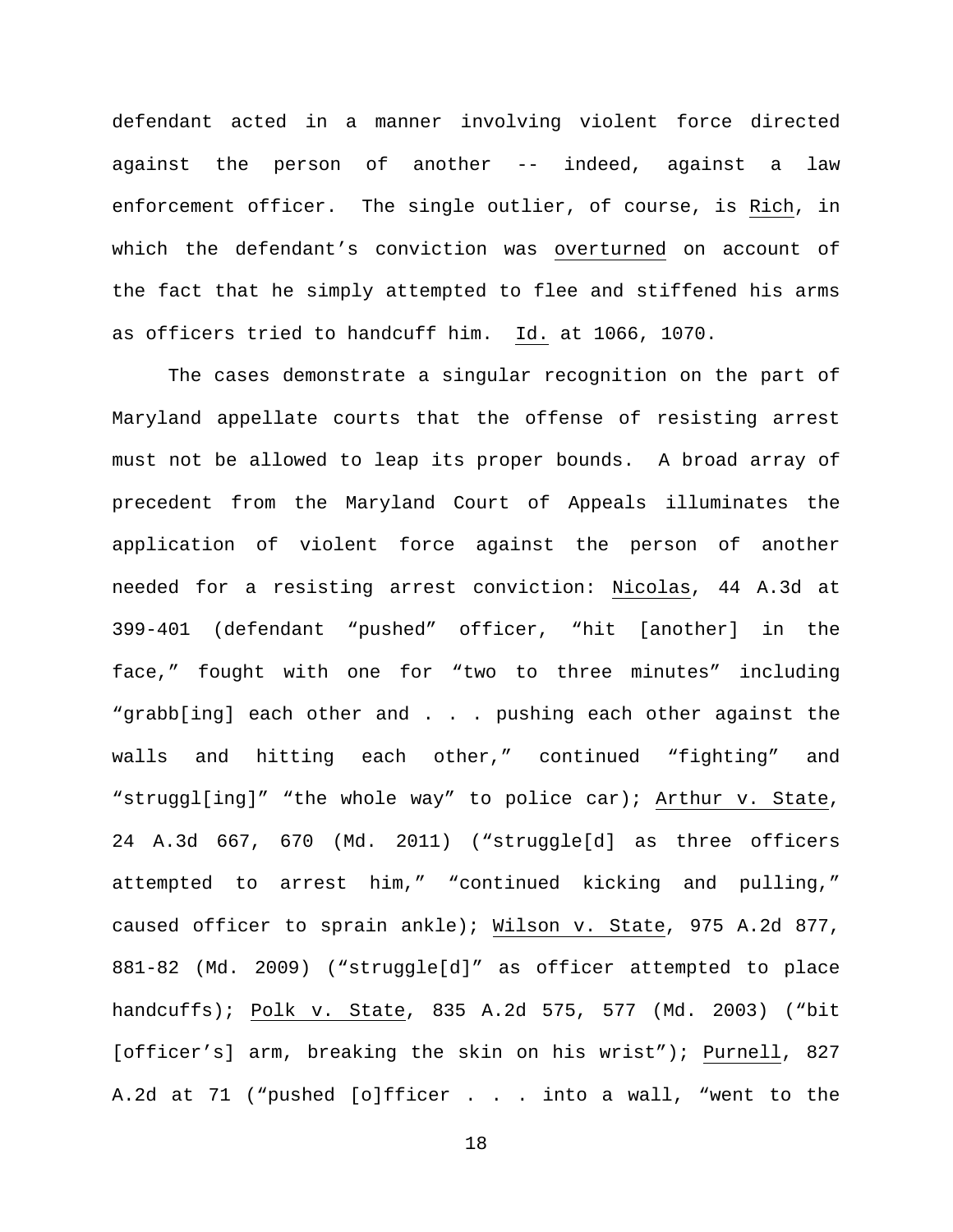ground" with another officer); Johnson v. State, 749 A.2d 769, 769 (Md. 2000) ("kicked and flailed" when officers attempted to effect arrest); In re Tariq A-R-Y, 701 A.2d 691, 692 (Md. 1997) ("punched and kicked" officers); Clark v. State, 629 A.2d 1239, 1241 (Md. 1993) ("scuffle[d]" with officer); Barnhard, 602 A.2d at 703 (threatened that officers would "have a shooting," threatened to kill one, "balled his fists," "started swinging [a] loose handcuff" at them, "scuffle[d]" with them); Shifflett v. State, 572 A.2d 167, 168 (Md. 1990) ("fight ensued" when bail bondsmen attempted to effect arrest); Trusty v. State, 521 A.2d 749, 752 (Md. 1987) ("struggle[d]" with officers); Diehl v. State, 451 A.2d 115, 117 (Md. 1982) ("kick[ed] and struggle[ed]," "again began kicking," caused injury to one officer's finger and bruises to another's legs); Rodgers v. State, 373 A.2d 944, 945 (Md. 1977) ("grabbed [o]fficer . . . around the waist," "wielded a straight edged razor and slashed [o]fficer . . . across the arm"); Downs v. State, 366 A.2d 41, 43 (Md. 1976) ("scuffle ensued" when officer attempted to effect arrest); Palacorolle v. State, 211 A.2d 828, 829 (Md. 1965) ("while enroute to the police station the appellant lunged at [o]fficer . . . [,] attempting to strike and kick him").

Numerous decisions from Maryland's intermediate appellate court underscore the very same point: Britton v. State, 30 A.3d 236, 239 (Md. Ct. Spec. App. 2011) ("violently resisted,"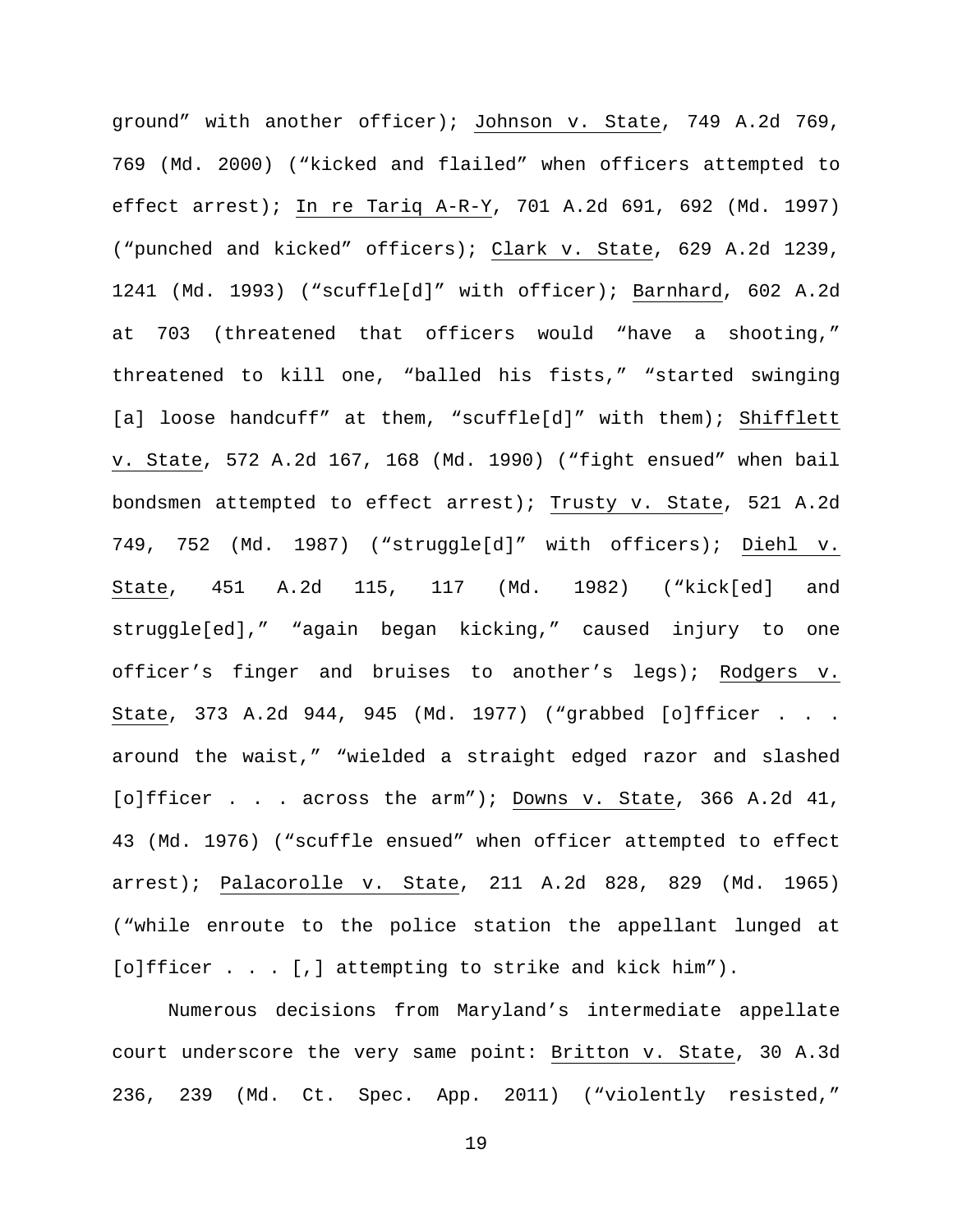"punch[ed] and kick[ed] the officers," "continued to struggle" despite being "tasered two more times"); Jones v. State, 924 A.2d 336, 339-40 (Md. Ct. Spec. App. 2007) ("swerved" in vehicle "directly toward an officer, causing him to dive out of the way to avoid being struck"); Lamb v. State, 786 A.2d 783, 786 (Md. Ct. Spec. App. 2001) ("punched [officer] three or four times"); Grant v. State, 786 A.2d 34, 38 (Md. Ct. Spec. App. 2001) (engaged in "a wrestling match and a fight" with officers, "kicked" and "struck [one] several times [with his] arms and legs"); Cooper, 737 A.2d at 615-16 ("punched [officer] repeatedly in the head," "struck [another] in the face"); In re Jason Allen D., 733 A.2d 351, 355 (Md. Ct. Spec. App. 1999) (discussed below), overruled on other grounds by In re Antoine M., 907 A.2d 158 (Md. 2006); In re Albert S., 664 A.2d 476, 479 (Md. Ct. Spec. App. 1995) ("made a 'fake motion' as if he was going to hit the officer," "pushed up against the officer," "attempted to kick the officers"); Briggs v. State, 599 A.2d 1221, 1223 (Md. Ct. Spec. App. 1992) ("threw his arms up, striking [officer] and knocking [officer's] watch off his wrist," "was fighting violently," "kicked [another officer] close to the groin"); Washington, 589 A.2d at 495 ("struck [o]fficer . . . in the shoulder and knocked him off balance"); Thomas v. State, 582 A.2d 586, 586 (Md. Ct. Spec. App. 1990) ("During the struggle, a deputy was stabbed with a ballpoint pen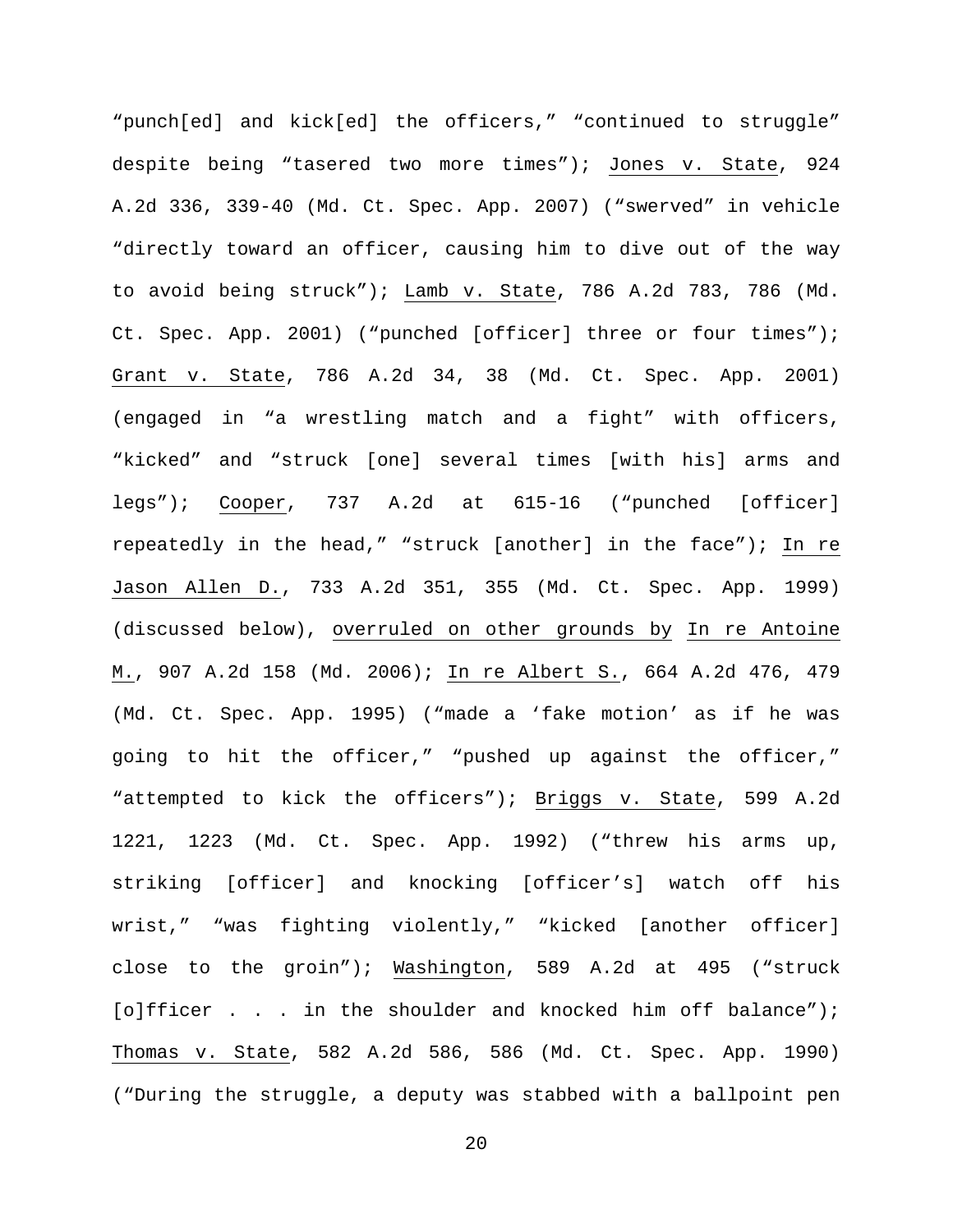and a police officer was struck."); Johnson v. State, 542 A.2d 429, 432 (Md. Ct. Spec. App. 1988) ("struck the detective in the stomach and again in the chest"); Curtin v. State, 483 A.2d 81, 84 (Md. Ct. Spec. App. 1984) ("In the course of this melee, [one officer] was struck and kicked and [another] was bitten by the appellant."); Hoes v. State, 368 A.2d 1080, 1082 (Md. Ct. Spec. App. 1977) (discussed below); Kraft v. State, 305 A.2d 489, 491 (Md. Ct. Spec. App. 1973) (discussed below), overruled on other grounds by Goode v. State, 398 A.2d 801 (Md. Ct. Spec. App. 1979); Jordan v. State, 300 A.2d 701, 702 (Md. Ct. Spec. App. 1973) ("pushed [officer] out of the way," "struggle then ensued"); Tillery v. State, 280 A.2d 302, 303 (Md. Ct. Spec. App. 1971) (attempted to punch one officer and kick another, "tore the badge of a [third officer's] uniform and clenched it in his right hand with the pin . . . in an outward position, swinging . . . in a violent manner at each of the three [o]fficers"); Lyles v. State, 269 A.2d 178, 180 (Md. Ct. Spec. App. 1970) ("tussl[ed] on the floor and wrestl[ed]" with security guard, "bumped [guard] on the side of the head [with] nightstick"); Streeter v. State, 248 A.2d 119, 120 (Md. Ct. Spec. App. 1968) ("continuously struggl[ed] to break away" from officer); Williams v. State, 244 A.2d 619, 621 (Md. Ct. Spec. App. 1968) ("When the officer attempted to place handcuffs on the appellant, a scuffle arose, with both the officer and the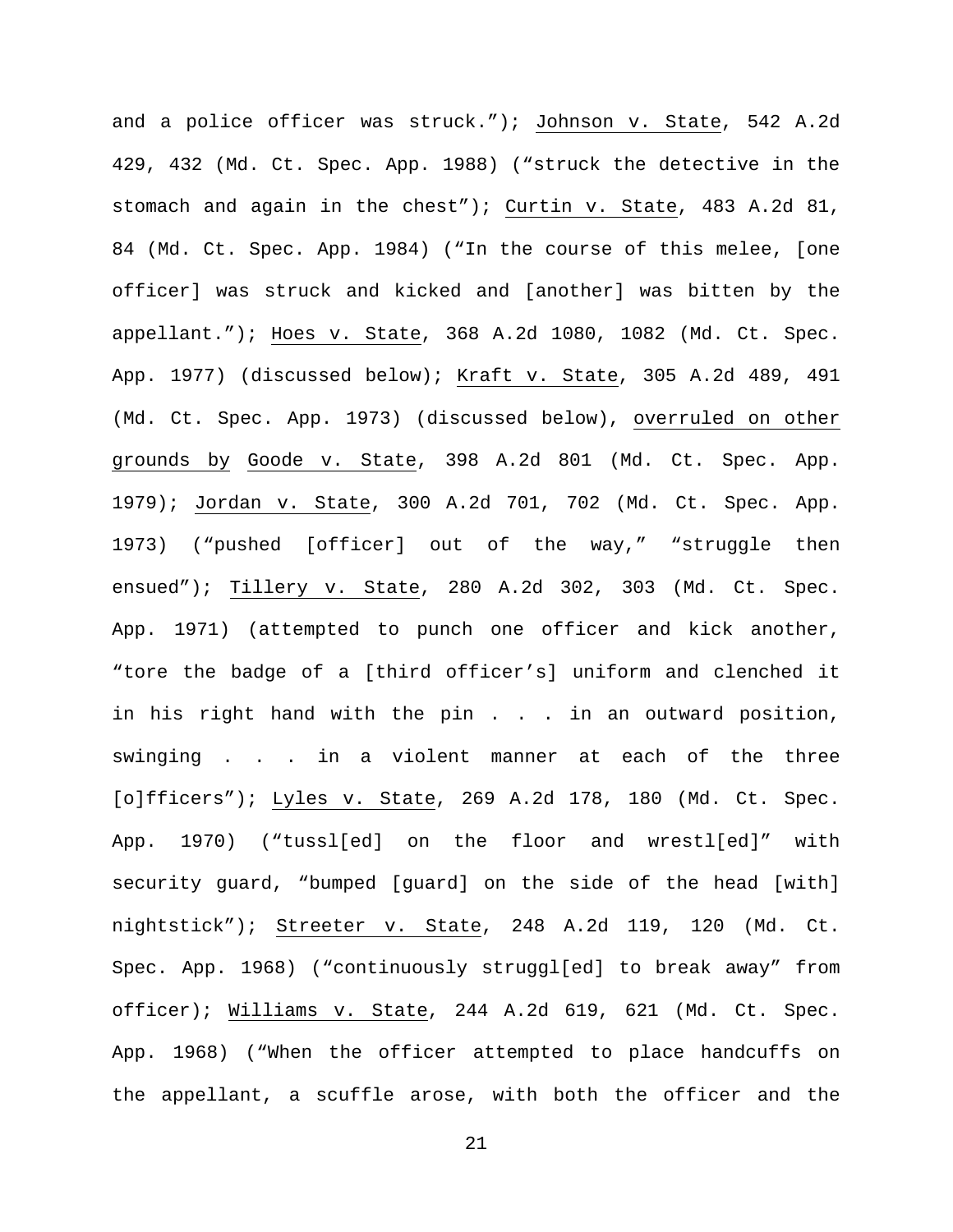appellant falling to the floor, during which the appellant kicked [the officer]."); Carwell v. State, 232 A.2d 903, 905 (Md. Ct. Spec. App. 1967) ("became very violent," "struggled for four or five minutes," "bit" one officer and otherwise "injured" another); McIntyre v. State, 232 A.2d 279, 280 (Md. Ct. Spec. App. 1967) (one defendant "struggl[ed]" with officer; other defendant got "on top of" officer, "hit[]" him "in the jaw," "took another swing at [him] under arrest"); McGee v. State, 229 A.2d 432, 433 (Md. Ct. Spec. App. 1967) ("struggled" with officers, "flail[ed] his arms and push[ed officers] away," "pull[ed], push[ed] and la[id] hold of . . . officer").

We find in this lengthy and unbroken line of cases yet further evidence that Maryland law requires violent force against the person of another in order to justify a charge of resisting arrest. It is, moreover, evidence that Aparicio-Soria is unable to counter. $^1$  $^1$  Indeed, he challenges just three of those

<span id="page-21-0"></span> $1$  The Maryland Court of Appeals' decision in Nicolas, 44 A.3d 396, upon which Aparicio-Soria relies, does not persuade us otherwise. Nicolas neither affirmed nor even referenced any actual resisting arrest conviction for conduct that was not both violent and directed against the person of another. The correctness of the defendant's conviction for resisting arrest was not even in question; rather, as relevant here, the court limited its grant of certiorari to the pure sentencing question<br>whether the defendant's "convictions for second degree defendant's "convictions for assault . . . merge into his conviction for resisting arrest." Id. at 398. And, in any event, the actions supporting the resisting arrest charge included pushing, punching, and generally brawling with police officers. Id. at 399-401. (Continued)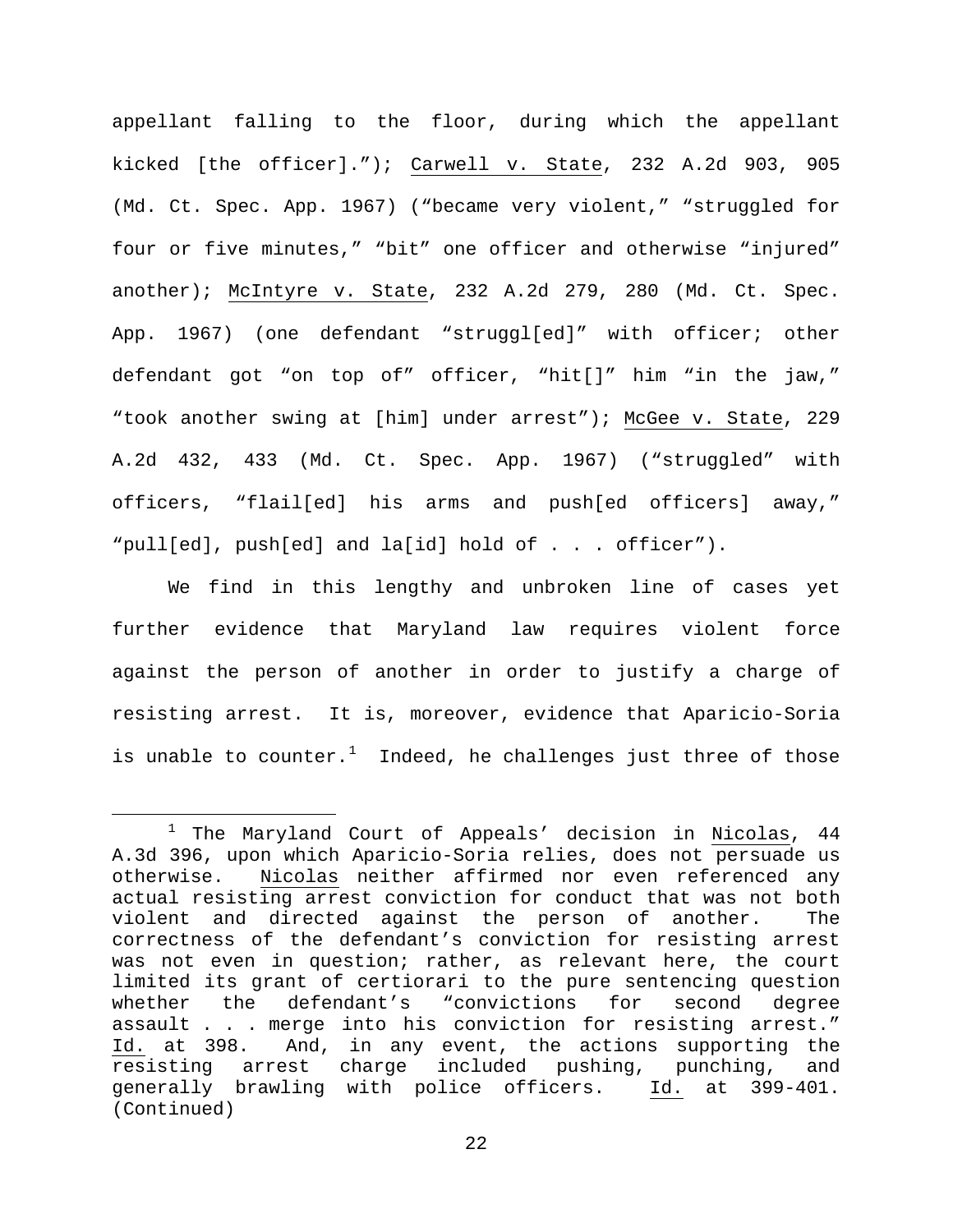three-dozen-plus decisions, arguing that "there is no indication that the defendant[s] used violent force at all." Appellant's Reply Br. 4. Examination of this small handful of opinions, however, reveals that although they may be less explicit than the government suggests, the defendants' actions were in fact portrayed as violent and confrontational. In any event, the conduct described in these cases was at most ambiguous -- and, therefore, clearly insufficient to outweigh the mass of case law addressed above.

 First, In re Jason Allen D. described how the defendant "pulled his arms into his stomach very tightly" to avoid being handcuffed. 733 A.2d at 355. After officers "took him to the ground," he "continued to resist and pull away." Id. "[I]t took approximately one-and-one-half minutes to subdue him," id., which indicates that he actively struggled against the officers.

ī

Indeed, Rich specifically emphasized the vicious nature of the Nicolas defendant's conduct in coming to its conclusion on resisting arrest described above. 44 A.3d at 1076, 1082.

Hypotheticals (such as an individual holding a door closed in order to prevent an officer from arresting him, a scenario to which Nicolas adverted, 44 A.3d at 408 n.5) are just that: hypotheticals. As demonstrated, a mass of Maryland precedent makes clear that resisting arrest involves violent conduct directed against the person of another. We cannot disrespect decades of actual state court decisions by broadening the elements of an offense that the Maryland courts have taken such pains to narrow.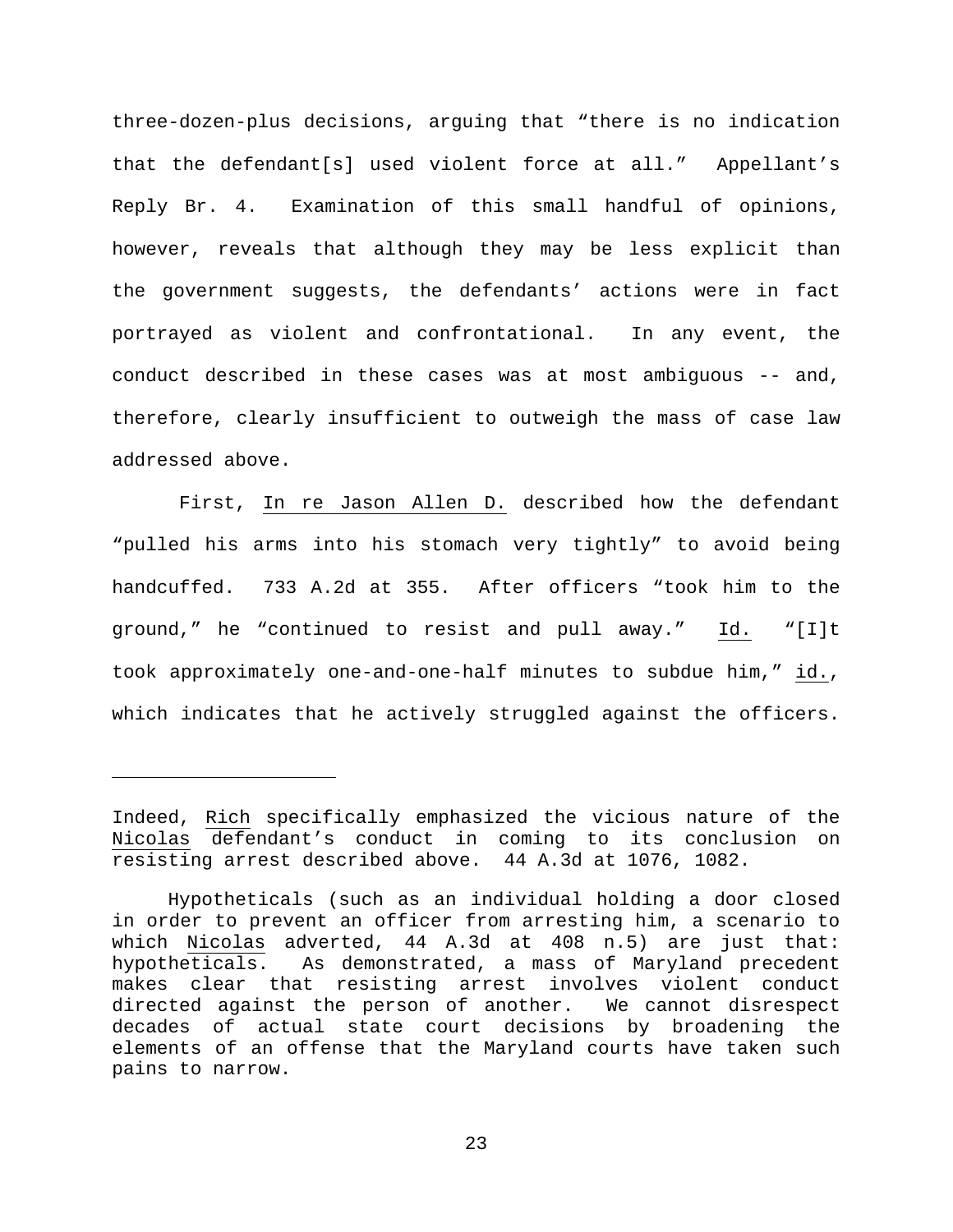Second, although Hoes stated that the difficulty arresting the defendant was attributable at least in part to his size and disability, the court also made clear that officers were able to "satisfactorily consummate[]" the arrest only after engaging in a "fracas" with the defendant, plainly suggestive of a violent confrontation. 368 A.2d at 1082. Finally, Kraft stated that "[a] struggle ensued" when officers attempted to arrest the defendant, describing him as "extremely hostile and foul" and "just wild and fighting, belligerent and screaming." 305 A.2d at 491. The defendant also "threatened" the officers. Id. To be sure, many of the details disclosed by the court involved the defendant verbally berating the officers, id., but the court plainly indicated that he also acted physically aggressive toward them.

In sum, Rich crystallized the foundational concept of Maryland criminal law -- as confirmed by case after case -- that the offense of resisting arrest is narrowly focused and designed to capture only conduct that is both violent and directed against the person of another. By urging an untenably broad reading of the pertinent precedent, the defendant seeks to have this court declare that state law actually runs in the opposite direction, widening the basis of the offense. The dissent likewise is unable to identify even a single outlier where a Maryland appellate court sustained or even described an actual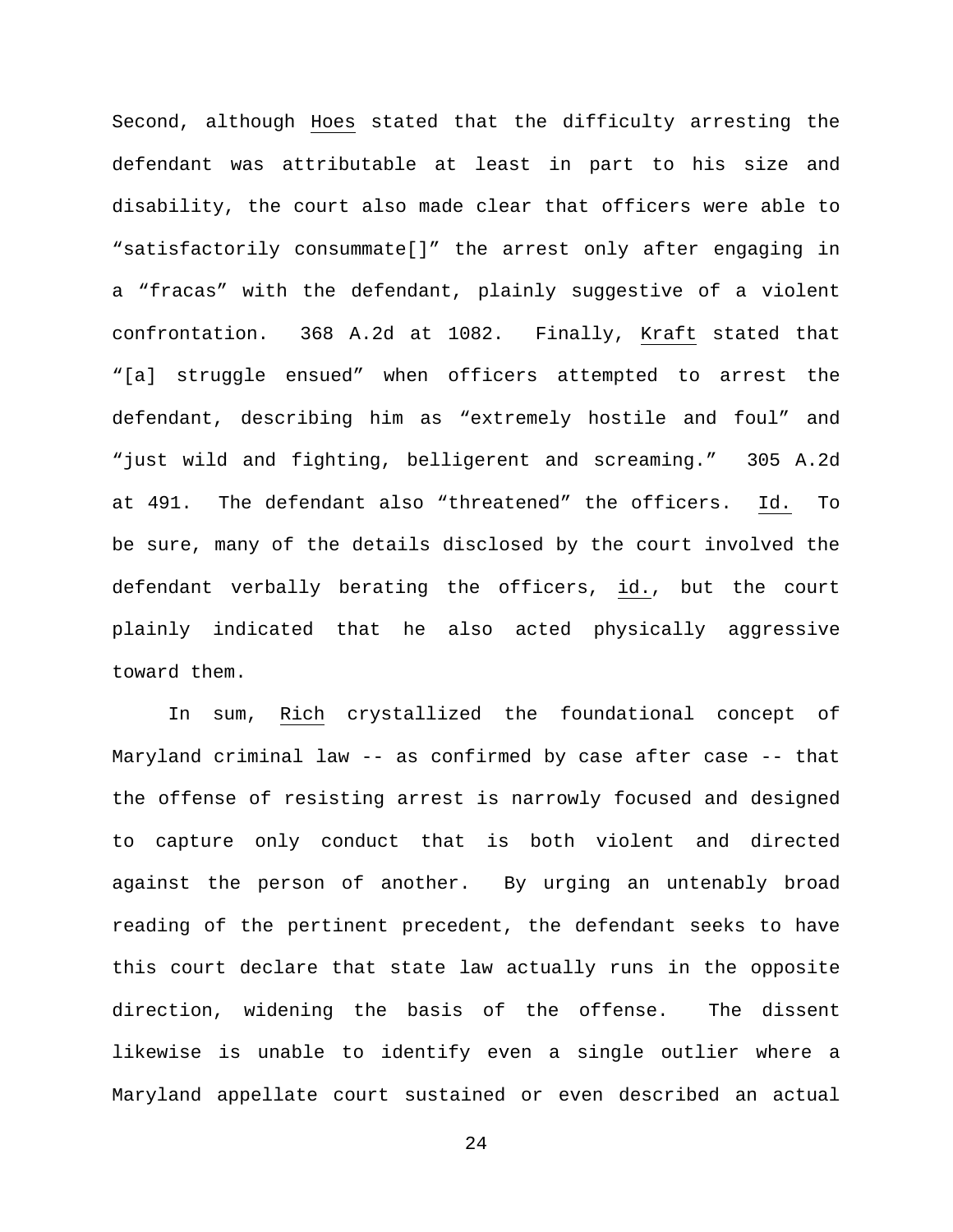resisting arrest conviction in the absence of violent force. The dissent surprisingly resists the commendable efforts of the Maryland courts to make certain that this particular offense does not metastasize and apply casually to conduct less serious than the direction of violent force aimed at another, almost always the officer attempting to make the arrest. $^2$  $^2$  We decline to depart from the clearly defined center of gravity of state law

<span id="page-24-0"></span> $2$  First, the dissent asserts that  $Milliams v. State$ , 57 A.3d</u> 508 (Md. Ct. Spec. App. 2012), cert. granted, 62 A.3d 730 (Md. 2013), affirmed a resisting arrest conviction "based on acts not constituting violent force." Post at 40, 41 n.10. That constituting violent force." Post at 40, 41 n.10. That decision, however, explicitly stated that the defendant "struggl[ed] to escape," "thus necessitating the use of a taser by the deputy to effectuate the arrest." Williams, 57 A.3d at<br>520. The question before the court was not whether the The question before the court was not whether the defendant's conduct was sufficiently forceful but, rather, whether force directed against a bystander assisting with the arrest (instead of against a law enforcement officer himself)<br>could suffice. Id. at 519-20. Second, the dissent points to Id. at 519-20. Second, the dissent points to Olson v. State, 56 A.3d 576 (Md. Ct. Spec. App. 2012), as purportedly involving "non-violent force." Post at 41 n.10. The Olson court, however, made clear that the defendant "charg[ed] at the officers" -- that is, that he approached them "with his hands raised and appeared to be in an aggressive manner as if he was going to punch them or wrestle with them." 56 A.3d at 584 (internal quotation marks and brackets omitted). The court also made clear that the defendant had "conced[ed] that the . . . element [requiring] resistance 'by force or threat of force,' was satisfied." Id. at 589 n.5. Finally, the dissent clings to McNeal v. State, 28 A.3d 88 (Md. Ct. Spec. App. 2011), aff'd on other grounds, 44 A.3d 982 (Md. 2012). Post at 41 n.10. But the only pertinent description of the defendant's conduct in McNeal simply states that "[w]hen a[n] officer attempted to handcuff [him], [he] resisted, got free, and fled." 28 A.3d at 90. This bare recitation is far too opaque to determine whether the defendant's actions were violent or not.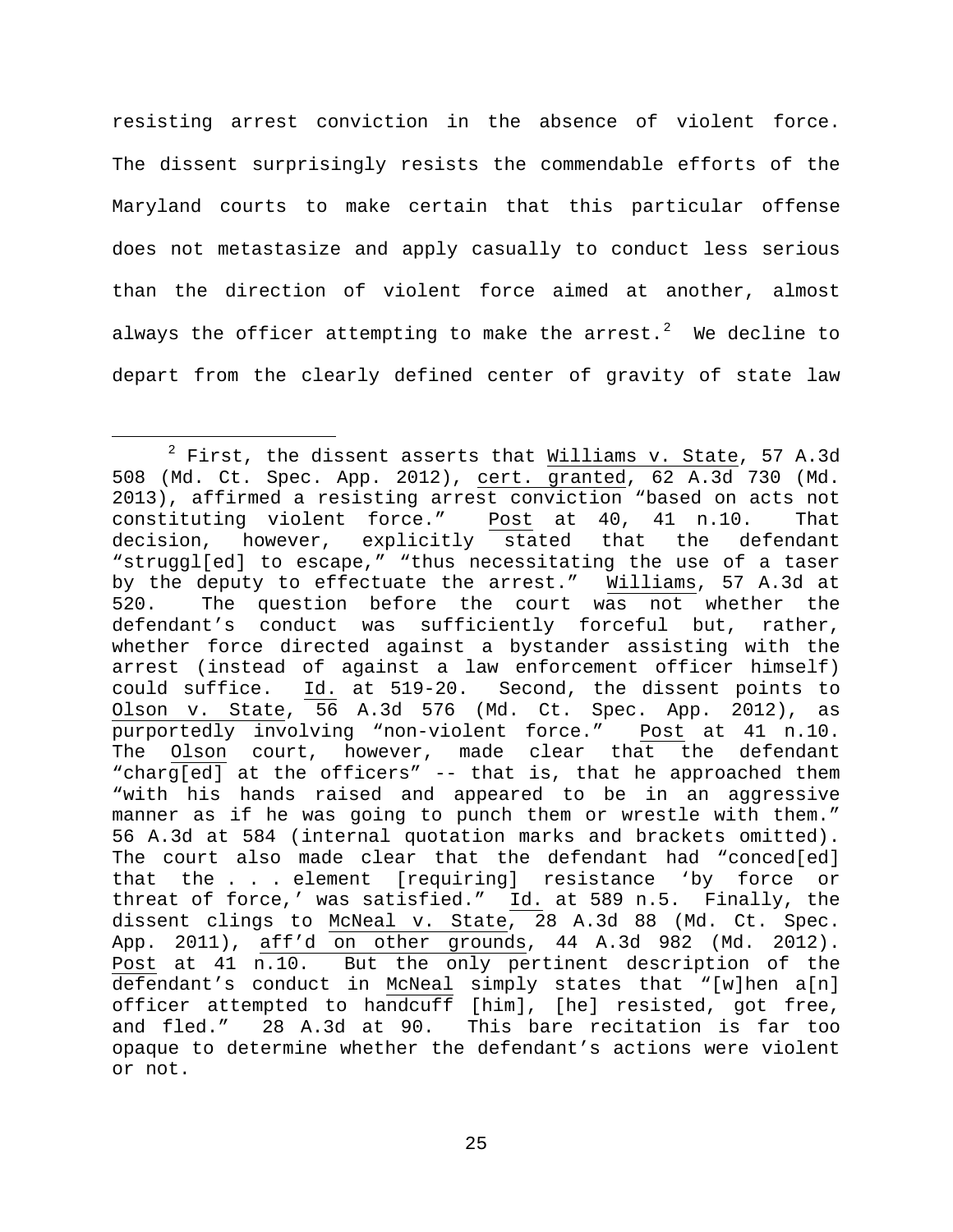and, consequently, find that defendant's conviction falls within the force clause of the crime-of-violence enhancement.

### 4.

One last point warrants discussion. In Descamps, the Supreme Court reserved the question of "whether, in determining a crime's elements, a sentencing court should take account not only of the relevant statute's text, but of judicial rulings interpreting it." Slip op. at 20. For several reasons, we do not think the reservation in Descamps should be interpreted to prohibit our or, for that matter, the dissent's reference to state case law in construing the elements of the state crime at issue here. For one thing, an unqualified demand that federal courts must decide the reach and meaning of state statutory crimes without the benefit of state court decisions would constitute an affront to our federal system, in effect substituting the judgment of federal judges for that of state judges whose familiarity with the elements of predicate offenses under state law surpasses our own. See Descamps, slip op. at 2 (Kennedy, J., concurring) (expressing federalism concerns in a related context).

Moreover, the Supreme Court itself has on prior occasions repeatedly looked to state judicial rulings when interpreting the meaning of a state statute for purposes of the categorical approach. In Johnson, for example, the Court held not just that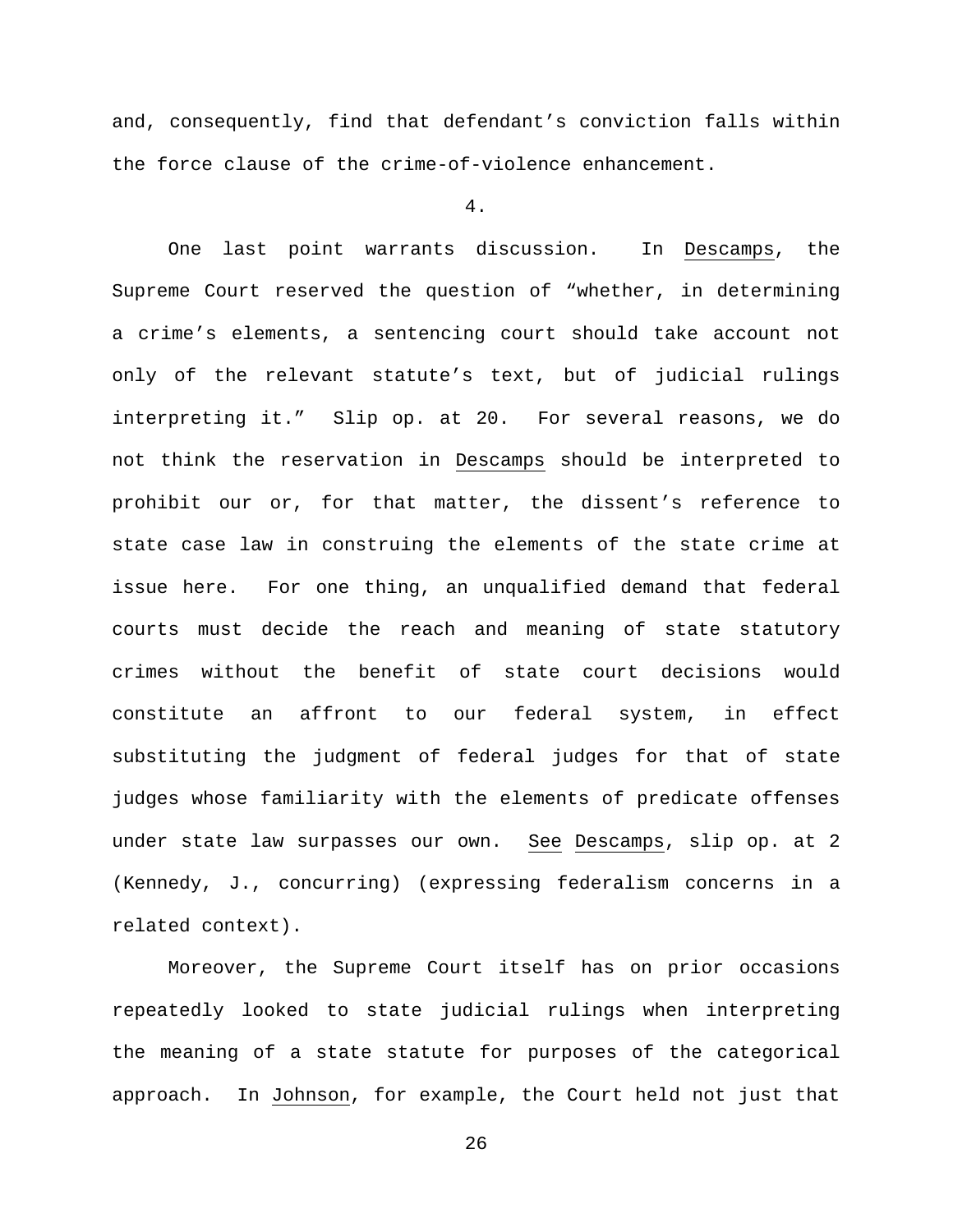it could look to state court decisions in applying the categorical approach, but that it was in fact "bound by the Florida Supreme Court's interpretation of state law, including its determination of the elements of" the state crime of conviction at issue in that case. 130 S. Ct. at 1269; see also, e.g., Sykes v. United States, 131 S. Ct. 2267, 2271, 2275 (2011) (relying on state court case law interpreting the elements of a state crime in applying the categorical approach); James v. United States, 550 U.S. 192, 202-03 (2007) (same); Gonzales v. Duenas-Alvarez, 549 U.S. 183, 190-194 (2007) (same). And where, for example, a state court has applied its burglary statute to conduct well outside the generic definition of burglary, the Supreme Court has been willing to treat that decision as evidence that the state crime was not categorically a violent felony. See Descamps, slip op. at 3 (referring to shoplifting conduct to show coverage of state statute is broader than the generic burglary offense); see also Moncrieffe, 133 S. Ct. at  $1687.$ <sup>[3](#page-26-0)</sup>

<span id="page-26-0"></span><sup>&</sup>lt;sup>3</sup> In light of this fact, perhaps what the Court was reserving in Descamps was a decidedly narrower question -– not whether state case law may ever be consulted in the course of applying the categorical approach, but rather whether judicial rulings may turn an indivisible state statute into a divisible one such as would permit the application of the modified<br>categorical approach. But of course that question is not But of course that question is not implicated in this case, where the panel is in agreement that (Continued)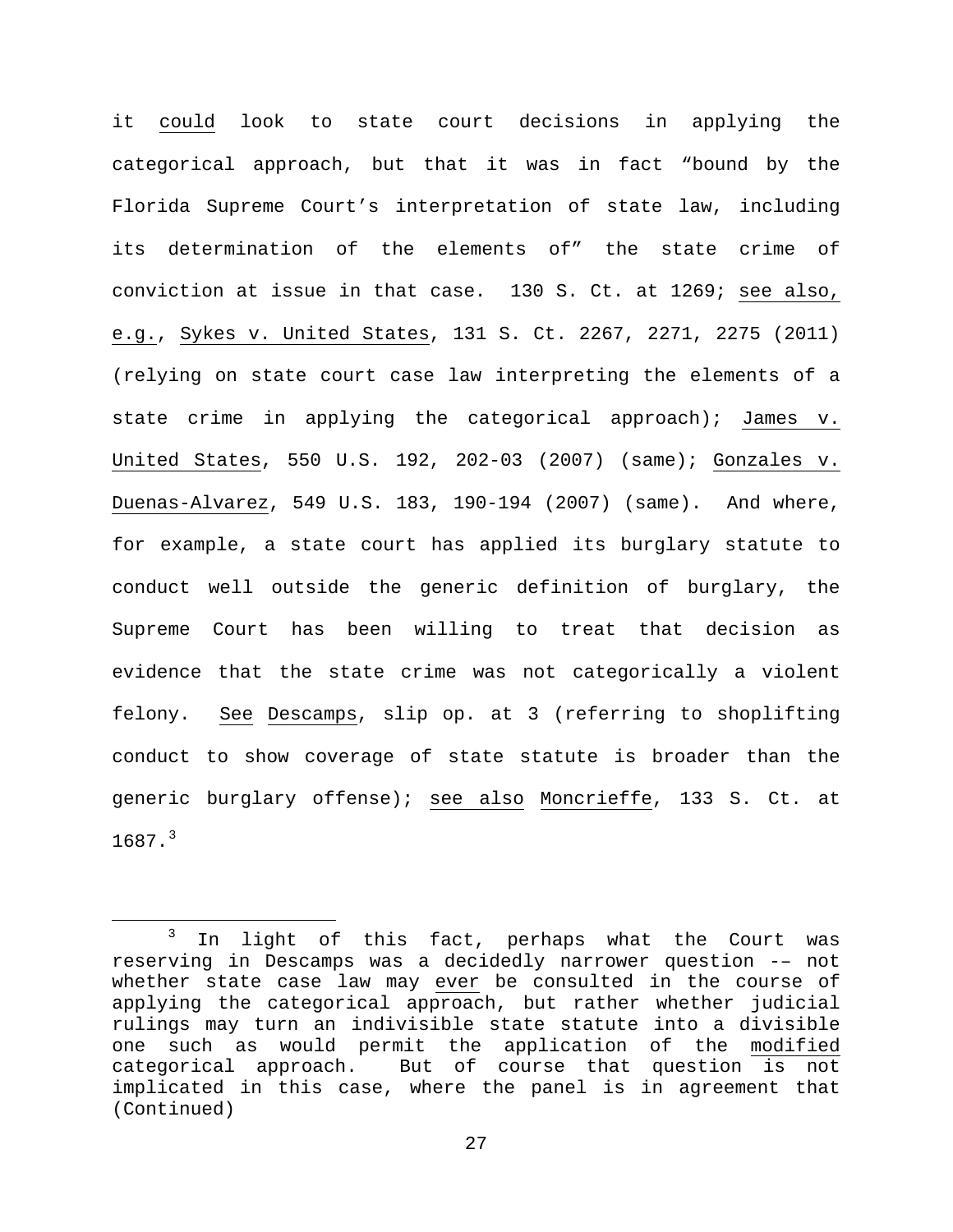Finally, our conclusion that defendant's Maryland resisting arrest conviction categorically qualifies under the crime-ofviolence enhancement draws support from this court's treatment of the same crime in closely analogous contexts. United States v. Wardrick held that a Maryland common-law resisting arrest conviction categorically qualified as a "violent felony" within the meaning of the ACCA. 350 F.3d 446, 455 (4th Cir. 2003). And Wardrick's reasoning was confirmed by United States v. Jenkins, which held that the same common-law forerunner to the present statutory offense categorically constituted a "crime of violence" under the "career-offender enhancement" defined at U.S.S.G. § 4B1.2. 631 F.3d 680, 682-83, 685 (4th Cir. 2011). Of particular significance here, Jenkins expressly framed the question before the court as "whether the Resisting Arrest Offense . . . 'involve[s] purposeful, violent, and aggressive conduct,'" id. at 684 (brackets in original) (quoting Begay v. United States, 553 U.S. 137, 144-45 (2008)) -- ultimately answering in the affirmative, id. at 684-85.

ī

C.

the modified categorical approach does not apply to Aparicio-Soria's prior conviction.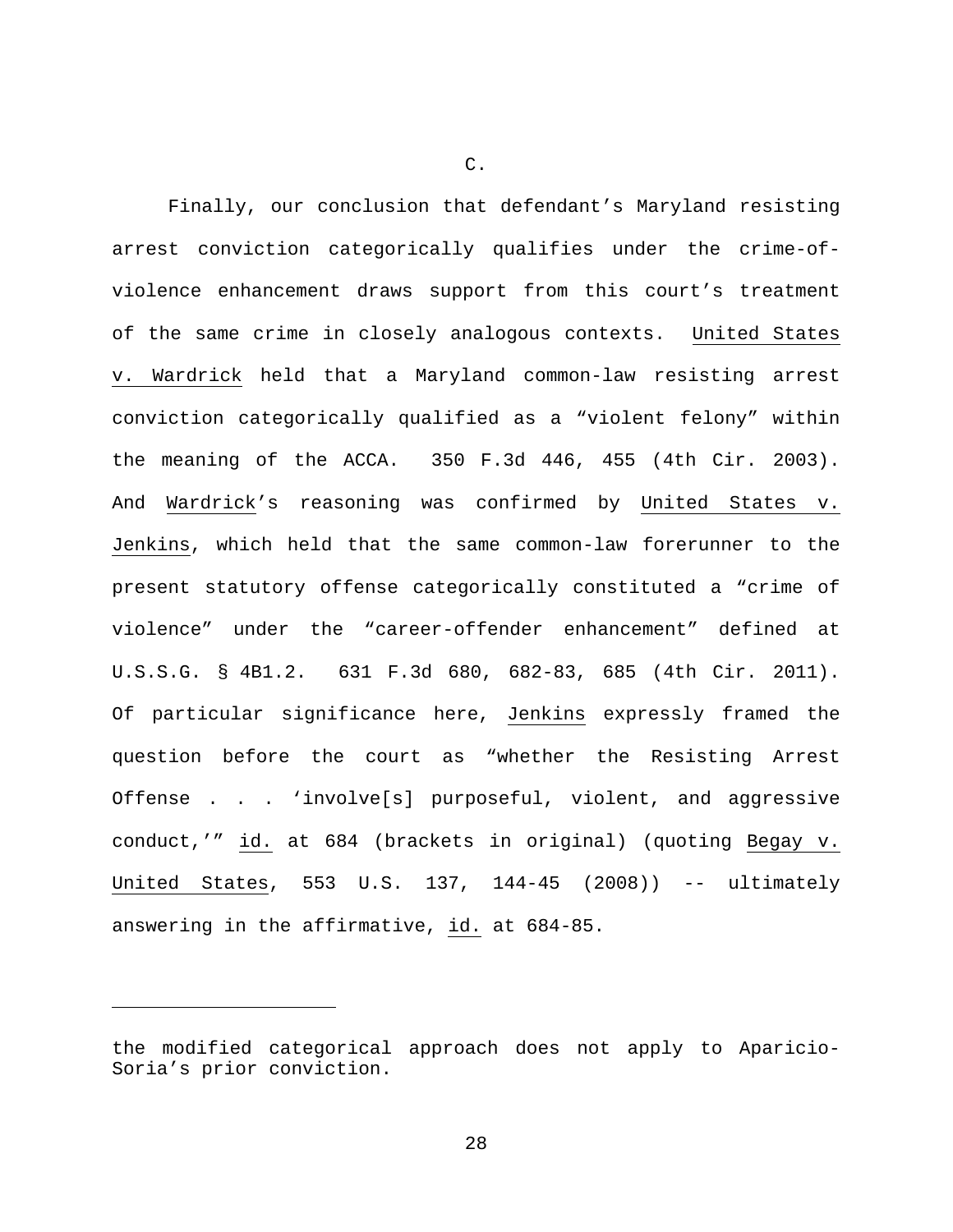To be sure, the specific textual hooks on which Wardrick and Jenkins hung their holdings were the residual clauses of the respective provisions, both of which encompass offenses that, inter alia, "involve[] conduct that presents a serious potential risk of physical injury to another." Wardrick, 350 F.3d at 454- 55 (quoting 18 U.S.C. § 924(e)(2)(B)(ii)); Jenkins, 631 F.3d at 682 (quoting U.S.S.G. § 4B1.2(a)(2)). From this foundation, the defendant attempts to argue that the Fourth Circuit implicitly denied that the force clauses of those provisions, which are identical to the Guidelines language in question here, also reach Maryland's resisting arrest offense. Compare U.S.S.G. § 2L1.2 cmt. n.1(B)(iii) (encompassing any offense that, inter alia, "has as an element the use, attempted use, or threatened use of physical force against the person of another"), with 18 U.S.C.  $\S$  924(e)(2)(B)(i) (same), and U.S.S.G.  $\S$  4B1.2(a)(1) (same).

This simply does not follow. Nothing in either opinion indicates that the court rejected the proposition that -- or even specifically considered whether -- the offense qualified under the pertinent force clause. To be sure, the fact that a crime falls within a clause referencing a serious risk of injury does not necessarily mean that the risk of injury arises from the application of violent force. Nonetheless, the two are related, the serious risk of "physical injury to another" rising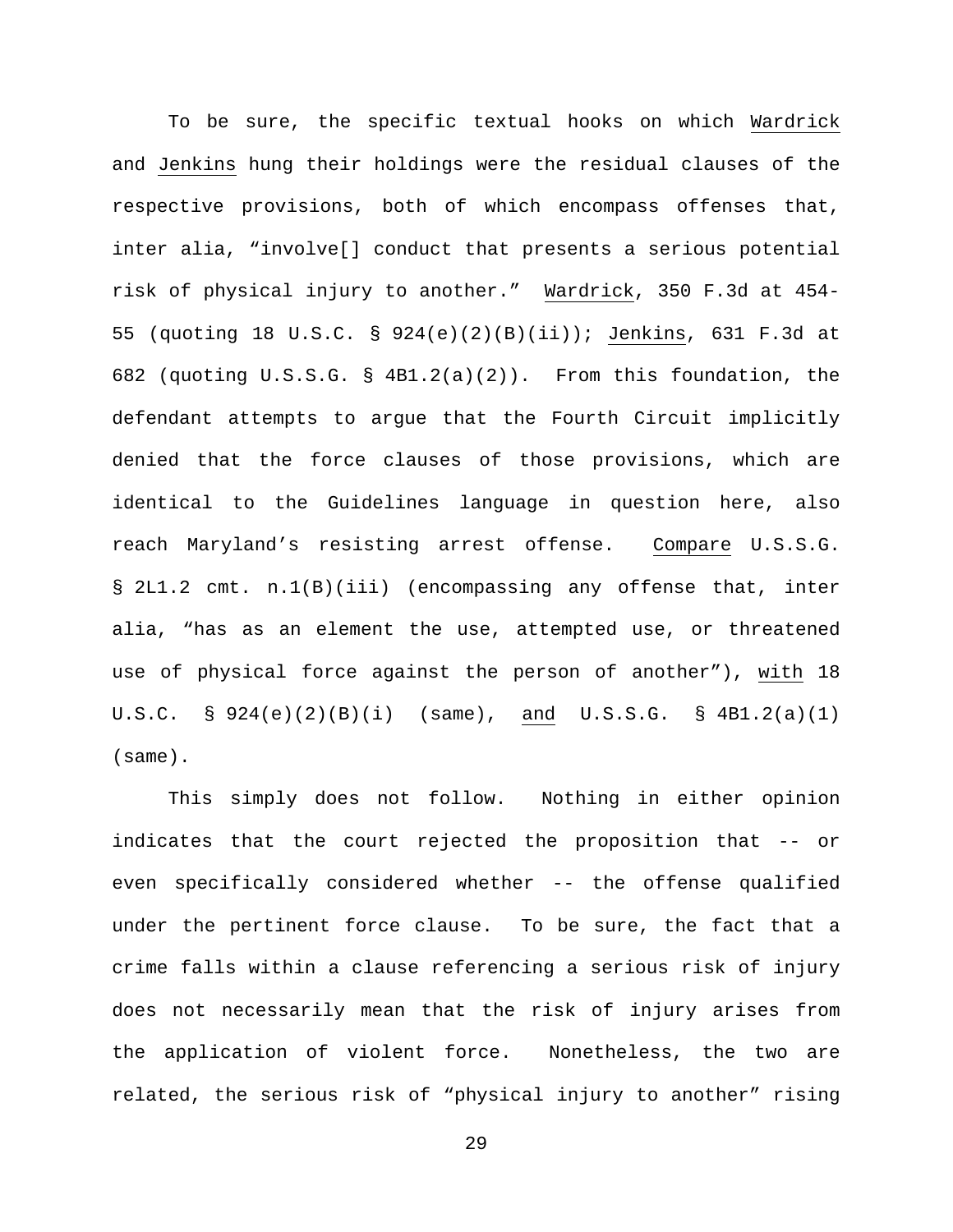-- as it often does -- with the use of "physical force against the person of another." It would thus strain credulity to treat a Maryland resisting arrest conviction differently here than in Wardrick and Jenkins absent some particular and persuasive justification for doing so. Based on the above analysis, we find no such justification. To cut the circuit's jurisprudence so fine would only further complicate an area of law in need of less confusion, not more. $4$ 

It has become a matter of much discussion whether a particular statement made by the Supreme Court in Gonzales v. Duenas-Alvarez -- that "to find that a state statute creates a crime outside the generic definition of a listed crime in a federal statute . . . requires a realistic probability, not a theoretical possibility, that the State would apply its statute (Continued)

<span id="page-29-0"></span><sup>&</sup>lt;sup>4</sup> The dissent attempts to gain support from this court's opinion in United States v. Torres-Miguel, 701 F.3d 165 (4th Cir. 2012), which held that a California threat offense did not categorically qualify under the crime-of-violence enhancement. Torres-Miguel, however, does not control the present case for a number of reasons. First, the panel in Torres-Miguel was not compelled to accommodate two previous opinions from this court<br>squarely holding that the precise crime at issue here squarely holding that the precise crime at constituted both a "violent felony" and a "crime of violence"<br>under federal sentencing enhancements. In this case, by under federal sentencing enhancements. contrast, we are required to consider and honor the forceful holdings in both Wardrick and Jenkins doing exactly that. Second, the panel in Torres-Miguel did not have before it a circumstance in which the state courts had made a concerted effort to keep the offense at issue from spreading to the non-<br>violent conduct covered by other offenses. Here, as the long violent conduct covered by other offenses. line of state precedent discussed above makes clear, Maryland appellate courts have endeavored to ensure that the offense of resisting arrest is tailored to safeguarding individuals, especially law enforcement officers, from bodily harm. That the offense thus requires violent force against the person of another is not only logical. To say otherwise puts us at odds with a vast body of Maryland law.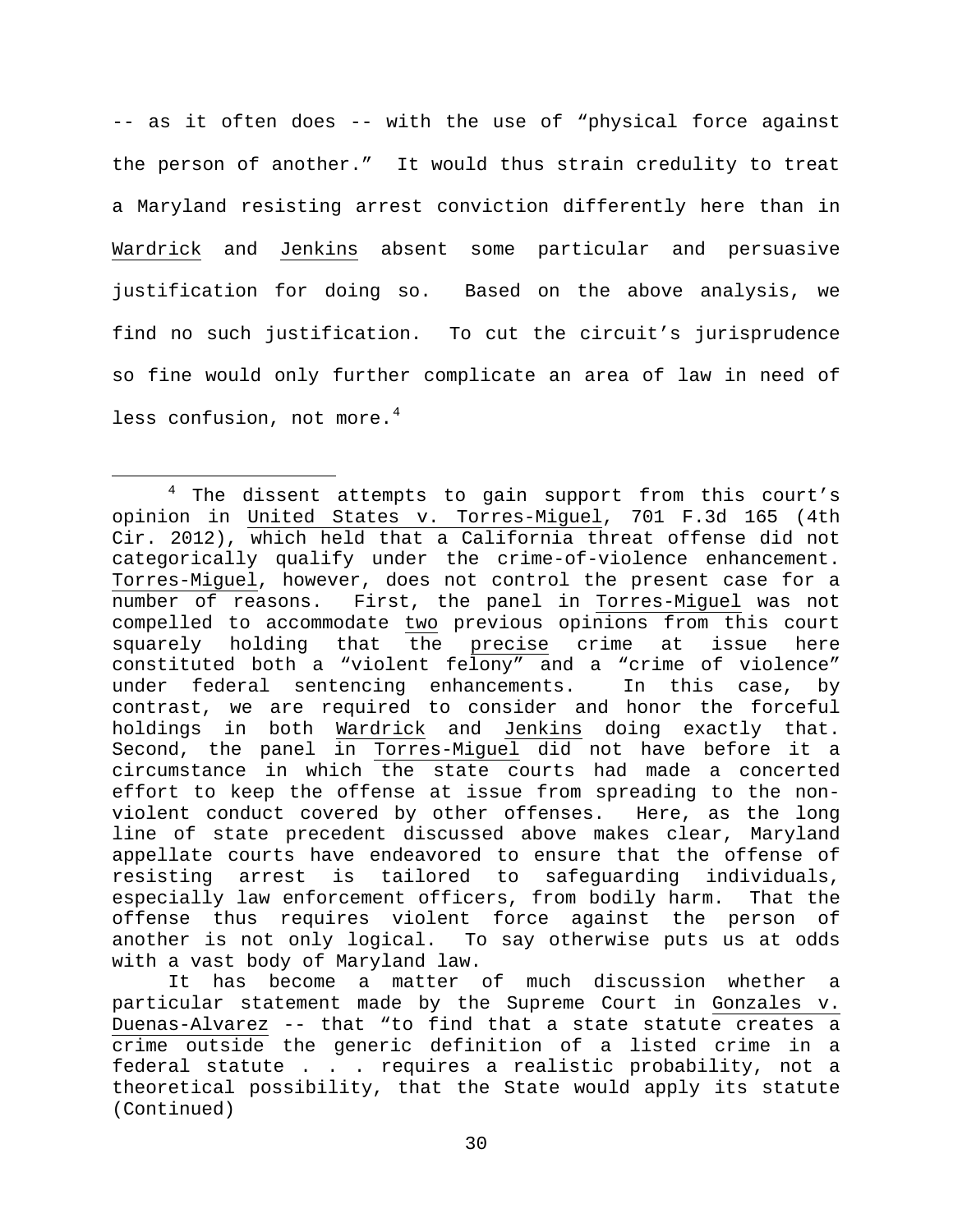While the parties have presented us with a copious helping of doctrine and precedent, much of it is far afield from the narrow question of the characterization of the particular Maryland offense at issue. It is important that courts not casually label prior offenses "crimes of violence," lest defendants face inflated sentences without the establishment of all of the elements required by an enhancement. At the same time, ignoring the plainly violent character of a predicate crime would evince a stark disregard of legislative intent. Although the categorical approach cautions courts not to delve into the factual particulars of a defendant's predicate conviction, it does not require judges to dispense sentences blindly. Imaginative hypotheticals and theoretical propositions must yield to the commanding consensus of state precedent and to sound federal sentencing principles. Given the efforts of Maryland courts to ensure that resisting arrest not apply to

ī

IV.

to conduct that falls outside the generic definition of a crime," 549 U.S. 183, 193 (2007)  $-$  applies to the analysis of "unlisted" crimes in force and residual clauses. See James v. United States, 550 U.S. 192, 208-09 (2007); Torres-Miguel, 701 F.3d at 170-71; Seay, 553 F.3d at 736-37. We believe that the reasons stated previously in this opinion are sufficient to support the panel's conclusion as to this offense without entering that complex thicket in this case.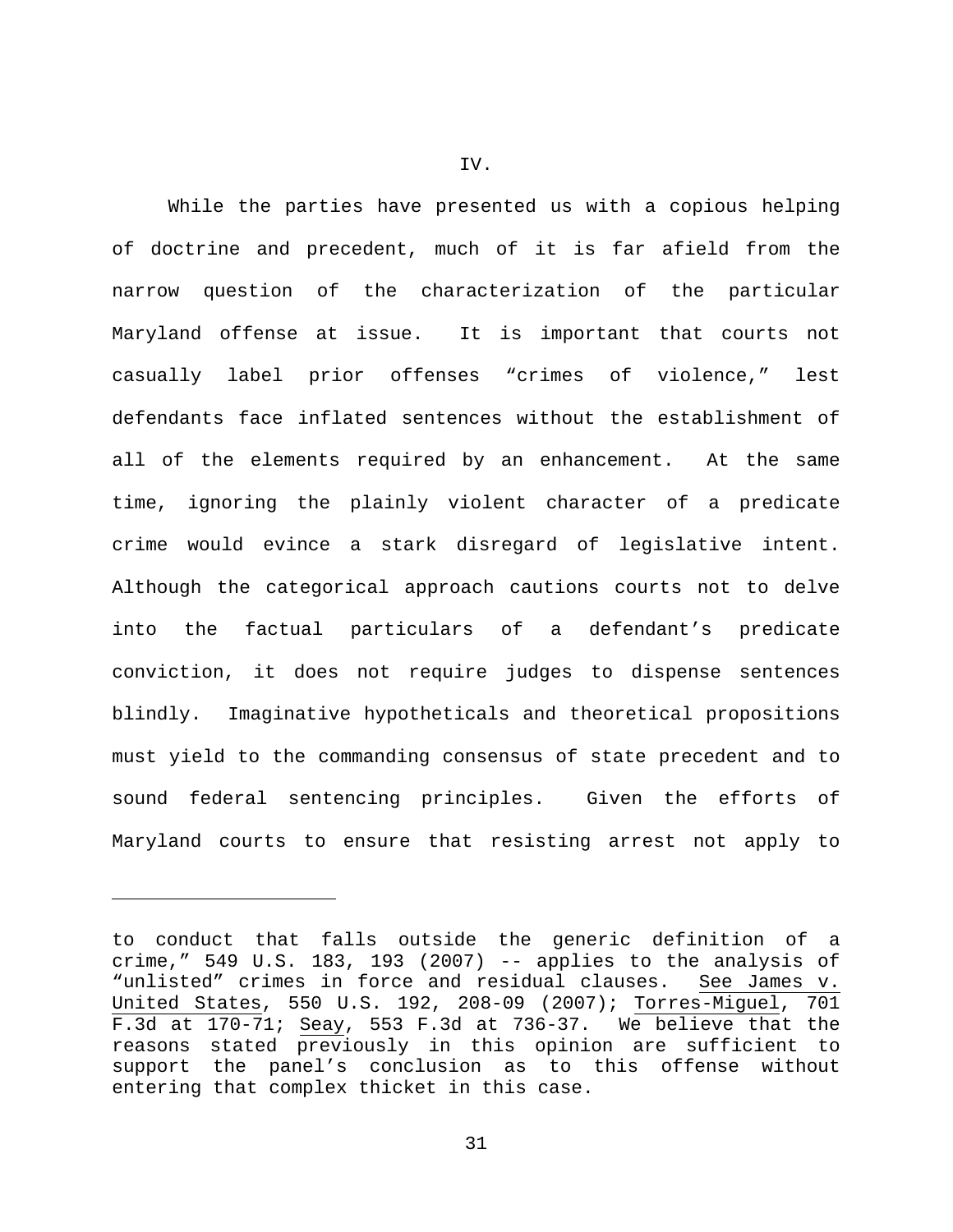varieties of passive behavior and the concrete realities with which Maryland cases have dealt year after year, we conclude that resisting arrest constitutes a "crime of violence" within the meaning of U.S.S.G.  $\S 2L1.2(b)(1)(A)(ii)$ . To hold otherwise would place us at odds with reality and practicality, not a propitious place for the sober enterprise of federal sentencing to be.  $5$ 

For the foregoing reasons, we affirm the judgment of the district court.

### AFFIRMED

<span id="page-31-0"></span> <sup>5</sup> Our friend in dissent seems determined to find disagreement where little exists. We agree that the categorical approach must be applied here. Ante at 6; post at 31. We agree that the force clause found in the enhancement at issue requires violent force. Ante at 9-10; post at 32-33. We agree that the categorical approach is an elements-bound rather than a conductbased methodology. Ante at 16-17; post at 36-38. And we apparently agree that the federal sentencing process suffers from some measure of confusion that should not be compounded. Ante at 28-29; post at 35, 45. The disagreement lies in the dissent's refusal to contemplate conduct discussed in prior case law even as illumination of the elements established by a powerful consensus of state appellate decisions. The categorical approach necessarily proscribes review of the facts<br>underlying a particular predicate offense. There is a point, underlying a particular predicate offense. however, at which the cumulative restrictions on inquiry will send federal sentencing further into the ether, leaving it theoretically interesting, perhaps, but progressively illinformed.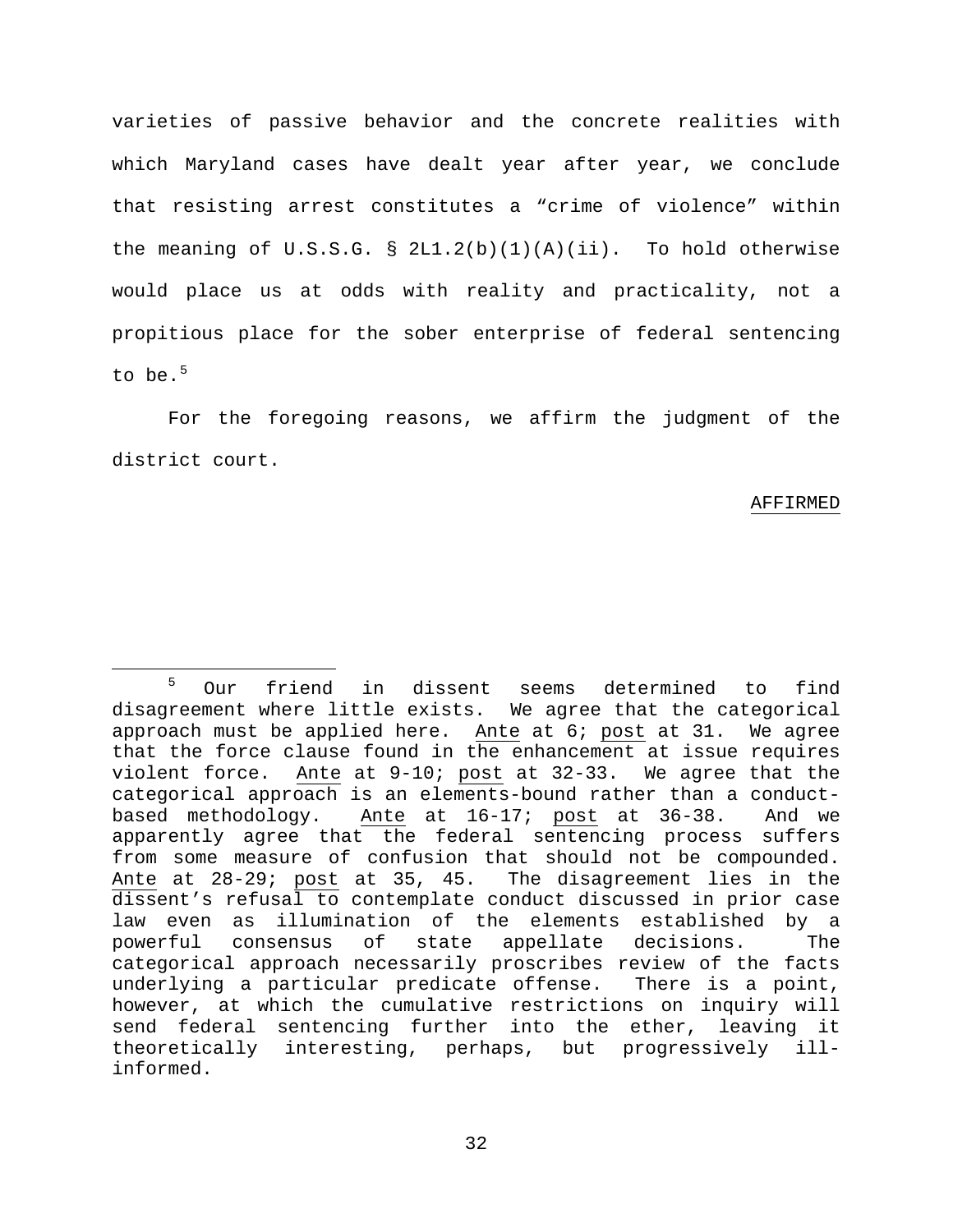DAVIS, Circuit Judge, concurring in part and dissenting in part:

I agree with the majority's conclusion that the categorical approach applies here. See United States v. Gomez, 690 F.3d 194, [1](#page-32-0)99 (4th Cir. 2012).<sup>1</sup> I disagree, however, with the majority's determination, based on its freewheeling analysis of underlying conduct in a smattering of reported cases involving the Maryland offense of resisting arrest, that Maryland's resisting arrest statute includes as an element the perpetrator's use of "violent force" and thus categorically qualifies as a crime of violence under U.S.S.G. § [2](#page-32-1)L1.2(b)(1)(A)(ii), the applicable guideline.<sup>2</sup>

I

Under the categorical approach, we are restricted to looking "only to the statutory definition of the state crime and the fact of conviction to determine whether the conduct criminalized by the statute, including the most innocent conduct, qualifies as a 'crime of violence.'" United States v.

<span id="page-32-0"></span> $1$  We delayed release of our opinions in this case pending the Supreme Court's decision in Descamps v. United States, No. 11-9540 (U.S. June 20, 2013). As the majority notes, ante, at 7 & 17, the reasoning and holding in Descamps strongly affirm the correctness of Judge Floyd's trenchant analysis of "indivisible statutes" for our Court in Gomez.

<span id="page-32-1"></span> $2$  The above statement of the majority's holding clears away the underbrush from the majority's more oblique locution: "[W]e conclude that resisting arrest constitutes a 'crime of violence' within the meaning of U.S.S.G.  $\S$  2L1.2(b)(1)(A)(ii)." Ante, at 31-32.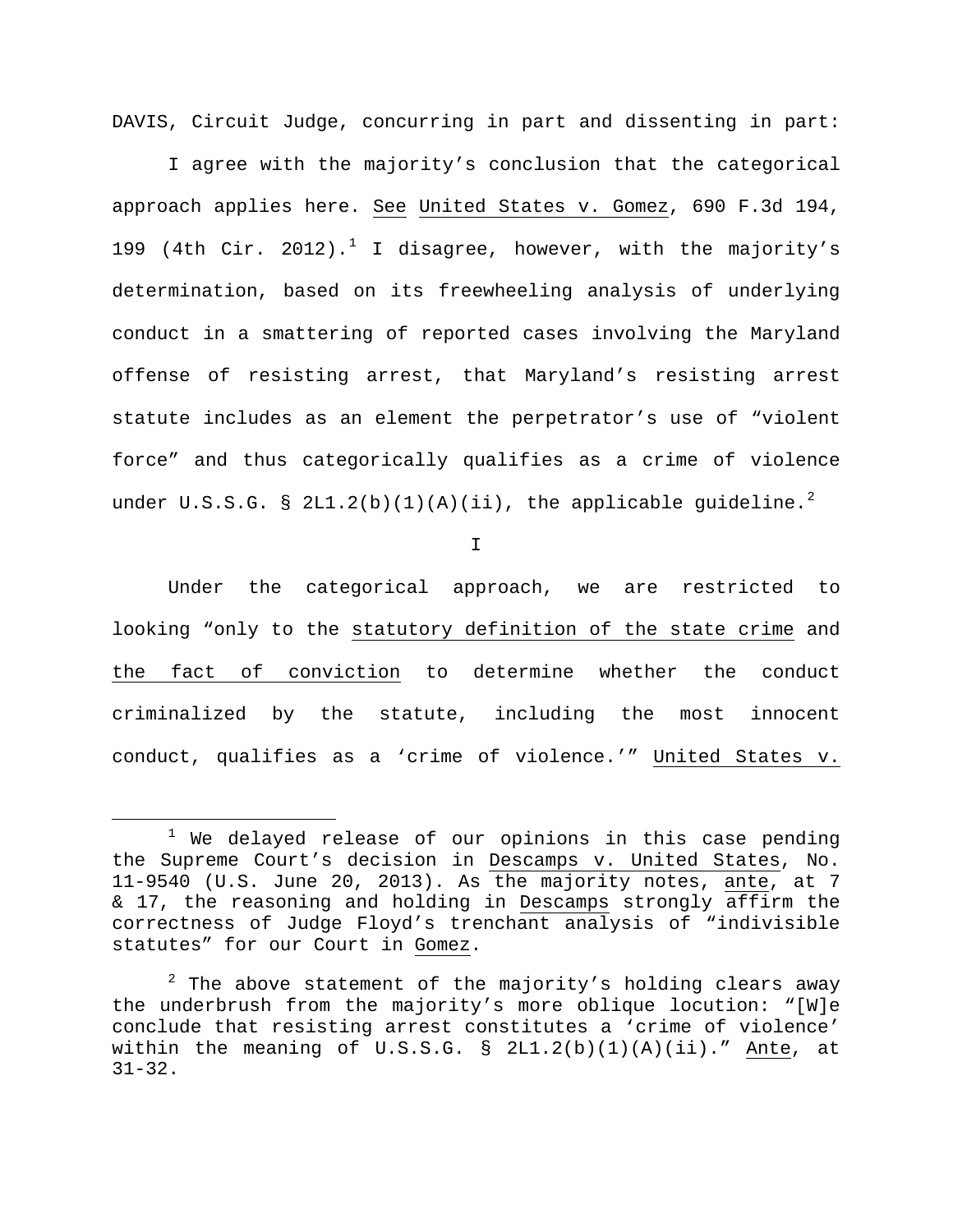Diaz-Ibarra, 522 F.3d 343, 348 (4th Cir. 2008) (citing Taylor v. United States, 495 U.S. 575, 599-601 (1990)) (emphasis added). Application note 1.B.iii to  $U.S.S.G. S 2L1.2(b)(1)(A)(ii)$ defines "crime of violence" as "any of the following offenses under federal, state, or local law: Murder, manslaughter, kidnapping, aggravated assault, forcible sex offenses . . . statutory rape, sexual abuse of a minor, robbery, arson, extortion, extortionate extension of credit, burglary of a dwelling, or any other offense under federal, state, or local law that has as an element the use, attempted use, or threatened use of physical force against the person of another." (emphasis added). As the majority notes, the latter part of the definition is referred to as the "force" clause and, alternatively, the "elements" clause.

In Johnson v. United States, the Supreme Court explained that "in the context of a statutory definition of 'violent felony,' the phrase 'physical force' means violent force--that is, force capable of causing physical pain or injury to another person." 1[3](#page-33-0)0 S. Ct. 1265, 1271 (2010) (emphasis in original).<sup>3</sup> Under the "force" clause of application note 1.B.iii's

<span id="page-33-0"></span> $3$  Recognizing the similarity in the language used in the Armed Career Criminal Act (the "ACCA") defining "violent felony," and the "force" clause of the Sentencing Guidelines, we have interchangeably relied on cases in the two contexts to interpret the terms within them. Gomez, 690 F.3d at 197.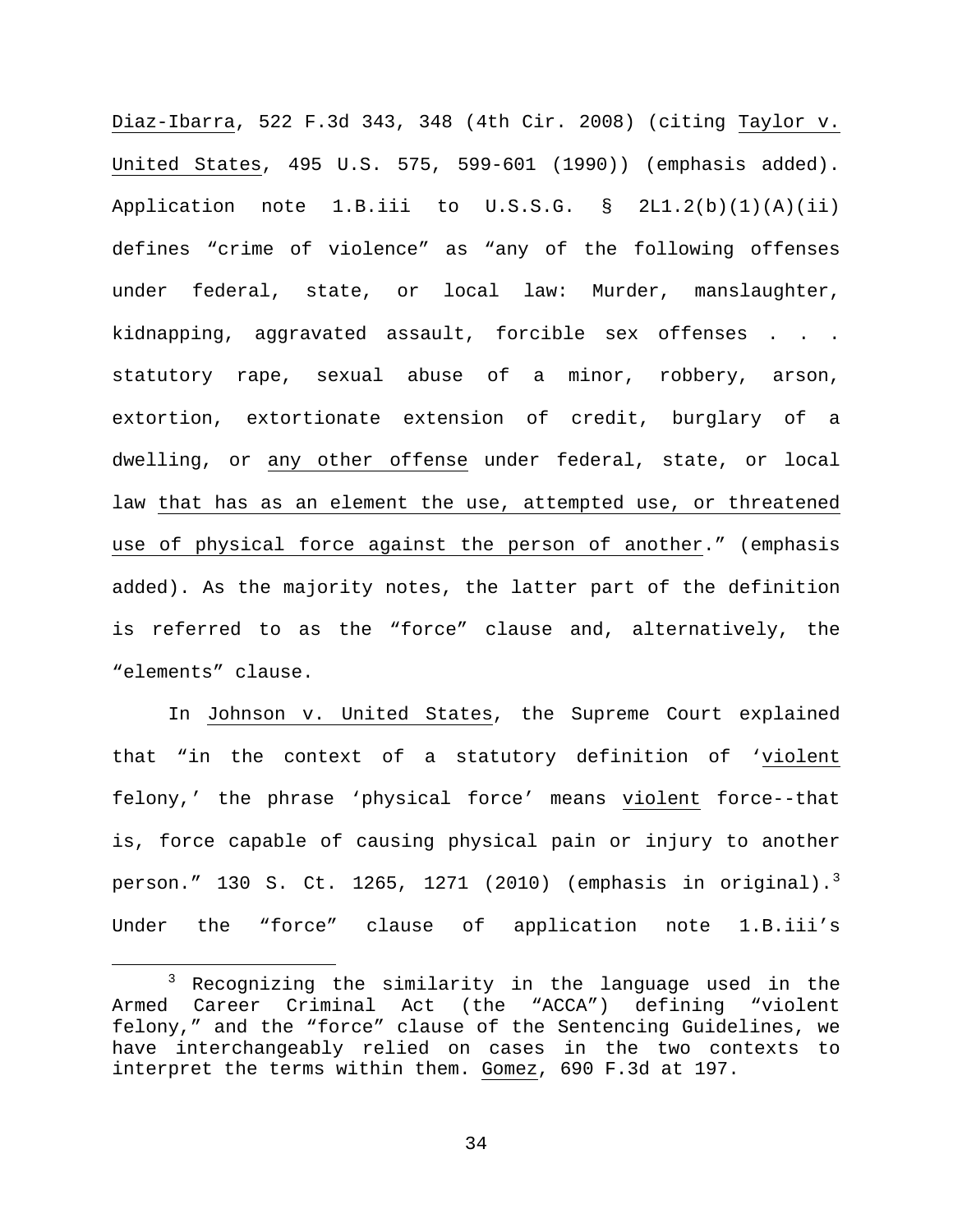definition of "crime of violence," and the Supreme Court's decision in Johnson, to qualify as a "crime of violence," Maryland's resisting arrest offense must have as an element the use, attempted use, or threatened use of physical force (meaning violent force--that is, force capable of causing physical pain or injury to another person) against the person of another. Id. The district court correctly concluded that it does not.<sup>[4](#page-34-0)</sup>

In so concluding, the district court correctly relied on the Maryland Court of Appeals' decision in Nicolas v. State, 44 A.3d 396, 409 (Md. 2012), which analyzed whether second degree assault and resisting arrest convictions merge under Maryland's required evidence test. In its analysis, which of course homed in on the elements of the two offenses, the Nicolas court held that a conviction for second degree assault merges into the conviction for resisting arrest because

[a]11 of the elements of second degree assault are included within the offense of resisting arrest. The 'force' that is required to find a defendant guilty of<br>resisting arrest is the same as the 'offensive resisting arrest is the same as

<span id="page-34-0"></span><sup>&</sup>lt;sup>4</sup> The distinguished judge who imposed the sentence in this case has been a federal judge in the District of Maryland for over 25 years: more than seven years as a magistrate judge and nearly twenty years as a district judge. Before taking the bench, she was for eight years the Chief of the Criminal Appeals Division in the Office of the Attorney General of Maryland. All of which is to say that the judge knows something about Maryland criminal law and practice, including both the historical and contemporary elements of common law and statutory criminal offenses prosecuted in Maryland courts.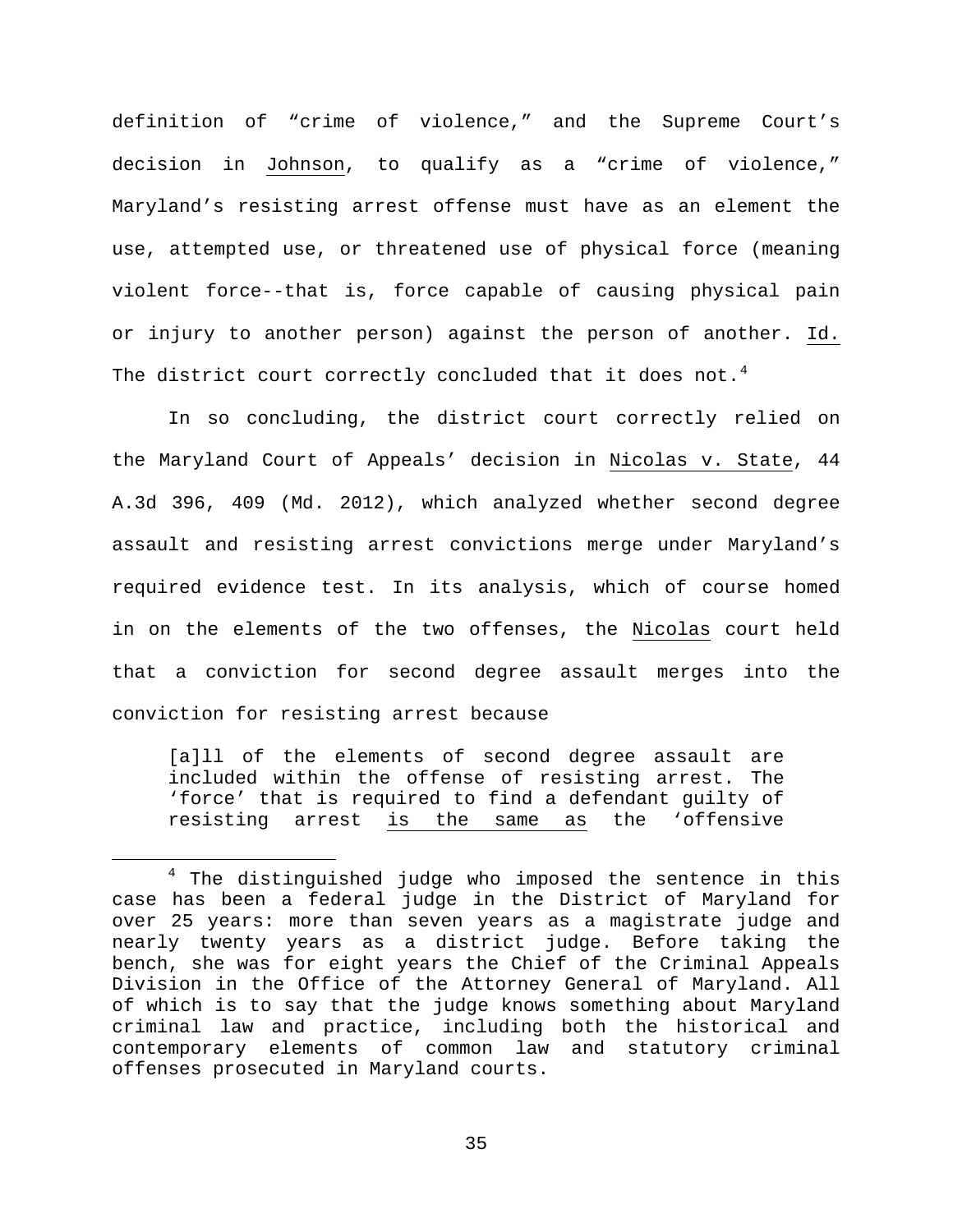physical contact' that is required to find a defendant guilty of the battery variety of second degree assault.

Nicolas, 44 A.3d at 409 (emphasis added). It is firmly established that Maryland second degree assault covers "any attempt to apply the least force to the person of another," Lamb v. State, 786 A.2d 783, 798 (Md. Ct. Spec. App. 2001) (quoting Ott v. State, 273 A.2d 630, 633 (Md. Ct. Spec. App. 1971)). It is therefore not categorically a crime of violence under federal sentencing enhancement provisions, as members of this Court, including the author of today's majority opinion, have long acknowledged. See United States v. Taylor, 659 F.3d 339, 345–46 (4th Cir. 2011).<sup>[5](#page-35-0)</sup> Thus, the district court correctly concluded

# <span id="page-35-0"></span> $\frac{1}{5}$  $<sup>5</sup>$  Judge Wilkinson reasoned as follows in Taylor:</sup>

The Maryland statute prohibiting second-degree assault provides that "[a] person may not commit an assault," which in turn is defined as "the crimes of assault, battery, and assault and battery, which retain their judicially determined meanings." Md. Code Ann., Crim. Law §§ 3–201(b),[3]–203(a). Because this definition is so broad, we have frequently recognized our inability to discern from a conviction and the statute's elements alone whether a defendant actually committed a violent felony. See United States v. Alston, 611 F.3d 219, 222–23 (4th Cir. 2010) (using modified categorical approach to determine whether Maryland second-degree assault qualifies as a violent felony); United States v. Harcum, 587 F.3d 219, 224 (4th Cir. 2009) (same).

<sup>659</sup> F.3d at 345-46. Of course, after Descamps v. United States, No. 11-9540 (U.S. June 20, 2013), convictions under the Maryland second degree assault statute can no longer be analyzed for (Continued)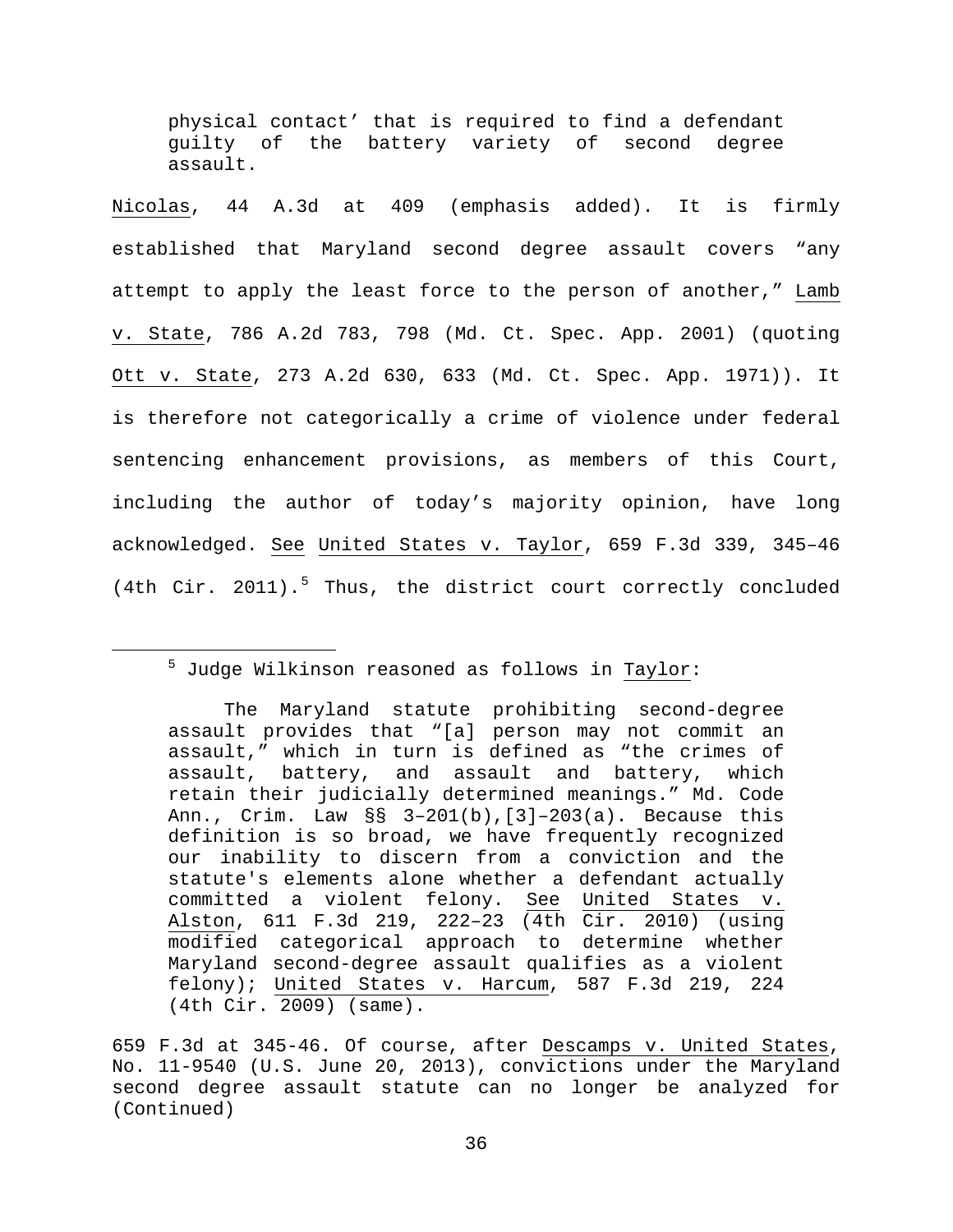that resisting arrest in Maryland is not categorically a crime of violence because the Maryland courts have "not said that the amount of force necessary to constitute resisting arrest is greater than that required for second degree assault [i.e., de minimis]." J.A. 109 (emphasis added).

Under Johnson, because the force necessary to support a conviction for resisting arrest in Maryland--the most innocent conduct that can qualify for the offense--includes a mere offensive touching, the Maryland statute does not have as an element the use, attempted use, or threatened use of violent force, and thus is not categorically a "crime of violence." See Johnson, 130 S. Ct. at 1271. This being so, we should vacate the judgment and remand for resentencing, which most likely will yield the same 36-month period of incarceration actually imposed. See infra p. 49 n.16.

### T<sub>T</sub>

The syllogism pointing to the correct outcome in this case is embarrassingly simple. How, then, does the majority get such an easy case so wrong? The answer no doubt lies in my good colleague's continued frustration with the major mess that federal sentencing enhancement law has become, cf. United States

ī

federal sentencing enhancement purposes pursuant to the modified categorical approach.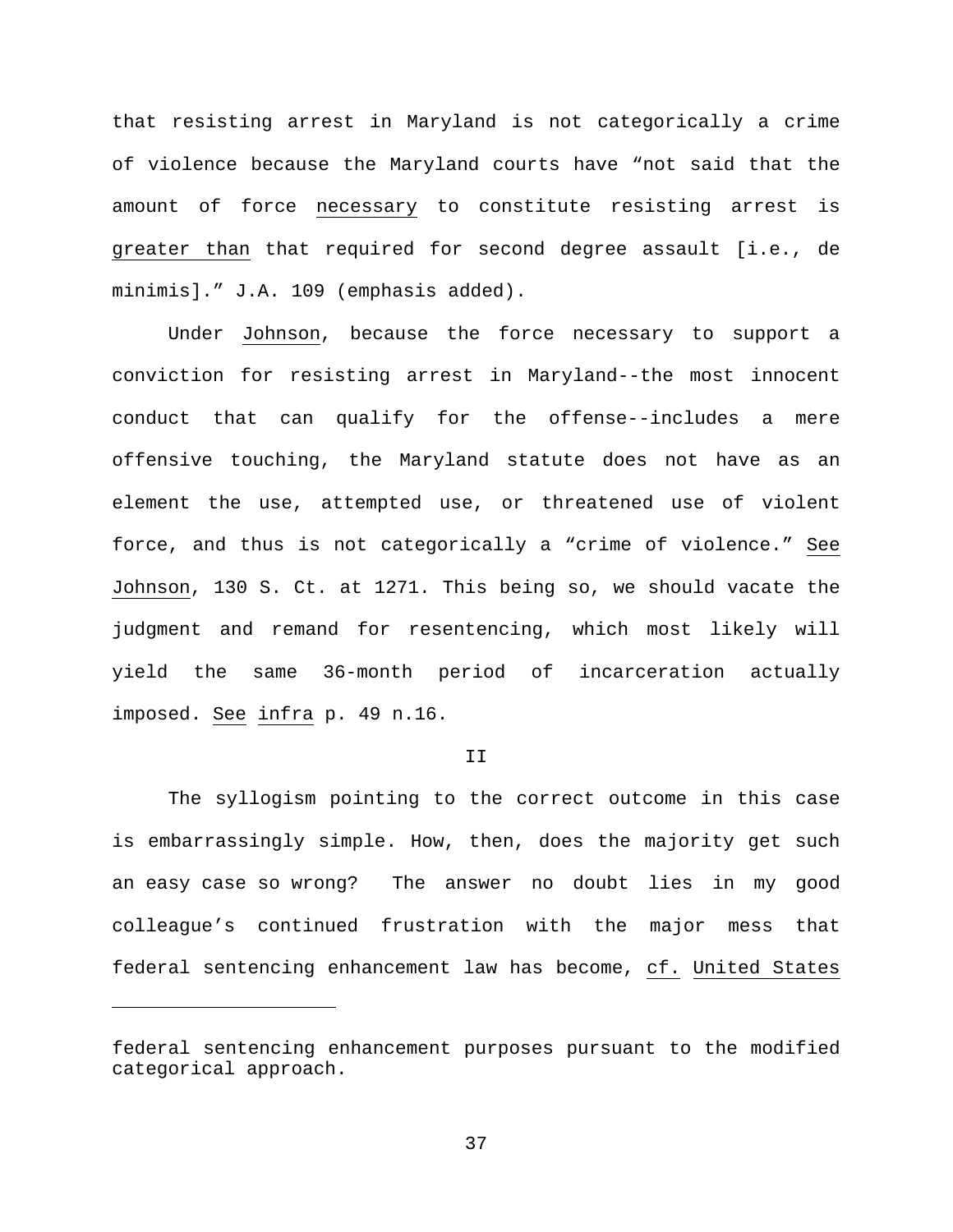v. Vann, 660 F.3d 771, 801-07 (4th Cir. 2011) (en banc) (Wilkinson, J., concurring in the judgment),  $6$  coupled with a strong desire to expand the use of the modified categorical approach to broad statutory offenses such as Maryland's resisting arrest offense.<sup>[7](#page-37-1)</sup>

A

Vann, 660 F.3d at 801 (Wilkinson, J., concurring in the judgment); cf. United States v. Rodriguez, 711 F.3d 541, 545 n.2 (5th Cir. 2013) (en banc) (complaining that judicial "confusion and gymnastics . . . result from the categorical and modifiedcategorical approaches in their current form").

<span id="page-37-1"></span>7 See Vann, 660 F.3d at 802 (Wilkinson, J., concurring in the judgment) ("I believe the court has no choice but to adopt in this case a modified categorical approach."); id. at 804 ("[W]hen a statute is too broad to categorically serve as an ACCA predicate, the proper approach is not to throw up our hands and abandon the purpose of the statute, but rather to proceed with the modified categorical approach."). My friend is not alone in his views. Cf. Moncrieffe v. Holder, 133 S. Ct. 1678, 1686-87 (2013) (Alito, J., dissenting) ("I would hold that the categorical approach is not controlling where the state conviction at issue was based on a state statute that [is overly broad] . . . . In such situations, it is appropriate to look beyond the elements of the state offense and to rely as well on facts that were admitted in state court or that, taking a realistic view, were clearly proved."). Nevertheless, to date, those views belong solely in dissenting opinions, not majority opinions. Cf. id.

<span id="page-37-0"></span> <sup>6</sup>  $6$  The profusion of opinions here, however, illustrates the obvious difficulties that courts are experiencing in applying the residual clause of 18 U.S.C. § 924(e)(2)(B)(ii). Whether this is due to the fondness of Congress for vague formulations or the propensity of judges to weave intricate webs doctrine, I do not know. Whatever the reason, when an inquiry becomes overly complex, the best course is to repair to simplicity . . . .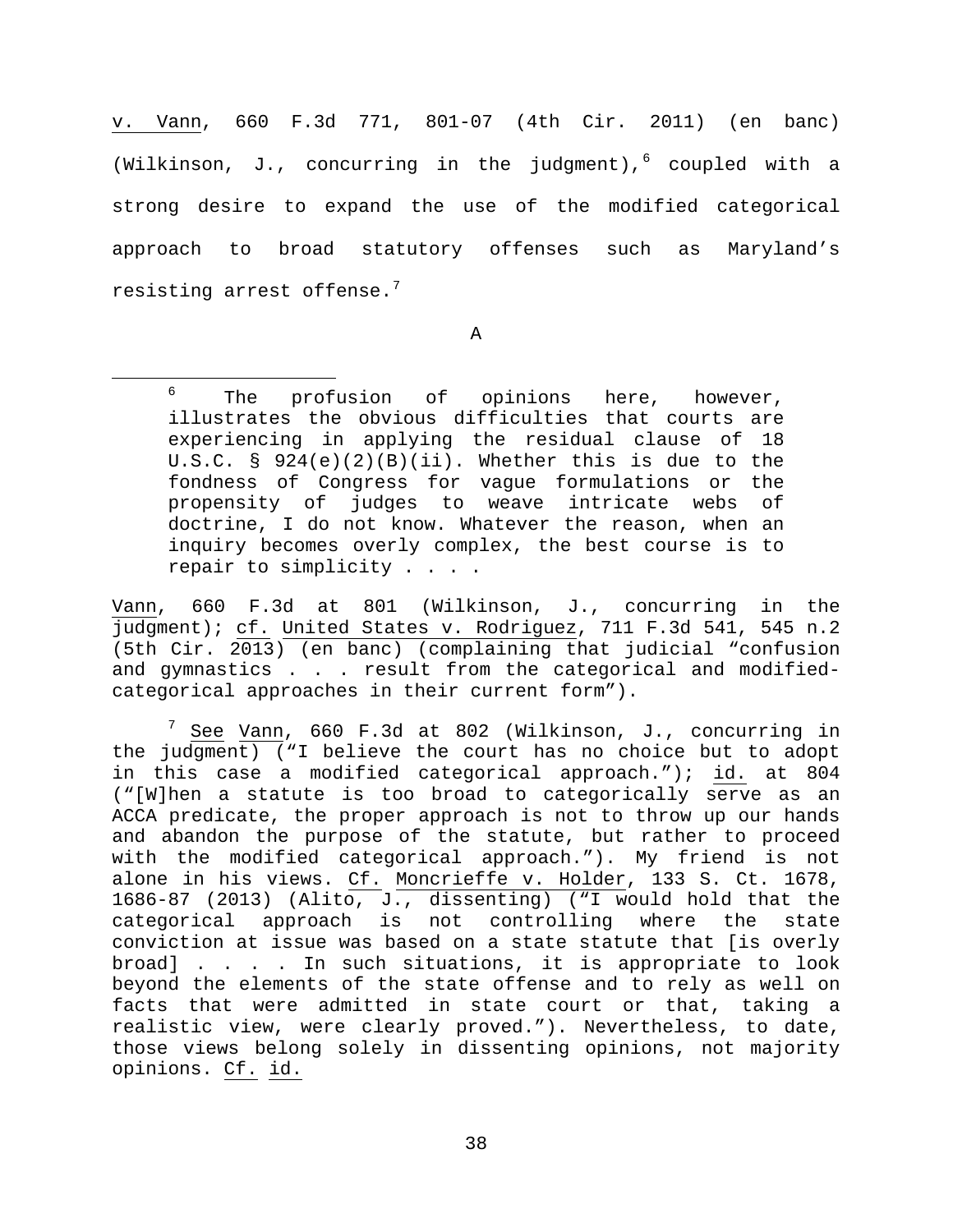The majority first relies on its harvest of cases from the government's brief to reason that "[s]ince 1950, the Maryland appellate courts have issued opinions describing the facts underlying convictions for resisting arrest," and "[e]very case, save one, demonstrates that the defendant acted in a manner involving violent force directed against . . . a law enforcement officer." Ante, at 17-18. Even if true (and it's not), so what?

The majority's attempt to support its desired outcome by recounting the actual conduct underlying some of the scores of resisting arrest cases in Maryland appellate courts entirely disregards this Court's consistent adherence to the rule that, under the categorical approach, we look only to the statutory definition of the state crime and the fact of conviction. The majority gives mere lip service to the principle that we are to engage in an elements-based inquiry, not a conduct-based one. $8$ 

<span id="page-38-0"></span><sup>&</sup>lt;sup>8</sup> Even judged by its own dubious metric of counting opinions and divining the import of ambiguous language, the majority's tack is deeply flawed. Like the intermediate appellate courts of any state of more than 5 million residents, many living in abject poverty and suffering the scourge of substance abuse, the Maryland Court of Special Appeals publishes a small percentage of its annual output of opinions, particularly opinions in criminal cases. The majority cannot count, and thus refuses to contemplate, the many unknown unpublished (and indeed, effectively unreviewable) opinions in the relevant genre, which has grown over the years.

In fact, in the just-concluded legislative session, the Maryland General Assembly authorized two additional judgeships (rather than the four sought) for the 13-member court on the (Continued)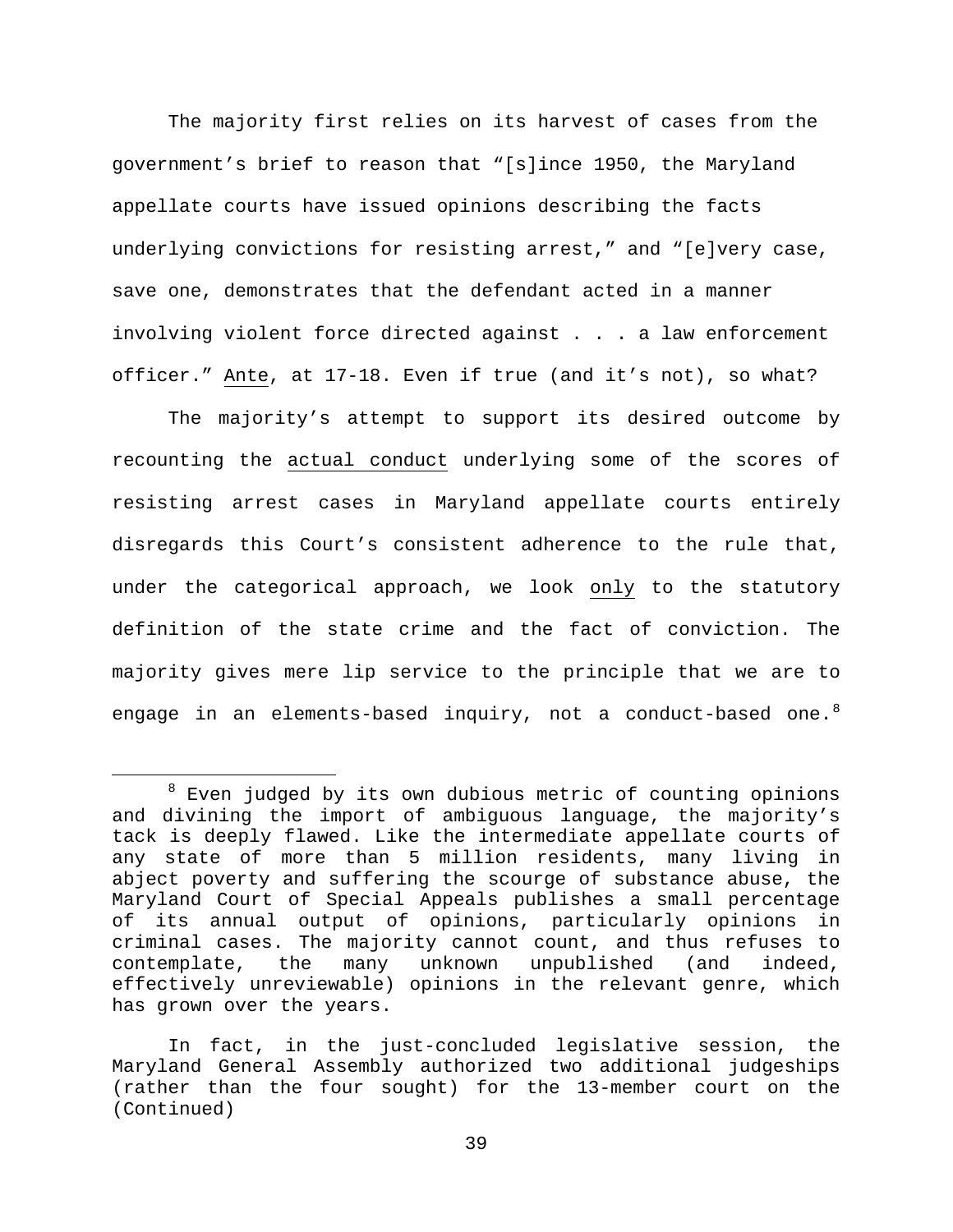See Descamps, slip op. at 5 ("The key, we emphasized, is elements, not facts."); United States v. Romo–Villalobos, 674 F.3d 1246, 1249 (11th Cir. 2012) ("While Johnson proscribes us from relying on state case law to determine whether a crime requires 'violent force,' it expressly directs us to look to state cases to determine the elements of the state offense."), cert. denied, 133 S. Ct. 248 (2012) (emphasis added).<sup>[9](#page-39-0)</sup>

basis of a need summarized by the fiscal note accompanying the bill's passage. See Dep't of Legislative Servs., Md. Gen. Assembly, Fiscal & Policy Note for S.B. 239, 2013 Sess. at 3:

Court of Special Appeals

The judicial workload standards indicate a need for four additional judgeships. The Court of Special Appeals has not received additional judgeships since the bench was increased to 13 judges in 1977. Over that 35-year period, filings have increased by 41.9% and dispositions have increased by 37.8%. In addition, the number of opinions increased by 38.4% and the length of opinions by 137%. The caseload per judge has increased by 41.9%.

Available at

ī

http://167.102.242.144/search?client=mgaleg\_default&proxystylesh eet=mgaleg\_default&output=xml\_no\_dtd&getfields=author.title.keyw ords&filter=0&entqr=3&ie=latin1&oe=UTF-8&num=100&q=239&site=2013rs (visited May 4, 2013). And see infra n.11.

<span id="page-39-0"></span><sup>9</sup> Romo-Villalobos is particularly instructive here because the Eleventh Circuit was assessing a Florida resisting arrest statute that provided as follows, in pertinent part: "Whoever knowingly and willfully resists, obstructs, or opposes any officer . . . in the lawful execution of any legal duty, by offering or doing violence to the person of such officer . . . is guilty of a felony of the third degree . . . . " Florida Statute § 843.01. See 674 F.3d at 1249 (emphasis in original). (Continued)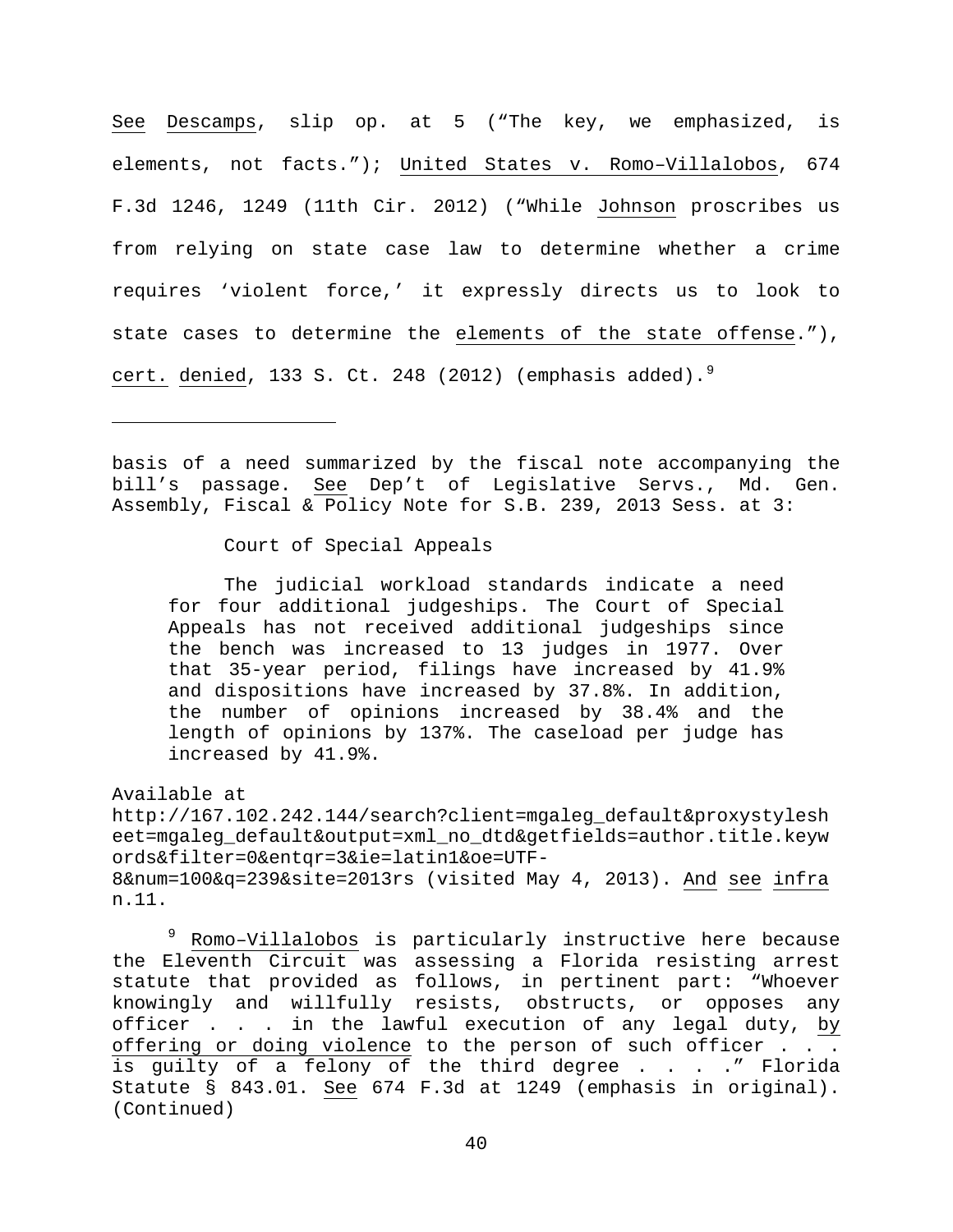The majority also relies, heavily but inexplicably, on the Maryland Court of Special Appeals' decision in Rich v. State, 44 A.3d 1063, 1077 (Md. Ct. Spec. App. 2012). But Rich simply held that Maryland appellate courts had sometimes used "or" when they should have used "and" to describe the resisting arrest offense because "both a refusal to submit to lawful arrest and resistance by force or threat of force are necessary to commit the offense of resisting arrest in Maryland." Id. (emphasis in original). The Rich court did not state, let alone hold, that resisting arrest required violent force. In fact, it is more accurate to say that it did the opposite by citing the Maryland Court of Appeals' holding in Nicolas that "[t]he 'force' that is required to find a defendant guilty of resisting arrest is the same as the 'offensive physical contact' that is required to find a defendant guilty of the battery variety of second degree assault" (i.e., de minimis contact). Id. (quoting Nicolas, 44 A.3d at 409) (emphasis added). $10^{10}$  $10^{10}$ 

(Continued)

ī

The differences between the elements in the Florida resisting arrest statute and those in the Maryland resisting arrest statute are as obvious as is the majority's misguided attempt to ignore those differences in its interpretation of the latter.

<span id="page-40-0"></span><sup>&</sup>lt;sup>10</sup> The Attorney General of Maryland, in an appeal to this Court challenging the district court's denial of qualified immunity to a county sheriff as to claims brought by a terminated deputy sheriff pursuant to 42 U.S.C. § 1983, recently cited and interpreted Rich as follows in his appellate brief: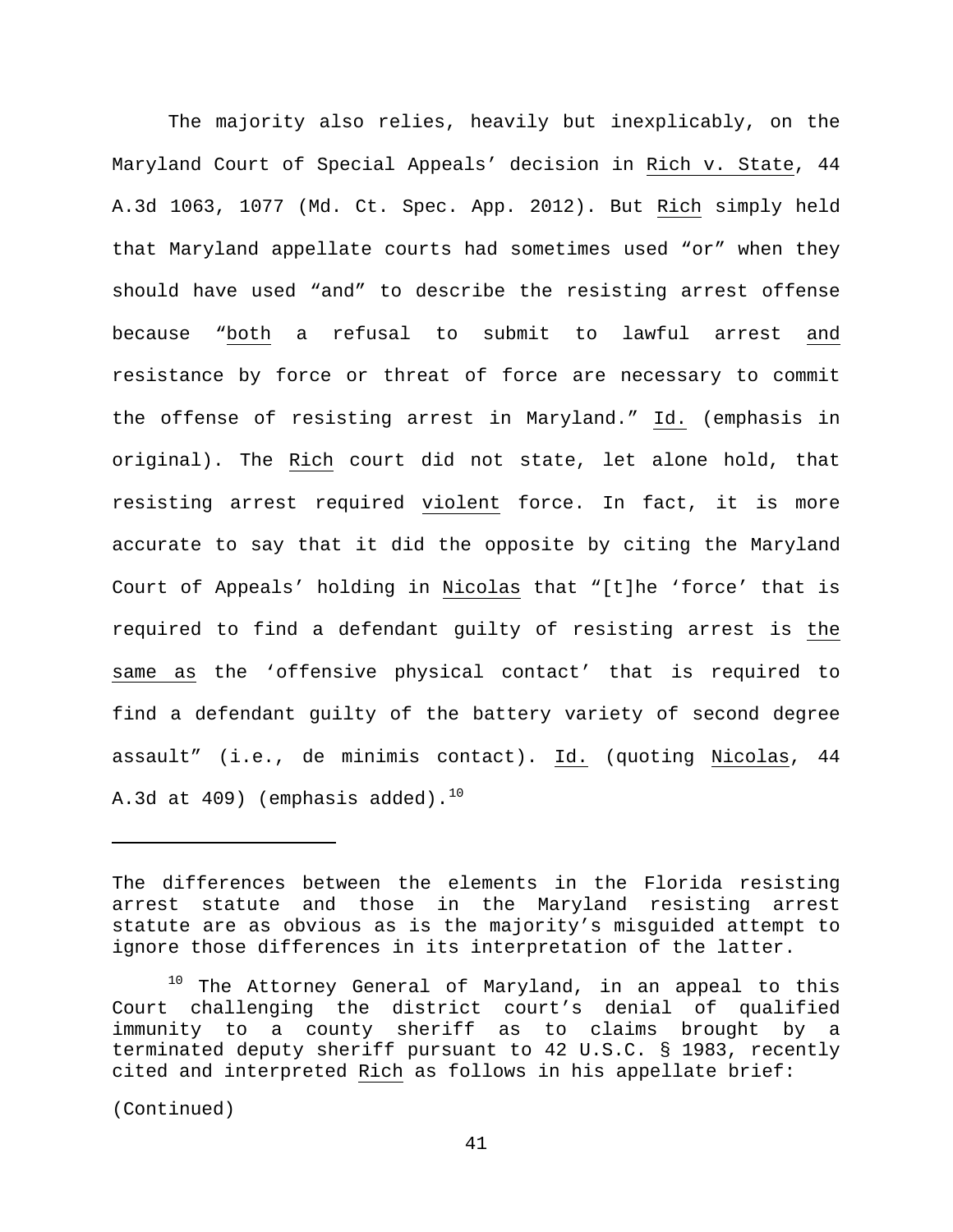By my count (assuming arguendo that counting is an accepted methodology in this appeal), in various ways the Rich court used the phrase "by force" sixteen times; it never used the phrase "by violent force." Indeed, in Rich, the Court of Special Appeals reversed a conviction for resisting arrest even where the defendant conceded (clearly on the basis of the bench and bar's then understanding of the elements of the Maryland offense of resisting arrest, i.e., that running away was sufficient) that he had indeed resisted arrest. See id. at 1070 n.2. The defendant's unavailing concession was entirely consistent with the view of the trial judge and the arguments of the state prosecutor. See id. at 1066. Contrary to the majority's repeated suggestions, the reversal in *Rich* was not based on a lack of "violent force"; it was based on the absence of any showing of force whatsoever. How the majority can now claim that Rich's clarification that force (or threat of force) is a necessary

ī

The elements of resisting arrest are (1) refusal to submit to lawful arrest and (2) resistance by force or threat of force. Rich, 205 Md. App. at 250. Force includes conduct such as . . .: scuffling with an officer, pulling away, struggling to get away, or going limp. Id. at 253 n.8, 258.

Appellant's Reply Br., Durham v. Jones, No. 12-2303, 2013 WL 1904669, at \*13 (4th Cir. May 7, 2013). One would suppose that the Attorney General of Maryland knows something about Maryland criminal law, including Maryland case law interpreting Maryland criminal statutes.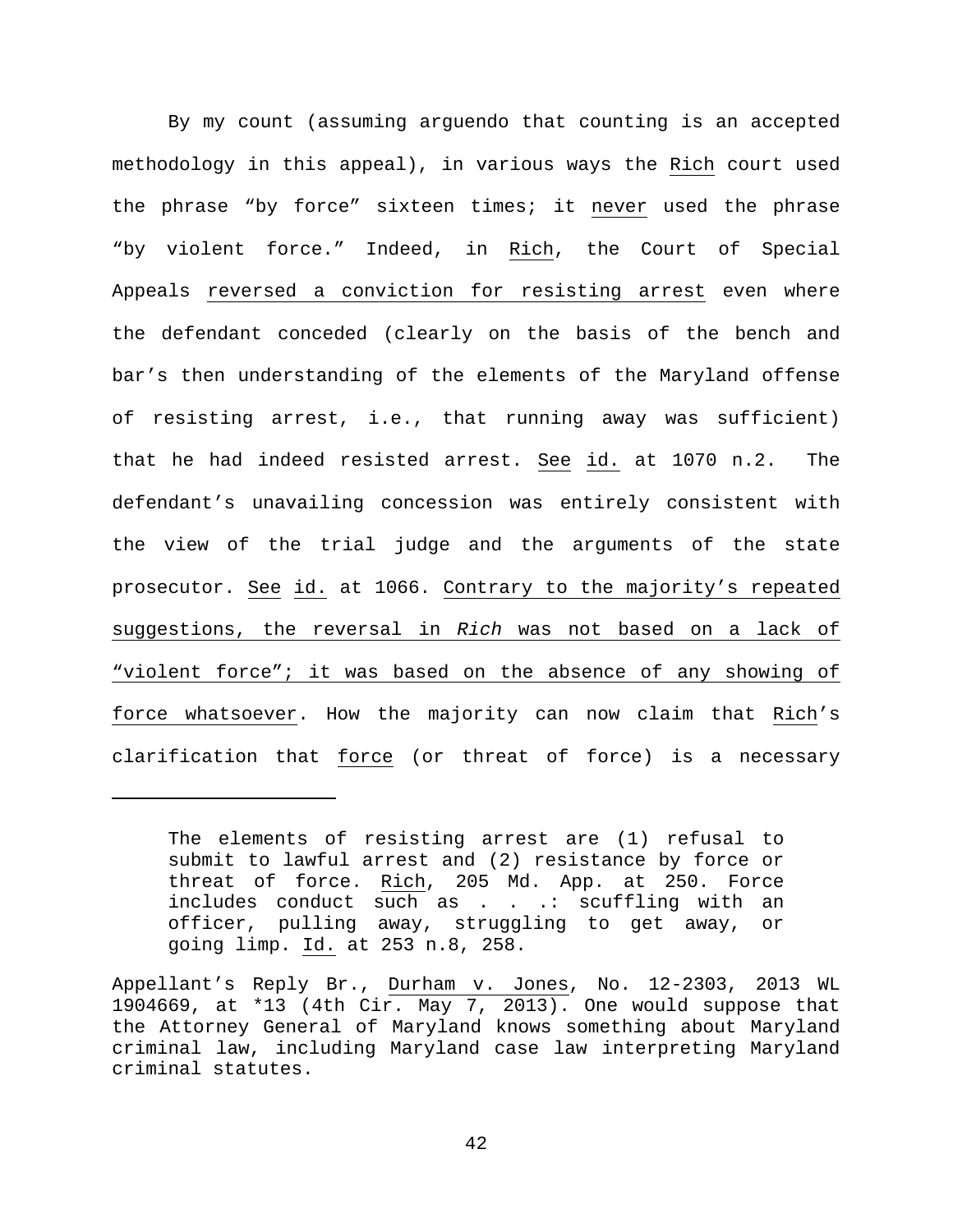element of the offense (in combination with a refusal to submit) somehow equates to a holding that violent force is what the court meant to say, is utterly beyond my comprehension.<sup>[11](#page-42-0)</sup>

The majority further argues that "conduct underlying past convictions . . . may provide probative evidence of how the law defines the elements of the offense in question," ante, at 17, but such an inquiry into previous convictions under the statute is entirely unnecessary and inappropriate when a state's highest court has--as Maryland's has--clearly stated how it defines the element of force, and what it encompasses. Here, that definition undoubtedly covers de minimis physical contact. See Nicolas, 44 A.3d at 409; see also Williams v. State, 57 A.3d 508 (Md. Ct. Spec. App. 2012) (resisting arrest conviction based on acts not constituting violent force affirmed; citing with approval Maryland Pattern Jury Instruction, requiring jury finding merely of "force" for resisting arrest conviction), cert. granted, 62 A.3d 730 (Md. 2013). We do not need "evidence" of what the law is or "data points," see ante, at 13, to decide this case. The highest court of Maryland has told us what the law is, as the experienced district judge concluded. All we need is the ability

<span id="page-42-0"></span> $11$  Counting again, my computer tells me that the Rich opinion contains slightly in excess of 11,000 words. It would be more than passing strange, therefore, if the majority were unable to find a few snippets of dicta which, taken out of context, might marginally support the majority's thesis.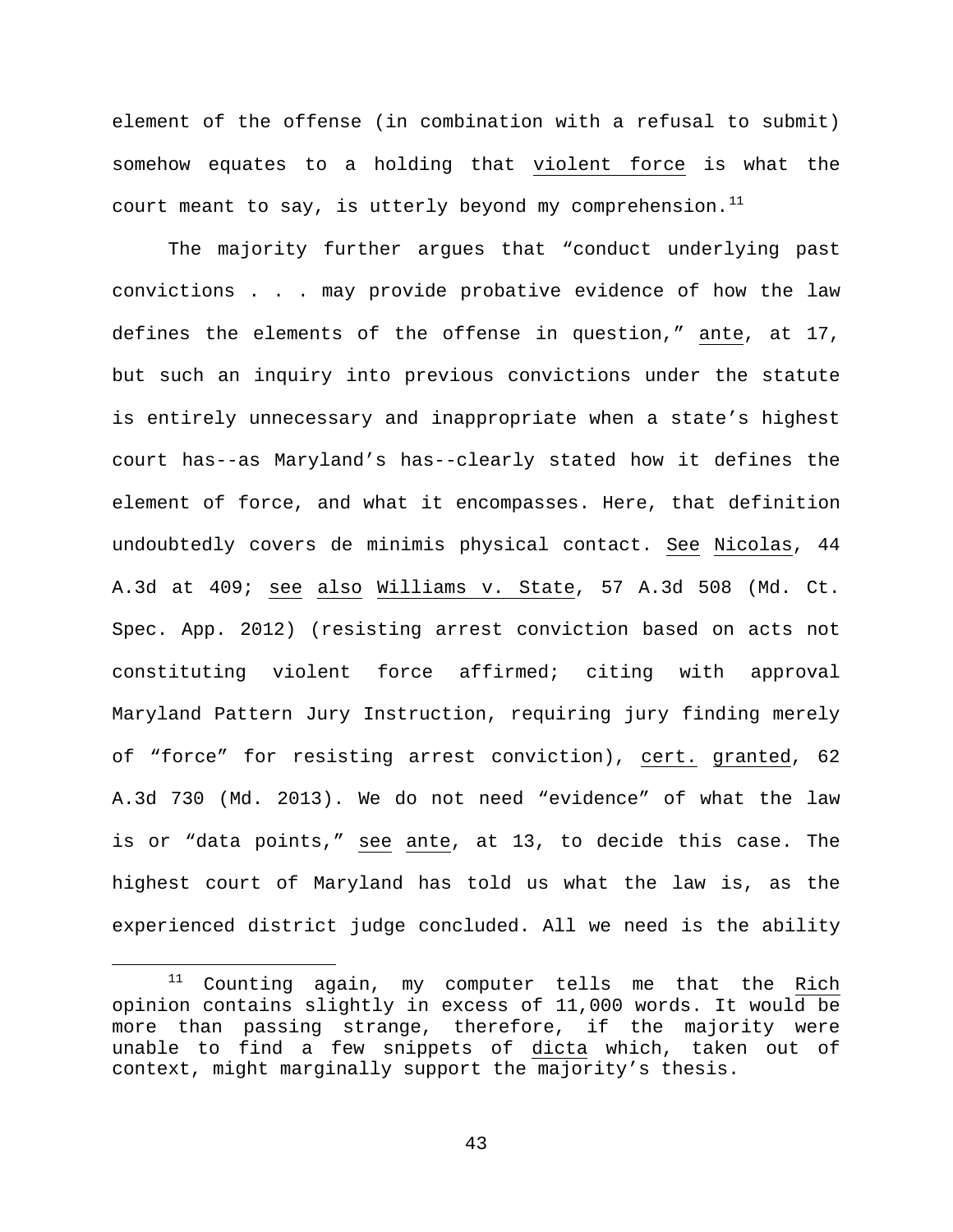to read the Court of Appeals' opinion and follow its teaching. Obviously, the majority can do the former but is, curiously, disabled from doing the latter. $^{12}$  $^{12}$  $^{12}$ 

Manifestly, the majority misapprehends our task in this case as a search for some "generic" version of resisting arrest,

In any event, as I have already explained, see n.8 supra, even on the majority's flawed "numerosity" thesis, the majority has overlooked additional Maryland precedents that wholly undermine the majority's arithmetic. See Williams, 57 A.3d 508 (resisting arrest conviction based on acts not constituting violent force affirmed; citing with approval Maryland Pattern Jury Instruction for resisting arrest), cert. granted, 62 A.3d 730 (Md. 2013); Olson v. State, 56 A.3d 576 (Md. Ct. Spec. App. 2012), cert. denied, 62 A.3d 731 (Md. 2013) (resisting arrest conviction affirmed but resentencing ordered; non-violent force described); McNeal v. State, 28 A.3d 88 (Md. Ct. Sp. App. 2011) (same), aff'd on other grounds, 44 A.3d 982 (Md. 2012). I leave to the reader's judgment whether the majority's attempts to distinguish these cases pass muster, including whether the majority's studied failure to mention jury instructions matters. See Descamps, slip op. at 20 n.5 (noting that "California's pattern jury instructions do not require the jury to find invasion of a possessory right before convicting a defendant of burglary" as part of the reason for rejecting the government's attempt to recast the broad California burglary statute into "generic burglary").

<span id="page-43-0"></span> $12$  As with the majority's apparent interpretation of words such as "struggle" and "push" as synonyms for "violent force," see ante, at 18-22, there is a distinctly Orwellian cast to the majority's disclaimer that it must not "disrespect decades of actual state court decisions," ante, at 23 n. 1, inasmuch as the majority proceeds to do exactly that by "disrespecting" the Maryland Court of Appeals' holding that "[t]he 'force' that is required to find a defendant guilty of resisting arrest is the same as the 'offensive physical contact' that is required to find a defendant guilty of the battery variety of second degree assault." Nicolas, 44 A.3d at 409. Equally Orwellian is the majority's insincere hat-tip to federalism, see ante, at 26.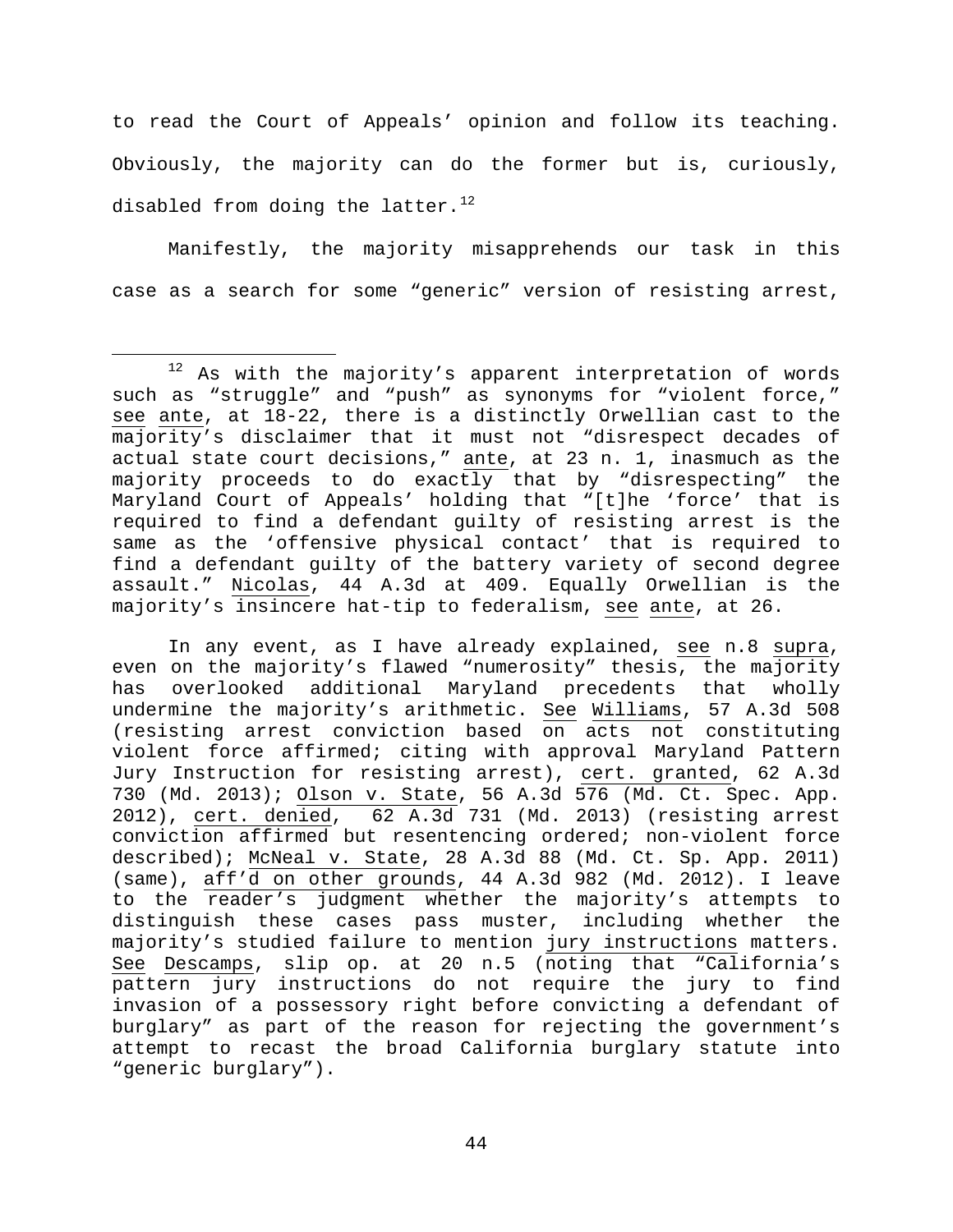as if resisting arrest were one of the enumerated offenses in the applicable guideline. See ante, at 17 (declaring majority's need "to find the existence of an element of [resisting arrest]" and citing for support United States v. Diaz-Ibarra, 522 F.3d 343 (4th Cir. 2008), in which this Court had observed, 522 F.3d at 348, "Before we can determine whether Diaz-Ibarra's crimes constituted 'sexual abuse of a minor,' however, we must know what 'sexual abuse of a minor' means."). For a recent example of this Court's performance of that task, see Judge Wilkinson's excellent opinion in United States v. Rangel–Castaneda, 709 F.3d 373 (4th Cir. 2013) (identifying elements of "generic" crime of statutory rape).<sup>[13](#page-44-0)</sup> But as I have explained, that is not our task here; we need only accept, as we must, the state courts'

<span id="page-44-0"></span><sup>&</sup>lt;sup>13</sup> To be sure, the opinion in Rangel-Castaneda has not met with universal acclaim:

This recent opinion is puzzling in that it recognizes that the simple strategy of "counting noses" will not work in all cases, acknowledges that states retain discretion to define the offense of statutory rape how they see fit, yet still relies on a state-by-state survey to define the "generic, contemporary meaning" of "statutory rape" in § 2L1.2. [Rangel–Castaneda, 709 F.3d at 379]. In our view, this inconsistent rationale makes our court's harmonizing approach all the more important.

United States v. Rodriguez, 711 F.3d 541, 550 n.13 (5th Cir. 2013) (en banc); but see id. at 574-78 (Dennis, J., dissenting) (expressing strong approval of Rangel–Castaneda).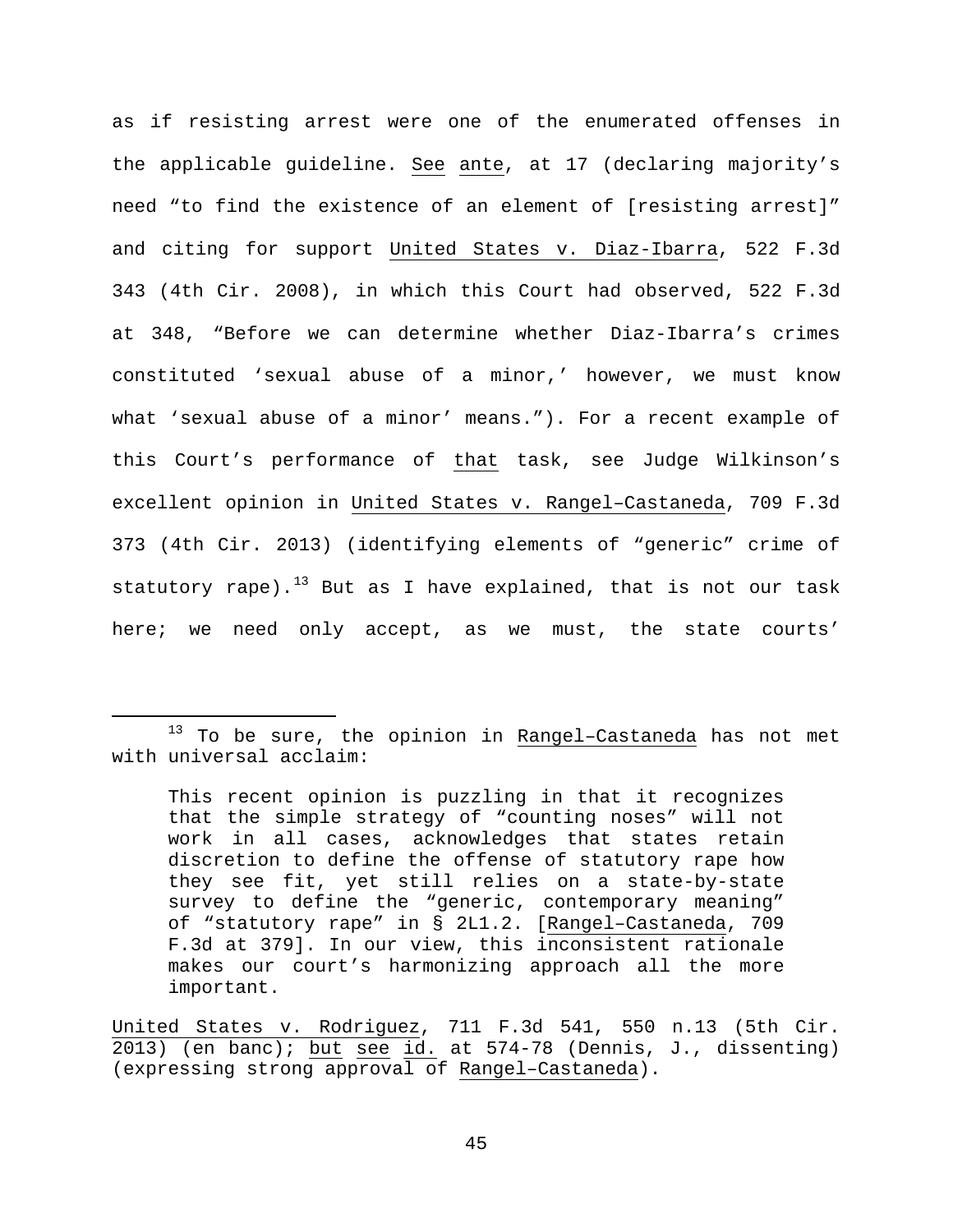statement of the elements of the Maryland offense of resisting arrest. Johnson, 130 S. Ct. at 1269.

Indeed, our recent opinion in United States v. Torres-Miguel, 701 F.3d 165 (4th Cir. 2012), makes this point with unmistakable clarity. There, we held that a California threat "to commit a crime that will result in death or great bodily injury" is not categorically a crime of violence, under the same provision of the Sentencing Guidelines that is at issue in this case. Id. at 168-71. We so held even though the defendant pointed to no case in which the California courts had actually applied the statute to conduct that did not involve a threat of violence. Id. at 170.

Properly viewed, therefore, analysis of the unlisted resisting arrest crime at issue here and the threat crime at issue in Torres-Miguel is materially different from that applicable to the listed offenses at issue in Diaz-Ibarra, Rangel–Castaneda, and similar cases. Neither resisting arrest nor the California threat crime outlaws a listed crime and neither has a recognizable generic definition, much less one involving "violent force." Thus, in the case at hand, as in Torres-Miguel, it is inappropriate to search for a "generic" crime as does the majority. In sum, as already mentioned, we have no better "evidence" of the elements of resisting arrest than what the Maryland Court of Appeals has declared, a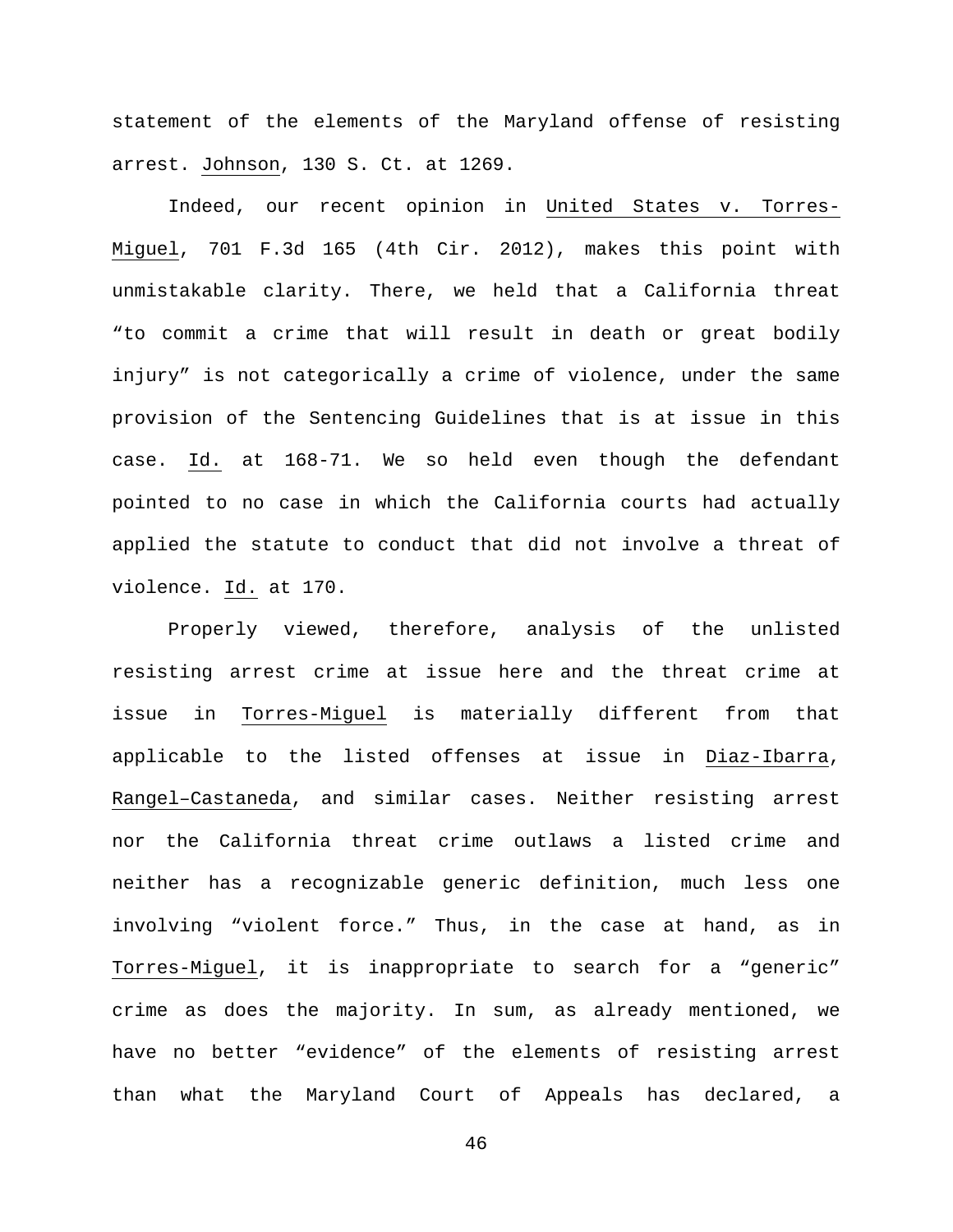declaration which shows that resisting arrest does not categorically require violent force.

B

Tellingly, the majority also attempts to support its reasoning by noting that this Court has held that a Maryland resisting arrest conviction qualifies as a "violent felony" for purposes of the ACCA and the U.S.S.G. § 4B1.2 enhancements under their respective "residual clauses." This is a very inconvenient truth for the majority, however, as the majority only acknowledges, in the blink of an eye, the vastly different language used in the "force" (or "elements") clause and the "residual" clause, and it entirely overlooks the significantly different analysis $14$  applied to each.

The "residual" clause under the ACCA covers offenses that "involve[] conduct that presents a serious potential risk of physical injury to another." United States v. Wardrick, 350 F.3d 446, 454 (4th Cir. 2003) (quoting 18 U.S.C. § 924  $(e)(2)(B)(ii)$ . The "force" clause at issue here, however, encompasses any offense that "has as an element the use,

<span id="page-46-0"></span> <sup>14</sup> The Supreme Court has clarified that in considering whether a prior offense falls categorically within the ACCA's residual clause, "the proper inquiry is whether the conduct encompassed by the elements of the offense, in the ordinary case, presents a serious potential risk of injury to another." James v. United States, 550 U.S. 192, 197 (2007) (emphasis added).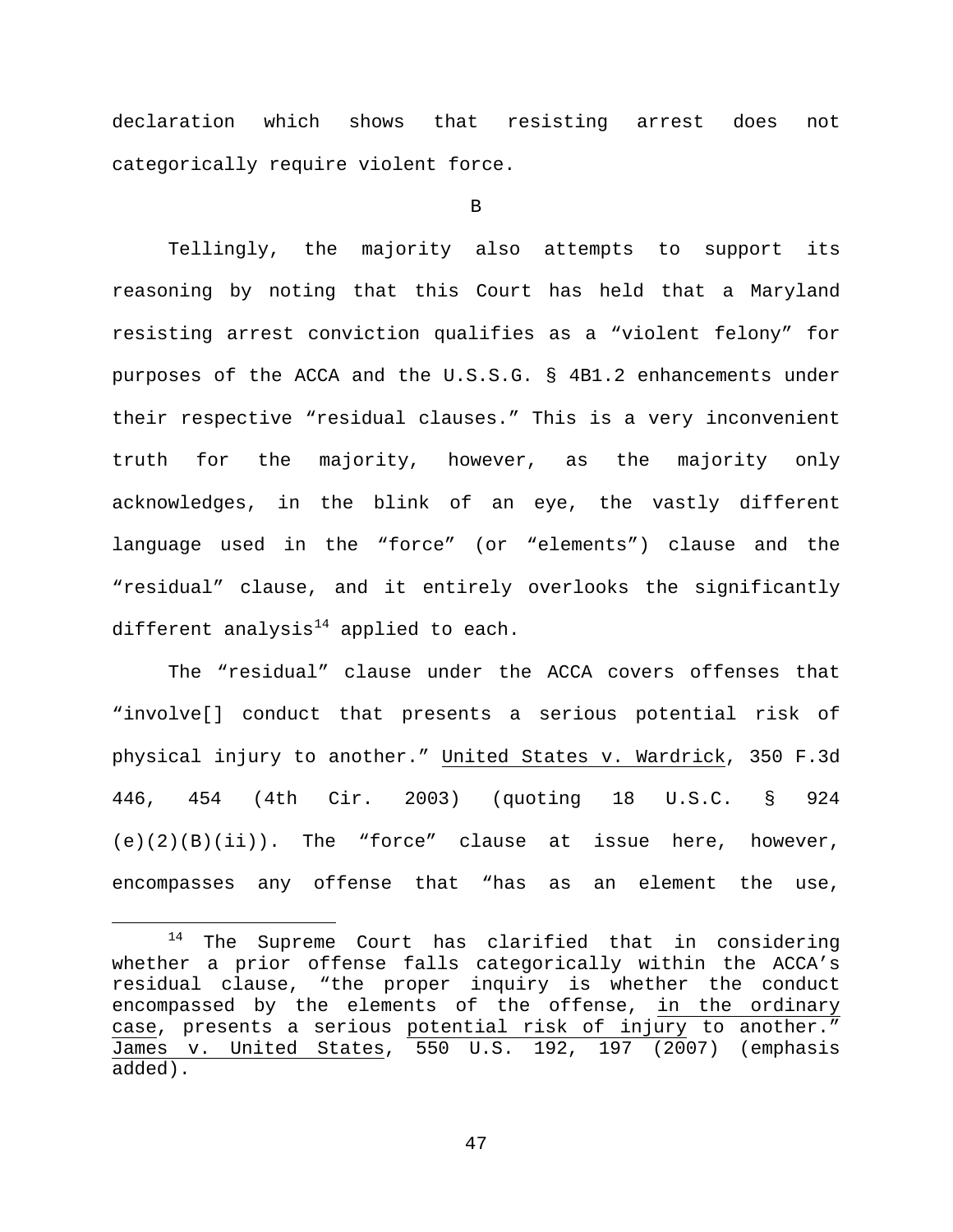attempted use, or threatened use of physical force against the person of another." U.S.S.G. § 2L1.2(b)(1) cmt. n.1(B)(iii) (emphasis added). The clauses are readily, one might say even painfully obviously, distinguishable, and the Supreme Court has given clear guidance that, unlike the "residual clause," the "force clause" is read to require "violent force." Johnson, 130 S. Ct. at 1271. The clauses are distinct for a reason. That a Maryland conviction for resisting arrest qualifies as a crime of violence under one, is in no way dispositive of whether it qualifies under the other.<sup>[15](#page-47-0)</sup>

#### III

In a case arising from a dispute over fruits and vegetables, a federal judge can call an apple an orange and a carrot a tomato if he chooses to do so. But even if he can persuade a second federal judge to agree with him, through linguistic jiu jitsu or otherwise, that apple remains an apple, and that carrot is still a carrot. Similarly, a federal judge might wish fervently that federal sentencing jurisprudence was

<span id="page-47-0"></span> $15$  In fact, as the Supreme Court itself has acknowledged, here in the immigration context, not even all residual clauses yield the same result. See Leocal v. Ashcroft, 543 U.S. 1, 10 n. 7 (2004) (distinguishing residual clause in 18 U.S.C. § 16(b), which encompasses conduct "that, by its nature, involves a substantial risk that physical force against the person or property of another may be used," from a Guidelines' residual clause that does not mention physical force).